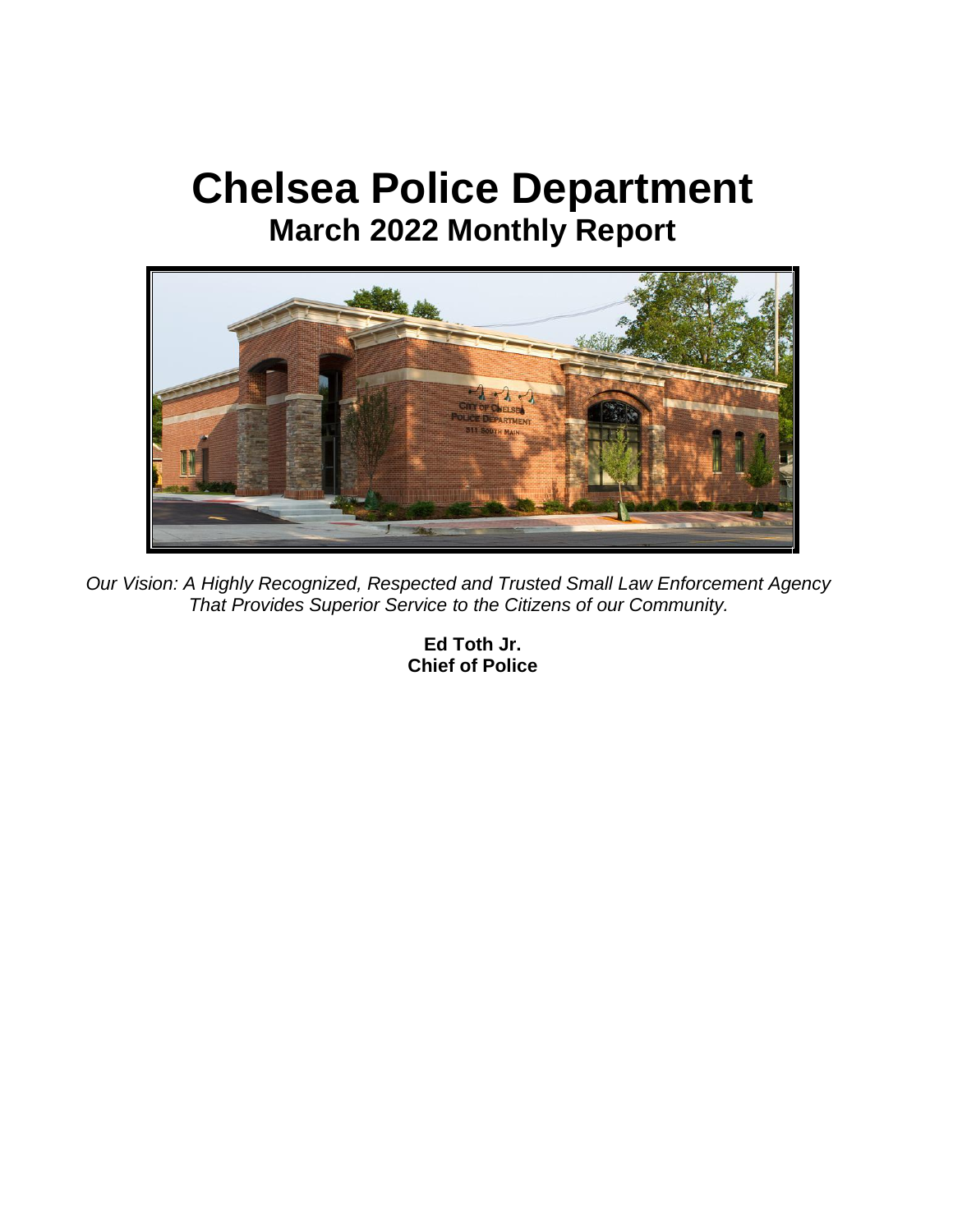# **CPD Monthly Case Status**

# April 1, 2022

| Open Cases                                        | 32 |
|---------------------------------------------------|----|
| Waiting on Labs/Analysis                          |    |
| At Prosecutor's Office for Review                 |    |
| <b>CLOSED CASES</b>                               |    |
| (warrants/arrests/denials/exceptional clearances) |    |

# **TOTAL:**

52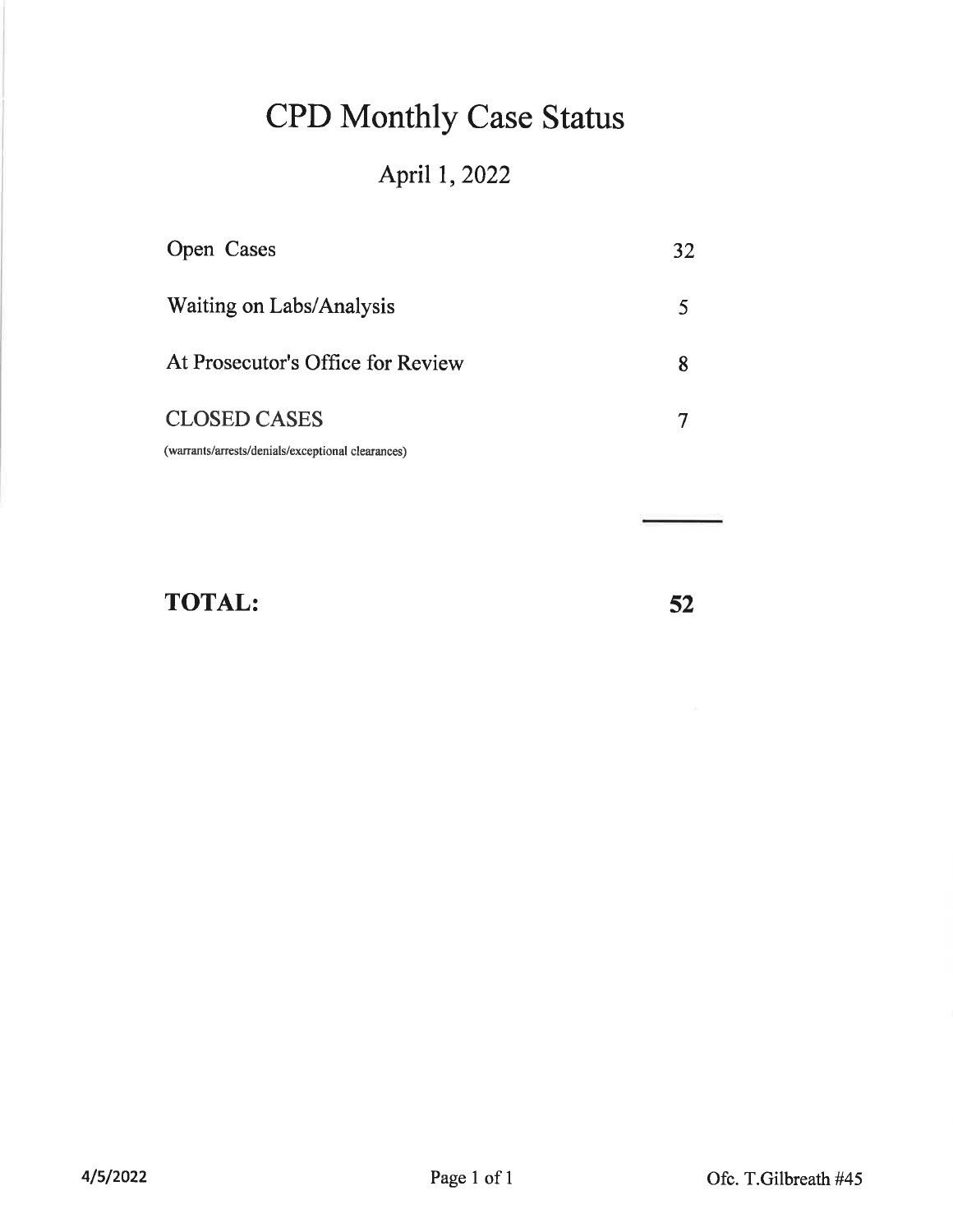

#### **Search Range: 03/01/2022 - 03/31/2022**



#### **Crimpart(s) Selected:** All Values Selected

**City(ies) Selected:** All Values Selected

|             |                                                                     | 2022       |             |
|-------------|---------------------------------------------------------------------|------------|-------------|
| <b>MICR</b> | <b>MICR DESCRIPTION</b>                                             | <b>MAR</b> | Total:      |
| 13001       | <b>NONAGGRAVATED ASSAULT</b>                                        | 1          | 1           |
| 13002       | <b>AGGRAVATED/FELONIOUS ASSAULT</b>                                 | 1          | 1           |
| 13003       | <b>INTIMIDATION/STALKING</b>                                        | 1          | 1           |
| 21000       | <b>EXTORTION</b>                                                    | 1          | 1           |
| 22001       | <b>BURGLARY -FORCED ENTRY</b>                                       | 1          | 1           |
| 23006       | <b>LARCENY -THEFT OF MOTOR VEHICLE PARTS/</b><br><b>ACCESSORIES</b> | 2          | 2           |
| 23007       | <b>LARCENY -OTHER</b>                                               | 2          | $\mathbf 2$ |
| 26005       | <b>FRAUD -WIRE FRAUD</b>                                            | 1          | 1           |
| 28000       | <b>STOLEN PROPERTY</b>                                              | 1          | 1           |
| 29000       | <b>DAMAGE TO PROPERTY</b>                                           | 2          | 2           |
| 52003       | <b>WEAPONS OFFENSE -OTHER</b>                                       | 1          | 1           |
| 50000       | <b>OBSTRUCTING JUSTICE</b>                                          | 1          | 1           |
| 2800        | <b>JUVENILE OFFENSES AND COMPLAINTS</b>                             | 1          | 1           |
| 2900        | <b>TRAFFIC OFFENSES</b>                                             | 15         | 15          |
| 3100        | <b>TRAFFIC CRASHES</b>                                              | 10         | 10          |
| 3200        | <b>SICK / INJURY COMPLAINT</b>                                      | 3          | 3           |
| 3300        | <b>MISCELLANEOUS COMPLAINTS</b>                                     | 75         | 75          |
| 3500        | <b>NON - CRIMINAL COMPLAINTS</b>                                    | 173        | 173         |
| 3700        | <b>MISCELLANEOUS TRAFFIC COMPLAINTS</b>                             | 2          | 2           |
| 3800        | <b>ANIMAL COMPLAINTS</b>                                            | 5          | 5           |
| 3900        | <b>ALARMS</b>                                                       | 8          | 8           |
| 4000        | <b>HAZARDOUS TRAFFIC CITATIONS / WARNINGS</b>                       | 7          | 7           |
| 4200        | <b>PARKING CITATIONS</b>                                            | 1          | 1           |
| 4300        | <b>LICENSE / TITLE / REGISTRATION CITATIONS</b>                     | 13         | 13          |
|             | Totals:                                                             | 328        | 328         |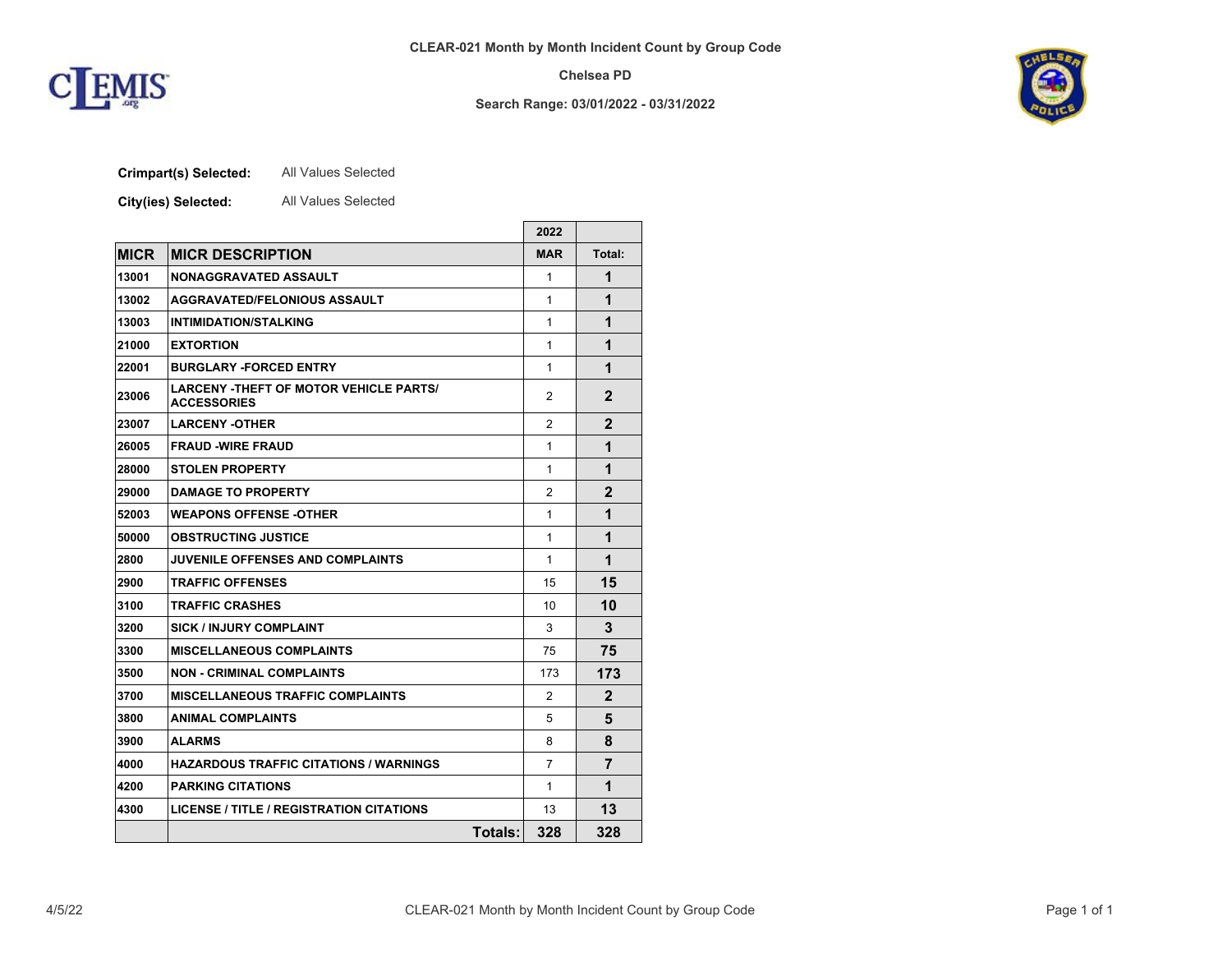

**Search Range: 03/01/2022 - 03/31/2022**



- **Crimpart(s) Selected:** All Values Selected
- **City(ies) Selected:** All Values Selected
- **Crime Class(es) Selected:** All Values Selected

# **13001 - NONAGGRAVATED ASSAULT**

|      |                                                                              | 2022       |      |
|------|------------------------------------------------------------------------------|------------|------|
|      |                                                                              | <b>MAR</b> | Sum: |
| 1313 | <b>ASSAULT/BATTERY/SIMPLE</b><br>(INCL DOMESTIC AND POLICE<br><b>OFFICER</b> |            |      |
|      |                                                                              |            |      |

## **13002 - AGGRAVATED/FELONIOUS ASSAULT**

|      |                                                      | 2022       |      |
|------|------------------------------------------------------|------------|------|
|      |                                                      | <b>MAR</b> | Sum: |
| 1304 | <b>AGG/FEL ASSAULT - NON-</b><br><b>FAMILY - GUN</b> |            |      |
|      |                                                      |            |      |

### **13003 - INTIMIDATION/STALKING**

|      |                                                                                         | 2022       |      |
|------|-----------------------------------------------------------------------------------------|------------|------|
|      |                                                                                         | <b>MAR</b> | Sum: |
| 1376 | <b>INTENTIONAL THREAT TO</b><br><b>COMMIT ACT OF VIOLENCE</b><br><b>AGAINST SCHOOLS</b> |            |      |
|      |                                                                                         |            |      |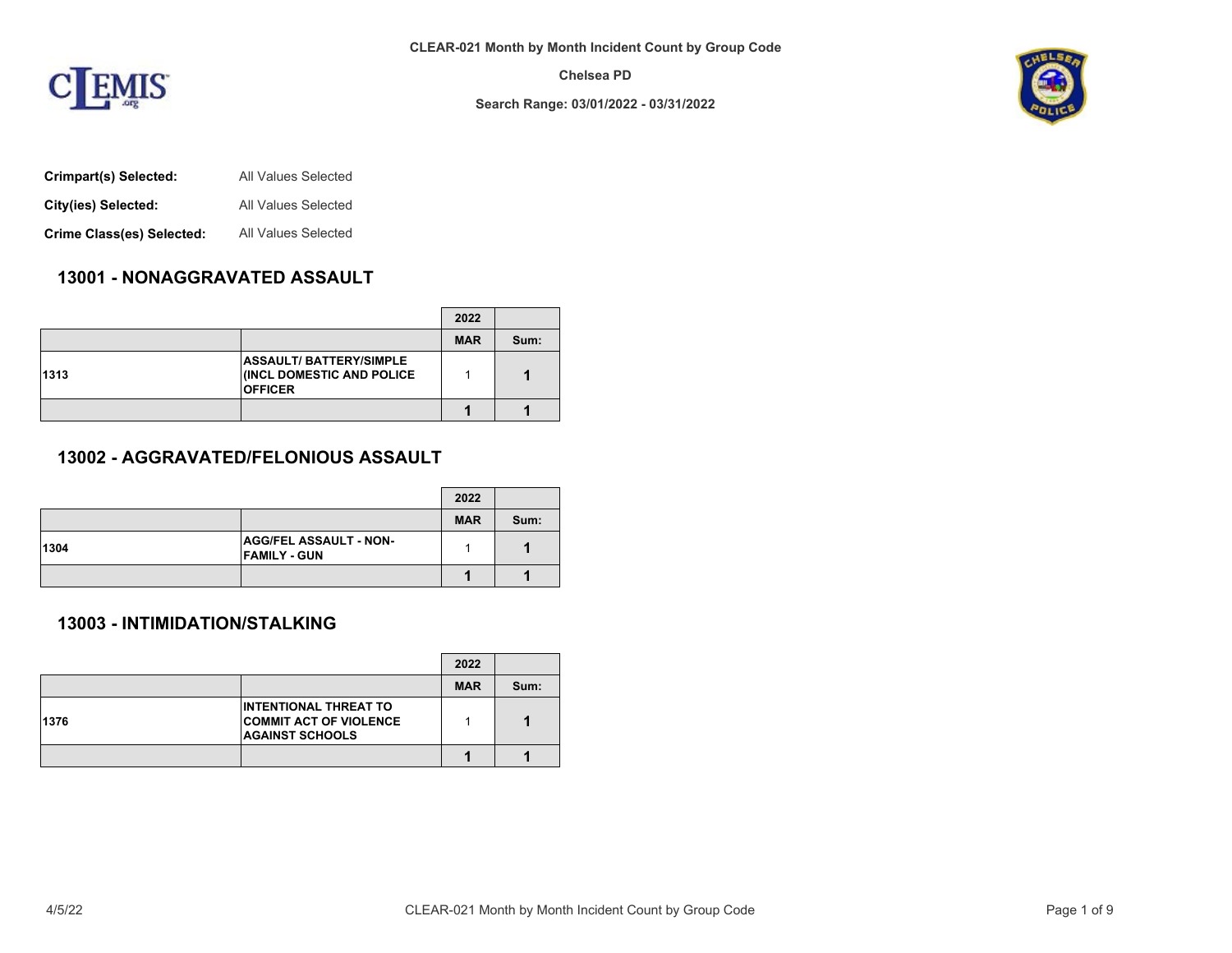

**Search Range: 03/01/2022 - 03/31/2022**



## **21000 - EXTORTION**

|      |                                                          | 2022       |      |
|------|----------------------------------------------------------|------------|------|
|      |                                                          | <b>MAR</b> | Sum: |
| 2103 | <b>EXTORTION - THREAT TO</b><br><b>INJURE REPUTATION</b> |            |      |
|      |                                                          |            |      |

### **22001 - BURGLARY -FORCED ENTRY**

|      |                                                                    | 2022       |      |
|------|--------------------------------------------------------------------|------------|------|
|      |                                                                    | <b>MAR</b> | Sum: |
| 2203 | <b>B&amp;E - BURGLARY - FORCED</b><br><b>ENTRY - NON-RESIDENCE</b> |            |      |
|      |                                                                    |            |      |

# **23006 - LARCENY -THEFT OF MOTOR VEHICLE PARTS/ACCESSORIES**

|      |                                                                          | 2022       |      |
|------|--------------------------------------------------------------------------|------------|------|
|      |                                                                          | <b>MAR</b> | Sum: |
| 2304 | <b>LARCENY - PARTS &amp;</b><br><b>ACCESSORIES FROM</b><br>VEHICLE - LFA | 2          | 2    |
|      |                                                                          |            |      |

# **23007 - LARCENY -OTHER**

|      |                                                            | 2022       |      |
|------|------------------------------------------------------------|------------|------|
|      |                                                            | <b>MAR</b> | Sum: |
| 2314 | <b>LARCENY - THEFT OF US</b><br><b>GOVERNMENT PROPERTY</b> |            |      |
| 2399 | <b>LARCENY (OTHER)</b>                                     |            |      |
|      |                                                            |            |      |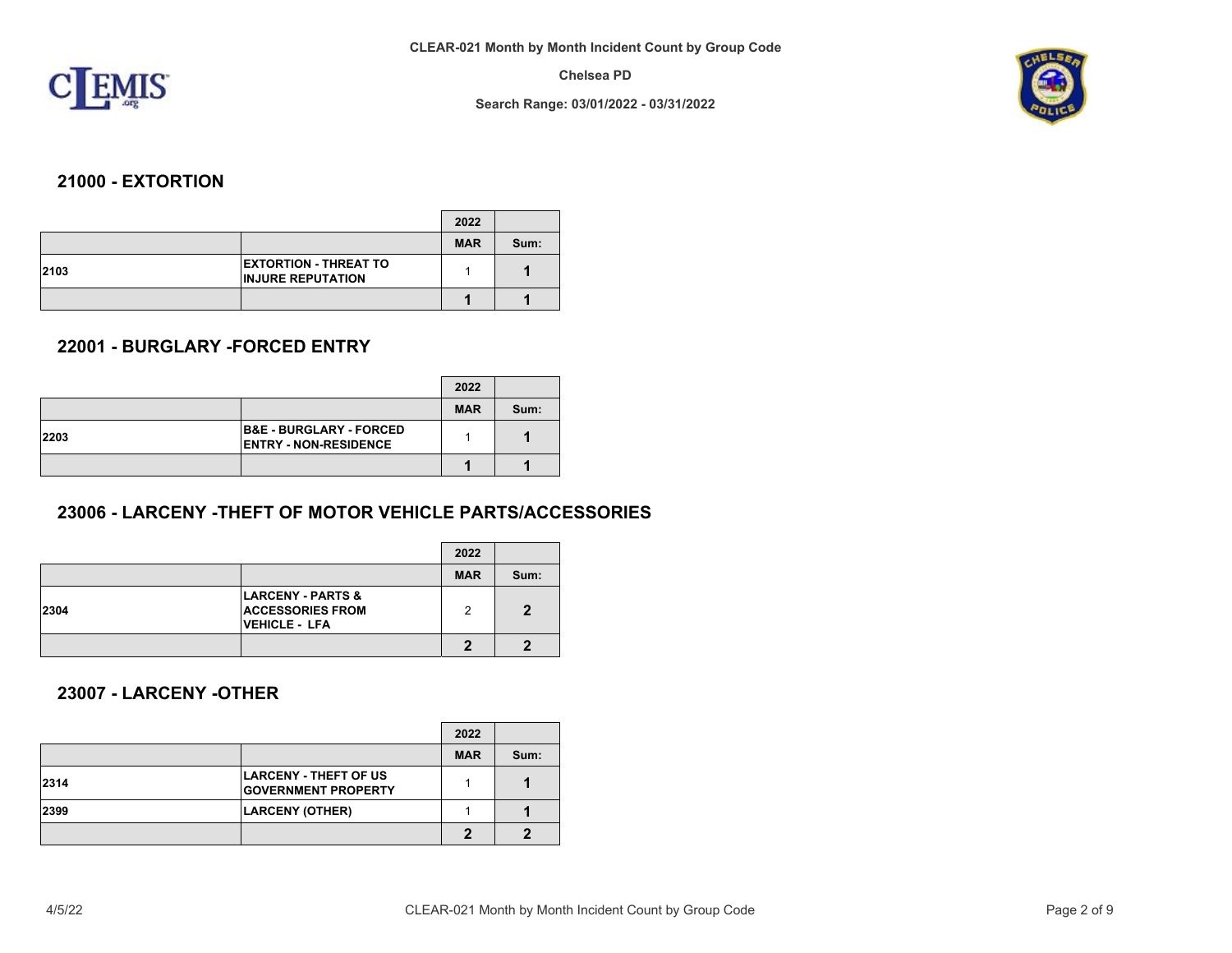

**Search Range: 03/01/2022 - 03/31/2022**



## **26005 - FRAUD -WIRE FRAUD**

|      |                      | 2022       |      |
|------|----------------------|------------|------|
|      |                      | <b>MAR</b> | Sum: |
| 2608 | <b>FRAUD BY WIRE</b> |            |      |
|      |                      |            |      |

### **2800 - JUVENILE OFFENSES AND COMPLAINTS**

|       |                                | 2022       |      |
|-------|--------------------------------|------------|------|
|       |                                | <b>MAR</b> | Sum: |
| C2822 | <b>LOST / MISSING JUVENILE</b> |            |      |
|       |                                |            |      |

### **28000 - STOLEN PROPERTY**

|      |                                              | 2022       |      |
|------|----------------------------------------------|------------|------|
|      |                                              | <b>MAR</b> | Sum: |
| 2803 | <b>STOLEN PROPERTY -</b><br><b>RECEIVING</b> |            |      |
|      |                                              |            |      |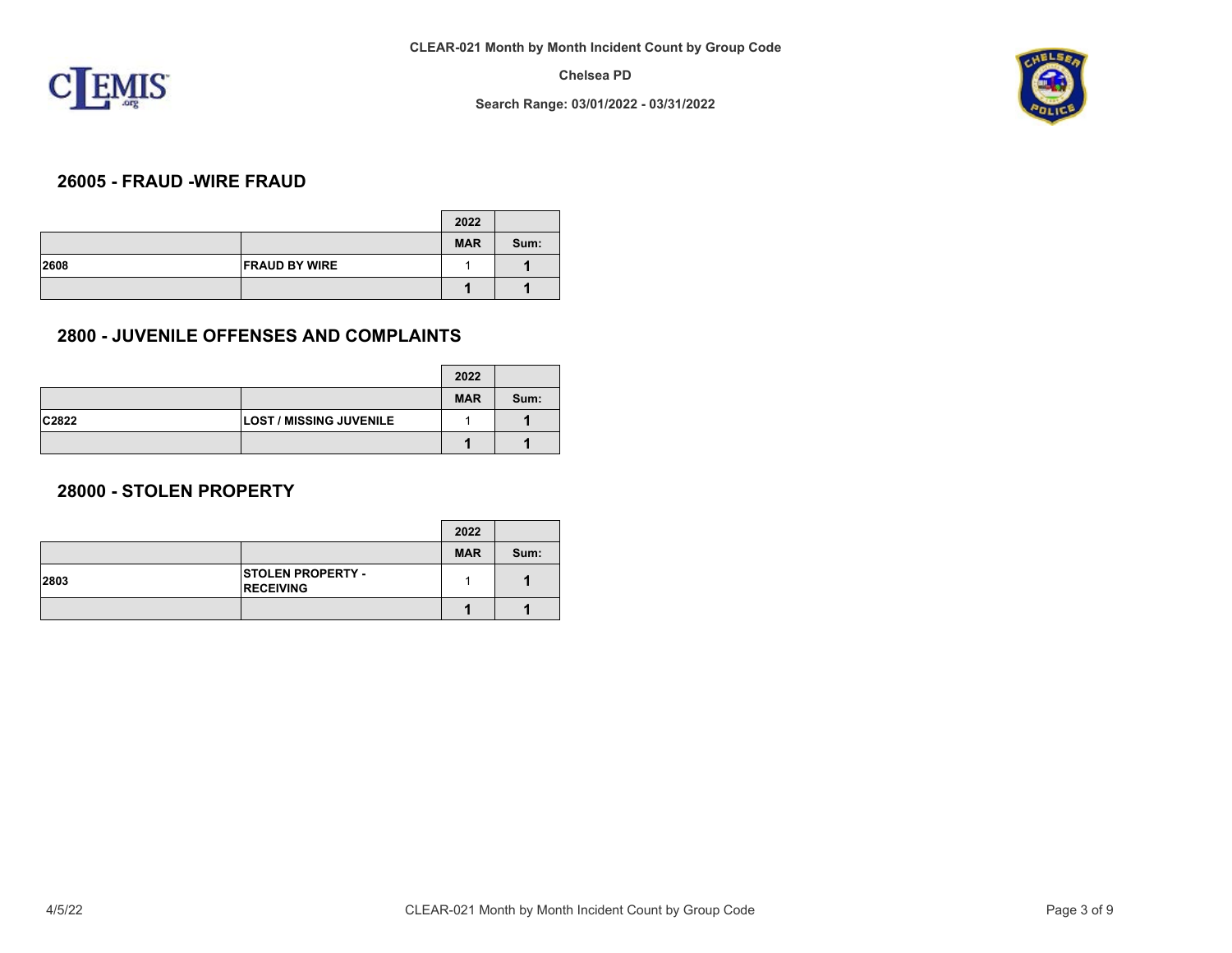

**Search Range: 03/01/2022 - 03/31/2022**



# **2900 - TRAFFIC OFFENSES**

|       |                                                            | 2022       |      |
|-------|------------------------------------------------------------|------------|------|
|       |                                                            | <b>MAR</b> | Sum: |
| C2930 | LICENSE / TITLE /<br><b>REGISTRATION</b>                   |            |      |
| C2933 | <b>VEHICLE REGISTRATION -</b><br><b>IMPROPER / EXPIRED</b> | 11         | 11   |
| C2935 | <b>DWLS 2ND OPS LICENSE</b><br><b>SUSPENDED / REVOKED</b>  |            |      |
| C2937 | <b>NO OPS ON PERSON - NOP-</b><br><b>NOLOP</b>             | 2          | 2    |
|       |                                                            | 15         | 15   |

### **29000 - DAMAGE TO PROPERTY**

|      |                                                               | 2022       |      |
|------|---------------------------------------------------------------|------------|------|
|      |                                                               | <b>MAR</b> | Sum: |
| 2902 | <b>DAMAGE TO PROPERTY -</b><br><b>PRIVATE PROPERTY - MDOP</b> |            |      |
|      |                                                               |            |      |

## **3100 - TRAFFIC CRASHES**

|       |                                                        | 2022       |      |
|-------|--------------------------------------------------------|------------|------|
|       |                                                        | <b>MAR</b> | Sum: |
| C3115 | <b>CRASH, INJURY TYPE O</b>                            |            |      |
| C3145 | <b>PROPERTY DAMAGE</b><br><b>TRAFFIC CRASH PDA</b>     | 4          |      |
| C3150 | <b>PROPERTY DAMAGE H&amp;R</b><br><b>TRAFFIC CRASH</b> |            |      |
| C3170 | PRIVATE PROPERTY TRAFFIC<br><b>CRASH</b>               | 4          |      |
|       |                                                        | 10         | 10   |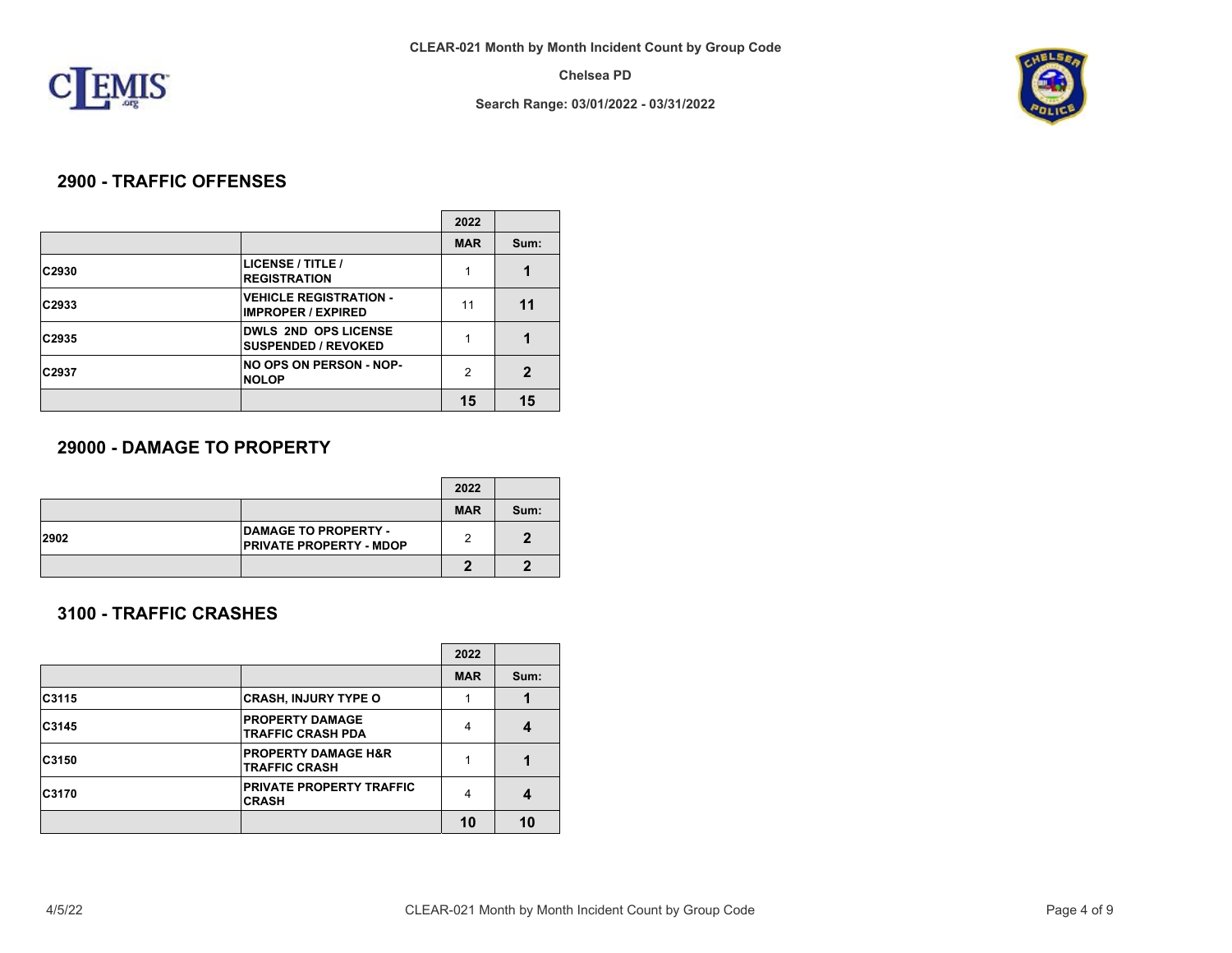

**Search Range: 03/01/2022 - 03/31/2022**



## **3200 - SICK / INJURY COMPLAINT**

|              |                                                      | 2022       |      |
|--------------|------------------------------------------------------|------------|------|
|              |                                                      | <b>MAR</b> | Sum: |
| C3205        | <b>SUDDEN DEATH - NATURAL</b>                        |            |      |
| <b>C3208</b> | <b>DEATH INVESTIGATION -</b><br><b>CAUSE UNKNOWN</b> |            |      |
| C3299        | <b>WELFARE CHECK</b>                                 |            |      |
|              |                                                      |            |      |

### **3300 - MISCELLANEOUS COMPLAINTS**

|       |                                                      | 2022           |                |
|-------|------------------------------------------------------|----------------|----------------|
|       |                                                      | <b>MAR</b>     | Sum:           |
| C3310 | <b>FAMILY TROUBLE</b>                                | 1              | 1              |
| C3314 | <b>MISSING PERSONS</b>                               | 1              | 1              |
| C3316 | <b>LOST PROPERTY</b>                                 | 3              | 3              |
| C3318 | <b>FOUND PROPERTY</b>                                | 3              | 3              |
| C3324 | <b>SUSPICIOUS</b><br><b>CIRCUMSTANCES</b>            | 20             | 20             |
| C3326 | <b>SUSPICIOUS VEHICLES</b>                           | 1              | 1              |
| C3328 | <b>SUSPICIOUS PERSONS</b>                            | 1              | 1              |
| C3330 | <b>ASSIST OTHER LAW</b><br><b>ENFORCEMENT AGENCY</b> | 3              | 3              |
| C3331 | <b>ASSIST MEDICAL</b>                                | $\overline{7}$ | $\overline{7}$ |
| C3333 | <b>ASSIST MOTORIST</b>                               | 5              | 5              |
| C3334 | <b>ASSIST OTHER GOVT</b><br><b>AGENCY</b>            | 2              | $\overline{2}$ |
| C3336 | <b>ASSIST CITIZEN</b>                                | 23             | 23             |
| C3337 | <b>ASSIST CITIZEN - VEHICLE</b><br><b>LOCKOUT</b>    | 2              | $\overline{2}$ |
| C3355 | <b>CIVIL MATTER - OTHER</b>                          | $\mathcal{P}$  | $\overline{2}$ |
| C3382 | <b>SEX OFFENDER ADDRESS</b><br><b>VERIFICATION</b>   | 1              | 1              |
|       |                                                      | 75             | 75             |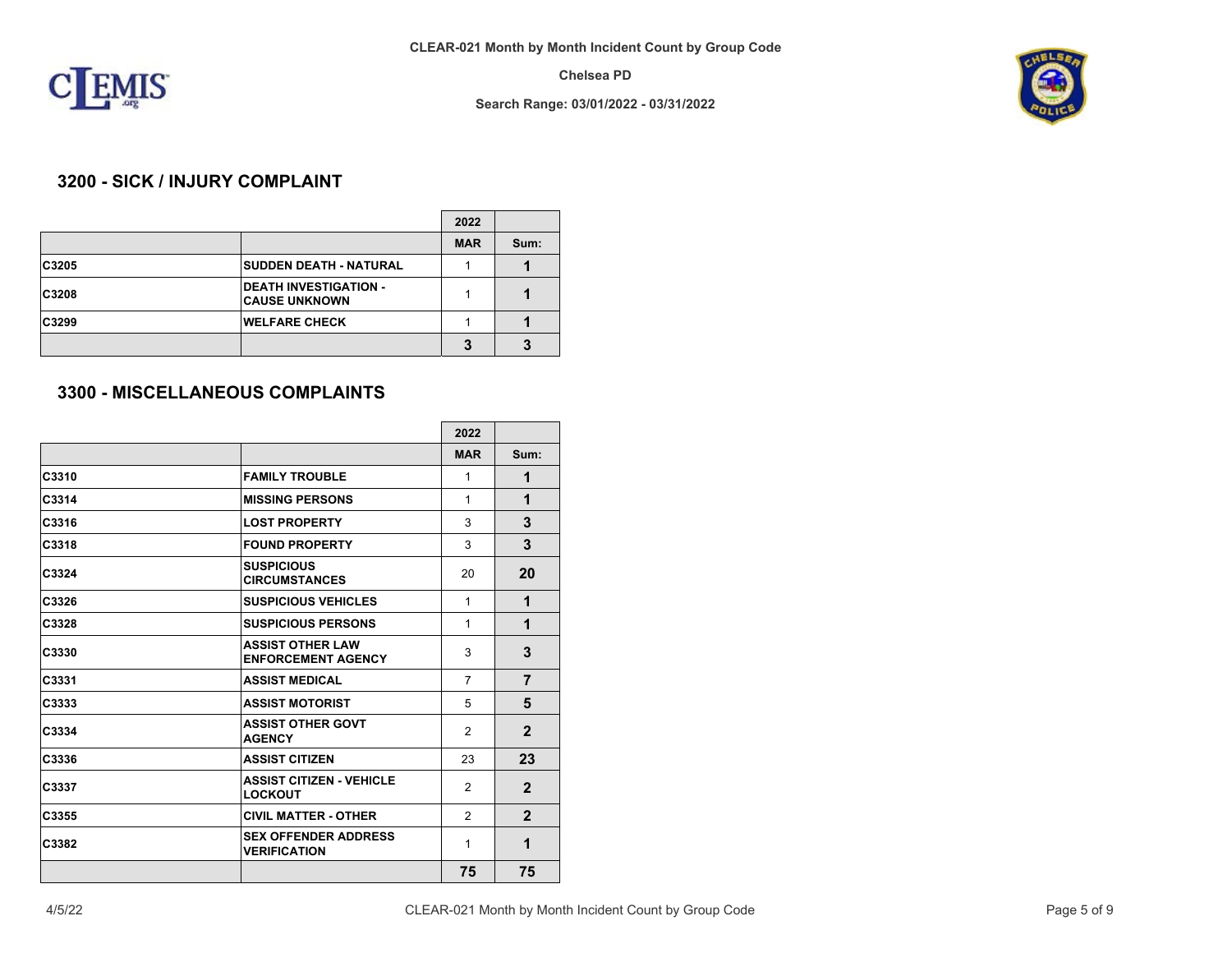

**Search Range: 03/01/2022 - 03/31/2022**



## **3500 - NON - CRIMINAL COMPLAINTS**

|       |                                                            | 2022           |                |
|-------|------------------------------------------------------------|----------------|----------------|
|       |                                                            | <b>MAR</b>     | Sum:           |
| L3501 | <b>E-911 HANG UP - CS</b>                                  | 6              | 6              |
| L3502 | <b>FOLLOW UP - CS</b>                                      | 1              | 1              |
| L3507 | <b>FINGERPRINTS - CS</b>                                   | 4              | 4              |
| L3508 | <b>TICKET SIGN OFF - CS</b>                                | 11             | 11             |
| L3521 | <b>LOCK OUT - CS</b>                                       | 12             | 12             |
| L3526 | <b>FALSE ALARM - CS</b>                                    | 5              | 5              |
| L3527 | <b>WEATHER RELATED FALSE</b><br><b>ALARM - CS</b>          | 1              | 1              |
| L3535 | <b>GUN PERMIT, APPLICATONS,</b><br><b>CCW PERMITS - CS</b> | 1              | 1              |
| L3542 | <b>BOL-CS</b>                                              | 11             | 11             |
| L3547 | <b>ASSIST CHELSEA HOSPITAL -</b><br><b>CS</b>              | 1              | 1              |
| L3548 | <b>ASSIST OTHER CITY</b><br><b>DEPARTMENT - CS</b>         | 6              | 6              |
| L3550 | <b>TRAFFIC HAZARDS (NON</b><br><b>VEHICLE) - CS</b>        | 1              | 1              |
| L3552 | <b>PROPERTY CHECK - CS</b>                                 | 8              | 8              |
| L3553 | <b>TROUBLE WITH SUBJECT -</b><br><b>CS</b>                 | 4              | 4              |
| L3555 | <b>ASSIST MSP - CS</b>                                     | $\mathcal{P}$  | $\overline{2}$ |
| L3558 | <b>TRAFFIC STOP - CS</b>                                   | 70             | 70             |
| L3559 | <b>TRAFFIC DEVICE PROBLEM -</b><br><b>CS</b>               | $\overline{2}$ | $\mathbf{2}$   |
| L3569 | <b>OPEN DOOR - CS</b>                                      | 2              | $\mathbf{2}$   |
| L3572 | <b>MISSING / FOUND ANIMAL -</b><br>СS                      | 2              | $\mathbf{2}$   |
| L3573 | <b>IMPEDING TRAFFIC - CS</b>                               | 21             | 21             |
| L3574 | <b>CITIZEN CONTACT - CS</b>                                | 2              | $\overline{2}$ |
|       |                                                            | 173            | 173            |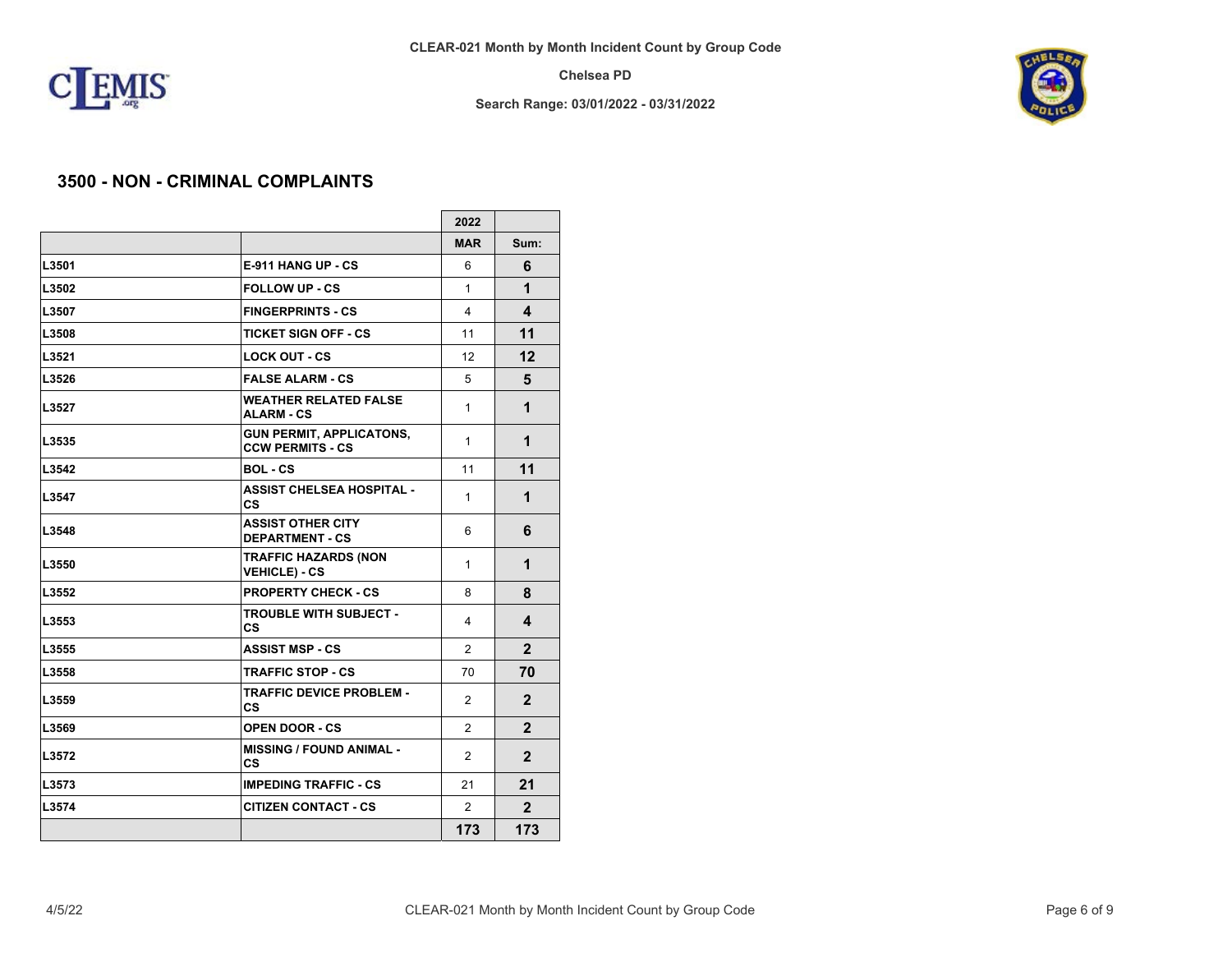

**Search Range: 03/01/2022 - 03/31/2022**



## **3700 - MISCELLANEOUS TRAFFIC COMPLAINTS**

|       |                                                        | 2022       |      |
|-------|--------------------------------------------------------|------------|------|
|       |                                                        | <b>MAR</b> | Sum: |
| C3708 | <b>TRAFFIC COMPLAINT /</b><br><b>PRIVATE IMPOUND</b>   |            |      |
| C3728 | <b>TRAFFIC COMPLAINT /</b><br><b>PARKING COMPLAINT</b> |            |      |
|       |                                                        |            |      |

## **3800 - ANIMAL COMPLAINTS**

|       |                         | 2022       |      |
|-------|-------------------------|------------|------|
|       |                         | <b>MAR</b> | Sum: |
| C3804 | <b>ANIMAL COMPLAINT</b> | b          |      |
|       |                         |            |      |

### **3900 - ALARMS**

|       |                       | 2022       |      |
|-------|-----------------------|------------|------|
|       |                       | <b>MAR</b> | Sum: |
| C3902 | <b>BURGLARY ALARM</b> |            |      |
|       |                       |            |      |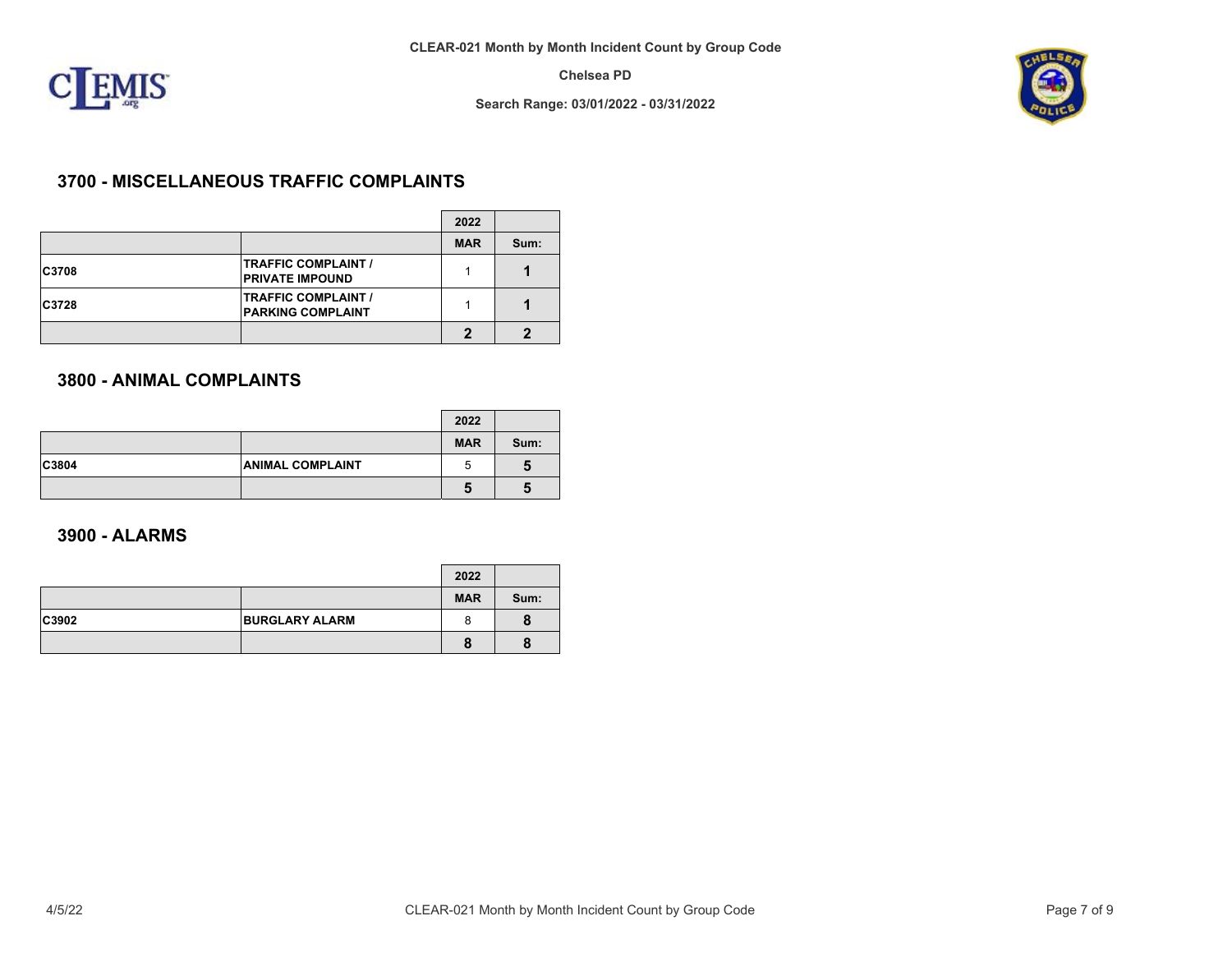

**Search Range: 03/01/2022 - 03/31/2022**



## **4000 - HAZARDOUS TRAFFIC CITATIONS / WARNINGS**

|       |                                             | 2022       |              |
|-------|---------------------------------------------|------------|--------------|
|       |                                             | <b>MAR</b> | Sum:         |
| C4046 | <b>DISOBEY STOP SIGN</b><br><b>CITATION</b> | 2          | $\mathbf{2}$ |
| C4050 | <b>IMPROPER TURNING</b><br><b>CITATION</b>  |            |              |
| C4068 | <b>FUNERAL PROCESSION</b>                   | 3          | 3            |
| C4099 | <b>OTHER HAZARDOUS</b><br><b>CITATIONS</b>  |            |              |
|       |                                             |            |              |

## **4200 - PARKING CITATIONS**

|       |                                               | 2022       |      |
|-------|-----------------------------------------------|------------|------|
|       |                                               | <b>MAR</b> | Sum: |
| C4210 | <b>PARKING NON-METERED</b><br><b>CITATION</b> |            |      |
|       |                                               |            |      |

# **4300 - LICENSE / TITLE / REGISTRATION CITATIONS**

|       |                                                | 2022       |      |
|-------|------------------------------------------------|------------|------|
|       |                                                | <b>MAR</b> | Sum: |
| C4313 | <b>VEH REG IMPR/EXPIRED</b><br><b>CITATION</b> | 13         | 13   |
|       |                                                | 13         | 13   |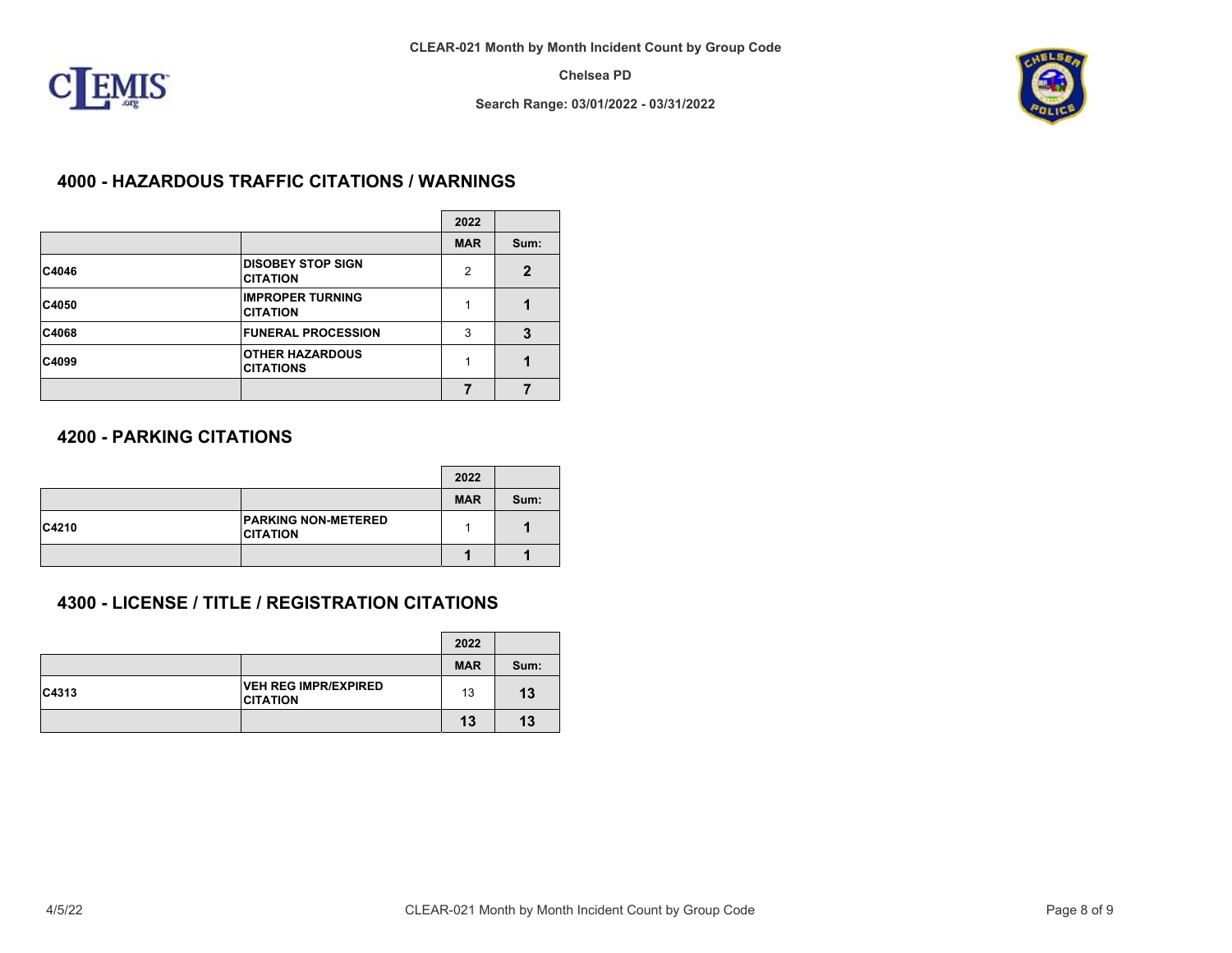

**Search Range: 03/01/2022 - 03/31/2022**



## **50000 - OBSTRUCTING JUSTICE**

|      |                            | 2022       |      |
|------|----------------------------|------------|------|
|      |                            | <b>MAR</b> | Sum: |
| 5012 | <b>PROBATION VIOLATION</b> |            |      |
|      |                            |            |      |

## **52003 - WEAPONS OFFENSE -OTHER**

|      |                                                                                    | 2022       |      |
|------|------------------------------------------------------------------------------------|------------|------|
|      |                                                                                    | <b>MAR</b> | Sum: |
| 5213 | <b>WEAPONS, FIRING OF</b><br>(INCLUDES CARELESS,<br><b>RECKLESS, NEEDLESS USE)</b> |            |      |
|      |                                                                                    |            |      |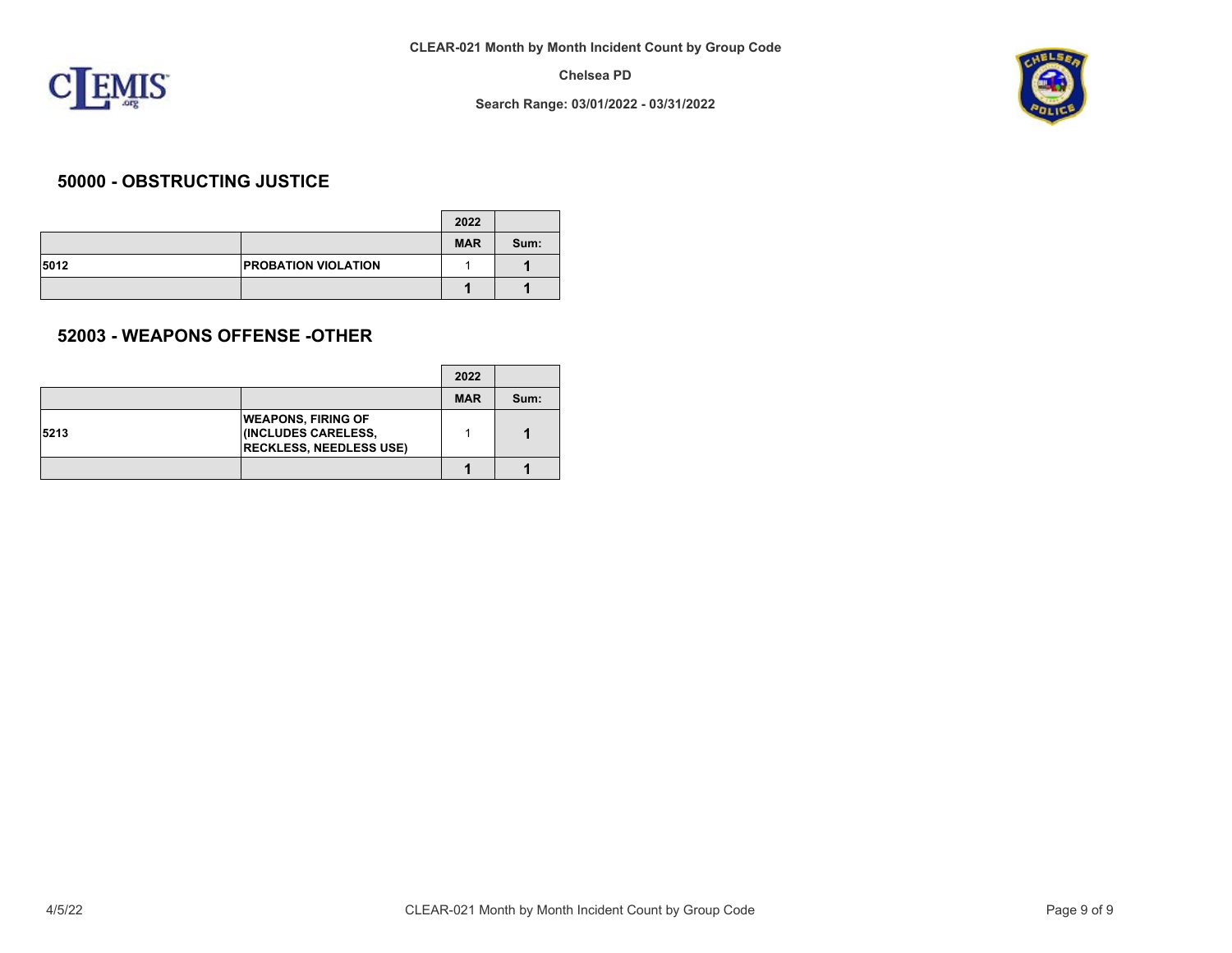

#### **MONTH: 3 YEAR: 2022**

|                    |   |                                                                        | <b>Mar 2022</b> |              |                |                 |           |              | 2022 Year To Date |                         |              |                |                |           |                |         |
|--------------------|---|------------------------------------------------------------------------|-----------------|--------------|----------------|-----------------|-----------|--------------|-------------------|-------------------------|--------------|----------------|----------------|-----------|----------------|---------|
| <b>CRIME-CLASS</b> |   | <b>CRIME-CLASS DESC</b>                                                | <b>RPTD</b>     | <b>UNFD</b>  | <b>ACT</b>     | <b>Mar 2021</b> | % CHG     | <b>CLR</b>   | $%$ CLR           | <b>RPTD</b>             | <b>UNFD</b>  | <b>ACT</b>     | 2021           | % CHG     | <b>CLR</b>     | $%$ CLR |
| 1072               |   | A PARENTAL KIDNAP                                                      | 0               | $\Omega$     | $\Omega$       | 0               | 0%        | $\Omega$     | 0%                | 0                       | 0            | $\pmb{0}$      | $\mathbf{1}$   | $-100.0%$ | $\mathbf 0$    | 0%      |
|                    |   | TOTAL FOR GROUP - PARENTAL KIDNAPPING                                  | $\bf{0}$        | $\bf{0}$     | $\bf{0}$       | $\bf{0}$        | 0%        | $\mathbf 0$  | $0\%$             | $\bf{0}$                | $\mathbf 0$  |                | $\mathbf{1}$   | $-100.0%$ | $\mathbf 0$    | 0%      |
| 1177               |   | C CSC 2ND DEGREE - FORCIBLE CONTACT                                    | $\Omega$        | $\Omega$     | $\Omega$       | 0               | 0%        | 0            | 0%                | $\mathbf{1}$            | 0            | 1              | 0              | $0\%$     | 0              | 0%      |
|                    |   | TOTAL FOR GROUP - SEXUAL CONTACT FORCIBLE -CSC 2ND DEGREE              | $\mathbf{0}$    | $\mathbf{0}$ | $\mathbf{0}$   | $\mathbf{0}$    | 0%        | $\mathbf{0}$ | $0\%$             | $\mathbf{1}$            | $\mathbf 0$  | $\mathbf{1}$   |                | 0%        | $\mathbf{0}$   | 0%      |
| 1313               | C | ASSAULT/BATTERY/SIMPLE (INCL DOMESTIC AND POLICE<br><b>OFFICER</b>     | $\mathbf{1}$    | $\Omega$     | -1             | 2               | -50.0%    | -1           | 100.0%            | 4                       | 0            | 4              | $\overline{4}$ | $0\%$     | $\overline{2}$ | 50.0%   |
|                    |   | TOTAL FOR GROUP - NONAGGRAVATED ASSAULT                                | $\mathbf{1}$    | $\mathbf 0$  | $\mathbf{1}$   | $\overline{2}$  | $-50.0%$  | $\mathbf{1}$ | 100.0%            | $\overline{\mathbf{4}}$ | $\bf{0}$     | 4              | 4              | $0\%$     | $\overline{2}$ | 50.0%   |
| 1304               | C | AGG/FEL ASSAULT - NON-FAMILY - GUN                                     | 1               | $\Omega$     | $\mathbf 1$    | $\mathbf 0$     | 0%        | $\mathbf 0$  | 0%                | $\mathbf{1}$            | $\mathbf 0$  | 1              | $\mathbf 0$    | $0\%$     | $\mathbf 0$    | 0%      |
| 1397               | C | ASSAULT W/INTENT TO MURDER                                             | 0               | 0            | $\mathbf 0$    | 0               | 0%        | 0            | 0%                | 0                       | 0            | 0              | -1             | $-100.0%$ | 0              | 0%      |
|                    |   | TOTAL FOR GROUP - AGGRAVATED/FELONIOUS ASSAULT                         | $\mathbf{1}$    | $\bf{0}$     | $\mathbf 1$    | $\bf{0}$        | 0%        | $\mathbf 0$  | $0\%$             | $\mathbf{1}$            | $\mathbf{0}$ | $\mathbf{1}$   | $\mathbf{1}$   | $0\%$     | $\mathbf 0$    | 0%      |
| 1376               | C | INTENTIONAL THREAT TO COMMIT ACT OF VIOLENCE AGAINST<br><b>SCHOOLS</b> | $\mathbf{1}$    | $\Omega$     | -1             | 0               | 0%        | 0            | 0%                | 2                       | 0            | $\overline{2}$ | $\mathbf 0$    | 0%        | $\mathbf 0$    | 0%      |
| 1380               | C | TELEPHONE USED FOR HARASSMENT, THREATS                                 | $\Omega$        | $\Omega$     | $\Omega$       | $\Omega$        | 0%        | $\Omega$     | 0%                | $\mathbf{1}$            | 0            | 1              | 0              | 0%        | $\Omega$       | 0%      |
| 1381               | C | AGGRAVATED STALKING (FELONY)                                           | $\Omega$        | $\Omega$     | $\Omega$       | $\Omega$        | 0%        | 0            | 0%                | $\mathbf{1}$            | $\mathbf{0}$ | $\mathbf{1}$   | $\mathbf{0}$   | $0\%$     | $\Omega$       | 0%      |
| 1384               | C | COMPUTER/INTERNET USED FOR HARASSMENT, THREATS                         | $\Omega$        | $\Omega$     | $\Omega$       | $\Omega$        | 0%        | 0            | 0%                | $\Omega$                | $\mathbf 0$  | $\mathbf 0$    | $\overline{1}$ | -100.0%   | $\Omega$       | 0%      |
| 5215               | C | INTIMIDATION - THREAT TO BOMB                                          | $\Omega$        | $\Omega$     | $\Omega$       | $\Omega$        | 0%        | $\Omega$     | 0%                | 1                       | $\mathbf{1}$ | 0              | $\mathbf{0}$   | $0\%$     | $\Omega$       | 0%      |
| 5216               | C | INTIMIDATION - THREAT TO BURN                                          | $\Omega$        | $\Omega$     | $\Omega$       | $\overline{1}$  | $-100.0%$ | 0            | 0%                | $\Omega$                | $\mathbf 0$  | $\mathbf 0$    | $\overline{1}$ | $-100.0%$ | $\Omega$       | 0%      |
|                    |   | TOTAL FOR GROUP - INTIMIDATION/STALKING                                | $\mathbf{1}$    | $\mathbf 0$  | $\mathbf{1}$   | $\mathbf{1}$    | 0%        | $\mathbf 0$  | $0\%$             | 5                       | $\mathbf{1}$ | 4              | $\overline{2}$ | 100.0%    | $\mathbf 0$    | 0%      |
| 2103               | A | EXTORTION - THREAT TO INJURE REPUTATION                                | $\mathbf{1}$    | $\Omega$     | -1             | $\mathbf 0$     | 0%        | 0            | $0\%$             | $\mathbf{1}$            | 0            | 1              | $\mathbf 0$    | 0%        | $\mathbf 0$    | 0%      |
|                    |   | <b>TOTAL FOR GROUP - EXTORTION</b>                                     | $\mathbf{1}$    | $\bf{0}$     | 1              | $\bf{0}$        | 0%        | $\mathbf{0}$ | $0\%$             | $\mathbf{1}$            | $\mathbf{0}$ | $\mathbf{1}$   |                | 0%        | $\mathbf 0$    | 0%      |
| 2203               | C | B&E - BURGLARY - FORCED ENTRY - NON-RESIDENCE                          | $\mathbf{1}$    | 0            | -1             | $\mathbf 0$     | 0%        | $\mathbf 0$  | 0%                | $\overline{2}$          | $\mathbf 0$  | $\overline{2}$ | $\mathbf 0$    | 0%        | $\mathbf 0$    | 0%      |
|                    |   | TOTAL FOR GROUP - BURGLARY -FORCED ENTRY                               | $\mathbf{1}$    | $\bf{0}$     | 1              | $\mathbf{0}$    | 0%        | $\mathbf{0}$ | $0\%$             | $\overline{2}$          | $\mathbf{0}$ | $\overline{2}$ |                | 0%        | $\mathbf{0}$   | 0%      |
| 2305               |   | C LARCENY - PERSONAL PROPERTY FROM VEHICLE - LFA                       | $\Omega$        | $\Omega$     | $\mathbf 0$    | 0               | 0%        | 0            | 0%                | $\overline{2}$          | 0            | $\overline{2}$ | $\mathbf 0$    | 0%        | $\mathbf 0$    | 0%      |
|                    |   | TOTAL FOR GROUP - LARCENY - THEFT FROM MOTOR VEHICLE                   | $\bf{0}$        | $\mathbf{0}$ | $\bf{0}$       | $\mathbf{0}$    | 0%        | $\mathbf{0}$ | $0\%$             | $\overline{2}$          | $\mathbf 0$  | $\overline{2}$ |                | $0\%$     | $\mathbf{0}$   | 0%      |
| 2304               |   | C LARCENY - PARTS & ACCESSORIES FROM VEHICLE - LFA                     | $\overline{2}$  | $\Omega$     | $\overline{2}$ | $\mathbf 0$     | 0%        | $\mathbf 0$  | 0%                | 3                       | 0            | 3              | 2              | 50.0%     | $\mathbf 0$    | 0%      |
|                    |   | TOTAL FOR GROUP - LARCENY - THEFT OF MOTOR VEHICLE PARTS/ACCESSORIES   | $\overline{2}$  | $\bf{0}$     | $\overline{2}$ | $\mathbf{0}$    | 0%        | $\mathbf{0}$ | $0\%$             | 3                       | $\mathbf{0}$ | 3              | $\overline{2}$ | 50.0%     | $\mathbf{0}$   | 0%      |
| 2309               | C | LARCENY - FROM YARDS (GROUNDS SURROUNDING A BUILDING)                  | $\mathbf 0$     | $\Omega$     | $\Omega$       | $\mathbf 0$     | 0%        | 0            | 0%                | $\mathbf{1}$            | $\mathbf 0$  | 1              | $\mathbf 0$    | 0%        | $\mathbf 0$    | 0%      |
| 2314               | C | LARCENY - THEFT OF US GOVERNMENT PROPERTY                              | $\mathbf{1}$    | $\Omega$     | -1             | $\Omega$        | 0%        | $\Omega$     | 0%                | 1                       | 0            | 1              | $\mathbf 0$    | $0\%$     | $\Omega$       | 0%      |
| 2399               |   | C LARCENY (OTHER)                                                      | $\mathbf{1}$    | $\Omega$     | $\mathbf 1$    | $\Omega$        | 0%        | 0            | 0%                | $\overline{2}$          | $\mathbf 0$  | $\overline{a}$ | $\mathbf{1}$   | 100.0%    | $\mathbf 0$    | 0%      |
|                    |   | TOTAL FOR GROUP - LARCENY -OTHER                                       | $\overline{2}$  | $\mathbf 0$  | $\overline{2}$ | $\Omega$        | 0%        | $\bf{0}$     | $0\%$             | 4                       | $\mathbf 0$  | 4              | $\overline{1}$ | 300.0%    | $\mathbf 0$    | 0%      |
| 2501               | C | <b>FORGERY OF CHECKS</b>                                               | 0               | $\Omega$     | $\mathbf 0$    | 0               | 0%        | 0            | 0%                | $\mathbf{1}$            | 0            | 1              | 0              | 0%        | 0              | 0%      |
|                    |   | TOTAL FOR GROUP - FORGERY/COUNTERFEITING                               | $\bf{0}$        | $\bf{0}$     | $\mathbf{0}$   | $\mathbf{0}$    | 0%        | $\mathbf{0}$ | $0\%$             | $\mathbf{1}$            | $\mathbf{0}$ | $\mathbf{1}$   |                | $0\%$     | $\bf{0}$       | 0%      |
| 2602               |   | C FRAUD - SWINDLE                                                      | $\Omega$        | $\Omega$     | $\Omega$       | $\Omega$        | 0%        | $\Omega$     | 0%                | $\Omega$                | $\Omega$     | $\Omega$       | 2              | $-100.0%$ | $\Omega$       | 0%      |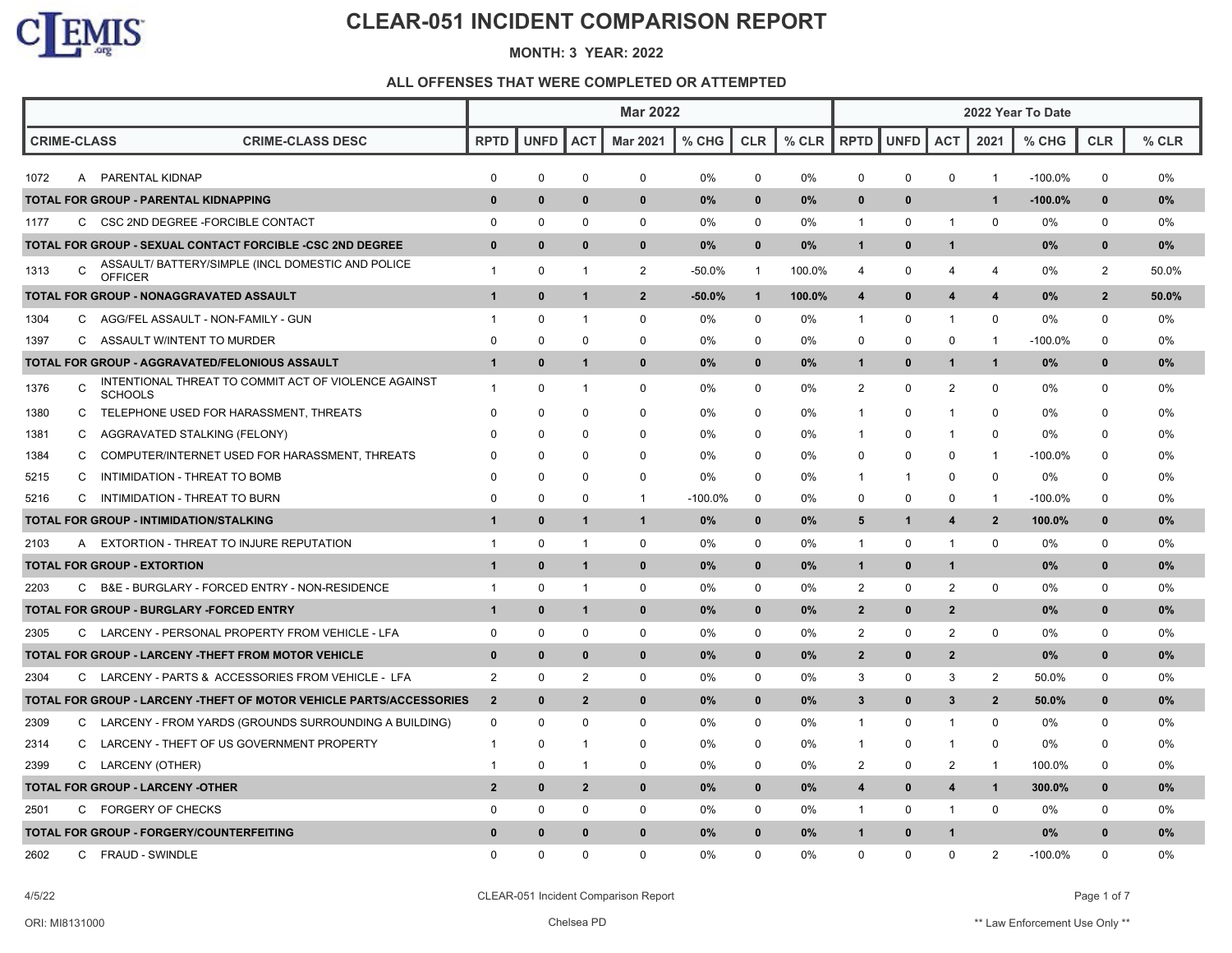

#### **MONTH: 3 YEAR: 2022**

|        |    |                                                                          |                |              |                | <b>Mar 2022</b>                      |            |              | 2022 Year To Date |                |              |                |                |            |                |         |
|--------|----|--------------------------------------------------------------------------|----------------|--------------|----------------|--------------------------------------|------------|--------------|-------------------|----------------|--------------|----------------|----------------|------------|----------------|---------|
|        |    | <b>CRIME-CLASS</b><br><b>CRIME-CLASS DESC</b>                            | <b>RPTD</b>    | <b>UNFD</b>  | <b>ACT</b>     | <b>Mar 2021</b>                      | $%$ CHG    | <b>CLR</b>   | % CLR             | <b>RPTD</b>    | <b>UNFD</b>  | <b>ACT</b>     | 2021           | % CHG      | <b>CLR</b>     | $%$ CLR |
| 2607   |    | C FRAUD - FALSE STATEMENTS                                               | $\Omega$       | $\Omega$     | 0              | 0                                    | 0%         | $\mathbf 0$  | 0%                | -1             | 0            | -1             | $\mathbf 0$    | 0%         | $\mathbf 0$    | 0%      |
| 2695   | C. | OBTAINING MONEY UNDER FALSE PRETENSES                                    | $\Omega$       | $\Omega$     | $\Omega$       | 0                                    | 0%         | $\Omega$     | $0\%$             | -1             | $\Omega$     | -1             | 0              | $0\%$      | 0              | 0%      |
| 2699   |    | C FRAUD (OTHER)                                                          | $\mathbf 0$    | $\Omega$     | 0              | 0                                    | 0%         | $\mathbf 0$  | $0\%$             | $\Omega$       | $\mathbf 0$  | $\Omega$       | $\mathbf{1}$   | -100.0%    | $\mathbf 0$    | 0%      |
|        |    | TOTAL FOR GROUP - FRAUD - FALSE PRETENSE/SWINDLE/CONFIDENCE GAME         | $\mathbf{0}$   | $\mathbf{0}$ | $\mathbf{0}$   | $\mathbf{0}$                         | 0%         | $\mathbf{0}$ | $0\%$             | $\mathbf{2}$   | $\mathbf{0}$ | $\overline{2}$ | $\mathbf{3}$   | $-33.3%$   | $\mathbf 0$    | 0%      |
| 2605   |    | C FRAUD - ILLEGAL USE OF CREDIT CARD                                     | $\Omega$       | $\mathbf 0$  | $\mathbf 0$    | $\overline{1}$                       | $-100.0%$  | $\mathbf 0$  | 0%                | $\mathbf{1}$   | $\mathbf 0$  | $\mathbf{1}$   | $\overline{2}$ | $-50.0%$   | $\mathbf 0$    | 0%      |
|        |    | TOTAL FOR GROUP - FRAUD - CREDIT CARD/AUTOMATIC TELLER MACHINE           | $\mathbf{0}$   | $\Omega$     | $\mathbf{0}$   | $\mathbf{1}$                         | $-100.0%$  | $\mathbf{0}$ | 0%                | $\mathbf{1}$   | $\mathbf{0}$ | $\mathbf{1}$   | $\overline{2}$ | $-50.0%$   | $\mathbf{0}$   | 0%      |
| 2608   |    | C FRAUD BY WIRE                                                          | $\mathbf{1}$   | $\mathbf 0$  | $\mathbf 1$    | $\overline{1}$                       | 0%         | 0            | 0%                | $\overline{c}$ | $\mathbf 0$  | $\overline{2}$ | $\overline{c}$ | 0%         | $\mathbf 0$    | 0%      |
|        |    | TOTAL FOR GROUP - FRAUD -WIRE FRAUD                                      | $\mathbf{1}$   | $\mathbf{0}$ | $\mathbf 1$    | $\mathbf{1}$                         | 0%         | $\mathbf{0}$ | 0%                | $\overline{2}$ | $\mathbf{0}$ | $\overline{2}$ | $\overline{2}$ | 0%         | $\mathbf{0}$   | 0%      |
| 2609   | C. | <b>IDENTITY THEFT</b>                                                    | $\Omega$       | $\Omega$     | $\Omega$       | $\overline{1}$                       | $-100.0%$  | 0            | $0\%$             | 2              | 0            | 2              | 3              | $-33.3%$   | 0              | 0%      |
|        |    | TOTAL FOR GROUP - FRAUD - IDENTITY THEFT                                 | $\Omega$       | $\Omega$     | $\mathbf{0}$   | $\mathbf{1}$                         | $-100.0%$  | $\mathbf{0}$ | 0%                | $\overline{2}$ | $\mathbf{0}$ | $\overline{2}$ | $\mathbf{3}$   | $-33.3%$   | $\mathbf{0}$   | 0%      |
| 2803   |    | C STOLEN PROPERTY - RECEIVING                                            | $\mathbf{1}$   | 0            | $\mathbf 1$    | 0                                    | 0%         | $\mathbf 0$  | 0%                | $\mathbf{1}$   | 0            | $\mathbf{1}$   | $\Omega$       | 0%         | 0              | 0%      |
|        |    | TOTAL FOR GROUP - STOLEN PROPERTY                                        | $\mathbf{1}$   | $\mathbf{0}$ | $\mathbf{1}$   | $\mathbf{0}$                         | 0%         | $\bf{0}$     | $0\%$             | $\mathbf{1}$   | $\Omega$     | $\mathbf{1}$   |                | 0%         | $\mathbf{0}$   | 0%      |
| 2902   |    | C DAMAGE TO PROPERTY - PRIVATE PROPERTY - MDOP                           | $\overline{c}$ | 0            | 2              | 0                                    | 0%         | 0            | 0%                | $\overline{4}$ | 0            | $\overline{4}$ | 4              | 0%         | 0              | 0%      |
| 2999   |    | C DAMAGE TO PROPERTY - MDOP (OTHER)                                      | $\mathbf 0$    | $\Omega$     | $\Omega$       | $\mathbf 0$                          | 0%         | $\mathbf 0$  | $0\%$             | $\Omega$       | $\mathbf 0$  | $\Omega$       | $\mathbf{1}$   | $-100.0\%$ | $\mathbf 0$    | 0%      |
|        |    | TOTAL FOR GROUP - DAMAGE TO PROPERTY                                     | $\overline{2}$ | $\mathbf{0}$ | $\overline{2}$ | $\mathbf{0}$                         | 0%         | $\mathbf{0}$ | $0\%$             | 4              | $\mathbf{0}$ | $\overline{4}$ | 5              | $-20.0%$   | $\mathbf{0}$   | 0%      |
| 5213   | C  | WEAPONS, FIRING OF (INCLUDES CARELESS, RECKLESS,<br><b>NEEDLESS USE)</b> | $\mathbf{1}$   | 0            | $\mathbf{1}$   | 0                                    | 0%         | 0            | $0\%$             | $\mathbf{1}$   | $\mathbf 0$  | $\mathbf{1}$   | $\mathbf 0$    | 0%         | 0              | 0%      |
|        |    | <b>TOTAL FOR GROUP - WEAPONS OFFENSE -OTHER</b>                          | $\mathbf{1}$   | $\bf{0}$     | $\mathbf{1}$   | $\mathbf{0}$                         | 0%         | $\mathbf{0}$ | $0\%$             | $\mathbf{1}$   | $\mathbf{0}$ | $\mathbf{1}$   |                | 0%         | $\mathbf{0}$   | 0%      |
| 7201   |    | C ANIMAL-SIMPLE/GROSS NEGLECT                                            | $\Omega$       | $\Omega$     | $\mathbf 0$    | 0                                    | 0%         | $\mathbf 0$  | $0\%$             | $\mathbf{1}$   | $\mathbf 0$  | $\mathbf{1}$   | $\mathbf 0$    | 0%         | $\mathbf 0$    | 0%      |
|        |    | TOTAL FOR GROUP - ANIMAL CRUELTY                                         | $\bf{0}$       | $\bf{0}$     | $\mathbf{0}$   | $\mathbf{0}$                         | 0%         | $\bf{0}$     | 0%                | $\mathbf{1}$   | $\mathbf{0}$ | $\mathbf{1}$   |                | 0%         | $\mathbf{0}$   | 0%      |
|        |    | <b>Total for Part A</b>                                                  | 14             | $\mathbf 0$  | 14             | 6                                    | 133.3%     | $\mathbf{1}$ | 0.07              | 38             | $\mathbf{1}$ | 37             | 25             | 48.0%      | $\overline{2}$ | 5.4%    |
| 3806   |    | C NEGLECT CHILD                                                          | $\mathbf 0$    | $\Omega$     | $\mathbf 0$    | $\overline{1}$                       | $-100.0%$  | 0            | $0\%$             | $\mathbf 0$    | $\mathbf 0$  | $\mathbf 0$    | $\mathbf{1}$   | $-100.0\%$ | 0              | 0%      |
|        |    | TOTAL FOR GROUP - FAMILY -ABUSE/NEGLECT NONVIOLENT                       | $\mathbf{0}$   | $\bf{0}$     | $\mathbf{0}$   | $\mathbf{1}$                         | $-100.0\%$ | $\mathbf{0}$ | $0\%$             | $\mathbf{0}$   | $\mathbf{0}$ |                | $\mathbf{1}$   | $-100.0%$  | $\mathbf{0}$   | 0%      |
| 4998   |    | C FUGITIVE                                                               | $\mathbf 0$    | 0            | $\Omega$       | $\mathbf{1}$                         | $-100.0%$  | $\mathbf 0$  | $0\%$             | $\mathbf 0$    | $\mathbf 0$  | $\mathbf 0$    | $\mathbf{1}$   | $-100.0%$  | $\mathbf 0$    | 0%      |
|        |    | <b>TOTAL FOR GROUP - ESCAPE/FLIGHT</b>                                   | $\bf{0}$       | $\mathbf{0}$ | $\mathbf{0}$   | $\mathbf{1}$                         | $-100.0%$  | $\mathbf{0}$ | $0\%$             | $\mathbf{0}$   | $\bf{0}$     |                | $\mathbf{1}$   | $-100.0\%$ | $\mathbf{0}$   | 0%      |
| 5006   |    | C OBSTRUCTING JUSTICE                                                    | $\Omega$       | $\mathbf 0$  | $\Omega$       | $\overline{1}$                       | $-100.0%$  | $\mathbf 0$  | $0\%$             | $\mathbf 0$    | $\mathbf 0$  | $\mathbf 0$    | $\mathbf{1}$   | $-100.0%$  | $\mathbf 0$    | 0%      |
| 5012   | C  | PROBATION VIOLATION                                                      | $\mathbf{1}$   | $\mathbf 0$  | -1             | $\mathbf 0$                          | 0%         | $\mathbf 0$  | $0\%$             | $\mathbf{1}$   | $\mathbf 0$  | $\mathbf{1}$   | $\mathbf 0$    | 0%         | $\mathbf 0$    | 0%      |
| 5013   |    | C CONDITIONAL RELEASE VIOLATION                                          | $\mathbf 0$    | $\mathbf 0$  | $\mathbf 0$    | $\overline{1}$                       | $-100.0%$  | 0            | $0\%$             | $\mathbf 0$    | $\mathbf 0$  | $\mathbf 0$    | $\mathbf{1}$   | $-100.0%$  | $\mathbf 0$    | 0%      |
|        |    | TOTAL FOR GROUP - OBSTRUCTING JUSTICE                                    | $\mathbf{1}$   | $\mathbf{0}$ | $\mathbf{1}$   | $\overline{2}$                       | $-50.0\%$  | $\bf{0}$     | $0\%$             | $\mathbf{1}$   | $\mathbf{0}$ | $\mathbf{1}$   | $\overline{2}$ | $-50.0%$   | $\mathbf 0$    | 0%      |
| 5311   | C  | DISORDERLY CONDUCT                                                       | $\Omega$       | 0            | $\mathbf 0$    | $\overline{1}$                       | $-100.0%$  | 0            | 0%                | $\mathbf 0$    | $\mathbf 0$  | 0              | $\mathbf{1}$   | $-100.0%$  | 0              | 0%      |
|        |    | TOTAL FOR GROUP - DISORDERLY CONDUCT                                     | $\mathbf{0}$   | $\bf{0}$     | $\bf{0}$       | $\mathbf{1}$                         | $-100.0%$  | $\bf{0}$     | $0\%$             | $\bf{0}$       | $\mathbf 0$  |                | $\mathbf{1}$   | $-100.0%$  | $\mathbf 0$    | 0%      |
| 5372   |    | C TELEPHONE USED FOR OBSCENE CALLS                                       | $\Omega$       | $\Omega$     | $\Omega$       | $\Omega$                             | 0%         | $\mathbf 0$  | $0\%$             | $\Omega$       | $\Omega$     | $\Omega$       | -1             | $-100.0%$  | $\Omega$       | 0%      |
| 4/5/22 |    |                                                                          |                |              |                | CLEAR-051 Incident Comparison Report |            |              |                   |                |              |                |                |            | Page 2 of 7    |         |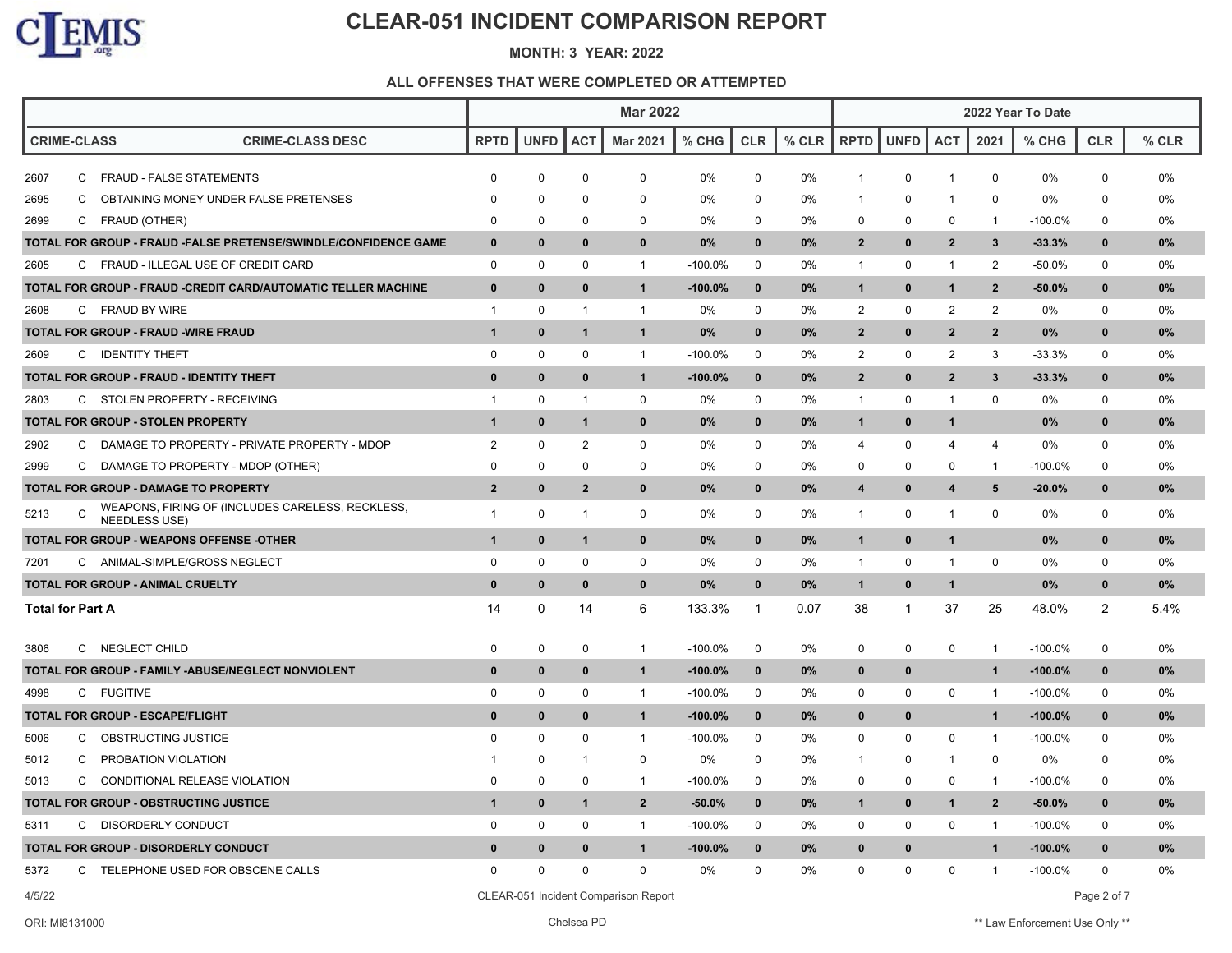

#### **MONTH: 3 YEAR: 2022**

|                                                               |              |              | 2022 Year To Date |                 |            |             |         |                |              |                |                |           |              |        |
|---------------------------------------------------------------|--------------|--------------|-------------------|-----------------|------------|-------------|---------|----------------|--------------|----------------|----------------|-----------|--------------|--------|
| <b>CRIME-CLASS</b><br><b>CRIME-CLASS DESC</b>                 | <b>RPTD</b>  | <b>UNFD</b>  | <b>ACT</b>        | <b>Mar 2021</b> | % CHG      | <b>CLR</b>  | $%$ CLR | <b>RPTD</b>    | UNFD         | <b>ACT</b>     | 2021           | % CHG     | <b>CLR</b>   | % CLR  |
| TOTAL FOR GROUP - PUBLIC PEACE -OTHER                         | $\mathbf 0$  | $\bf{0}$     | $\mathbf{0}$      | $\bf{0}$        | 0%         | $\mathbf 0$ | 0%      | $\mathbf{0}$   | $\mathbf 0$  |                | $\mathbf{1}$   | $-100.0%$ | $\mathbf 0$  | $0\%$  |
| C RUNAWAY<br>7070                                             | 0            | 0            | 0                 | 0               | 0%         | 0           | 0%      | $\mathbf{1}$   | 0            | 1              | 0              | 0%        | 0            | 0%     |
| TOTAL FOR GROUP - JUVENILE RUNAWAY                            | $\bf{0}$     | $\bf{0}$     | $\bf{0}$          | $\mathbf{0}$    | 0%         | $\mathbf 0$ | $0\%$   | $\mathbf{1}$   | $\bf{0}$     | $\mathbf{1}$   |                | $0\%$     | $\bf{0}$     | $0\%$  |
| C ANIMAL ORD - DANGEROUS ANIMAL AT LARGE<br>7306              | $\mathbf 0$  | 0            | $\mathbf 0$       | $\mathbf 0$     | 0%         | $\mathbf 0$ | 0%      | $\mathbf{1}$   | $\mathbf 0$  | 1              | $\mathbf 0$    | 0%        | $\mathbf 0$  | 0%     |
| TOTAL FOR GROUP - MISCELLANEOUS CRIMINAL OFFENSE              | $\mathbf{0}$ | $\bf{0}$     | $\bf{0}$          | $\mathbf{0}$    | 0%         | $\bf{0}$    | 0%      | $\mathbf{1}$   | $\mathbf{0}$ | $\mathbf{1}$   |                | 0%        | $\mathbf{0}$ | 0%     |
| <b>Total for Part B</b>                                       | $\mathbf{1}$ | 0            | -1                | $\mathbf 5$     | $-80.0%$   | 0           |         | 3              | $\pmb{0}$    | 3              | $\,6\,$        | $-50.0\%$ |              | 0%     |
| LOST / MISSING JUVENILE<br>C2822<br>C                         | $\mathbf 1$  | 0            | -1                | $\mathbf 0$     | 0%         | $\mathbf 0$ | 0%      | $\mathbf{1}$   | 0            | 1              | $\mathbf 0$    | 0%        | 0            | 0%     |
| C<br>JUVENILE - MALICIOUS MISCHIEF<br>C2840                   | 0            | $\Omega$     | 0                 | $\overline{1}$  | -100.0%    | 0           | 0%      | -1             | 0            | 1              | $\overline{1}$ | 0%        | $\Omega$     | 0%     |
| C2899<br>C<br>JUVENILE - ALL OTHER                            | 0            | 0            | $\Omega$          | $\overline{2}$  | $-100.0%$  | 0           | 0%      | $\mathbf{1}$   | 0            | 1              | $\overline{2}$ | -50.0%    | 0            | 0%     |
| <b>TOTAL FOR GROUP - JUVENILE OFFENSES AND COMPLAINTS</b>     | $\mathbf{1}$ | $\mathbf{0}$ | -1                | $\mathbf{3}$    | $-66.7%$   | $\mathbf 0$ | $0\%$   | $\mathbf{3}$   | $\mathbf 0$  | $\mathbf{3}$   | $\mathbf{3}$   | $0\%$     | $\mathbf{0}$ | 0%     |
| C2930<br>C<br>LICENSE / TITLE / REGISTRATION                  | $\mathbf{1}$ | $\Omega$     | -1                | $\mathbf 0$     | 0%         | $\mathbf 0$ | 0%      | $\overline{7}$ | 0            | $\overline{7}$ | 0              | 0%        | 0            | 0%     |
| DWLS OPS LICENSE SUSPENDED / REVOKED<br>C2931<br>C            | 0            | 0            | $\mathbf 0$       | $\Omega$        | 0%         | 0           | 0%      | $\mathbf{1}$   | 0            | 1              | $\mathbf 0$    | 0%        | 0            | 0%     |
| C2933<br>C<br>VEHICLE REGISTRATION - IMPROPER / EXPIRED       | 11           | 0            | 11                | $\Omega$        | 0%         | $\mathbf 0$ | 0%      | 59             | 0            | 59             | $\Omega$       | 0%        | $\Omega$     | 0%     |
| C2934<br>C<br>VEHICLE INSURANCE - NONE / EXPIRED              | $\Omega$     | $\Omega$     | $\Omega$          | $\Omega$        | $0\%$      | $\mathbf 0$ | 0%      | $\mathbf 1$    | $\Omega$     | 1              | $\Omega$       | 0%        | $\Omega$     | 0%     |
| C2935<br>DWLS 2ND OPS LICENSE SUSPENDED / REVOKED<br>C        | -1           | 0            | -1                | $\Omega$        | 0%         | $\mathbf 0$ | 0%      | $\mathbf{1}$   | 0            | 1              | 0              | 0%        | $\Omega$     | 0%     |
| C2937<br>C<br>NO OPS ON PERSON - NOP-NOLOP                    | 2            | 0            | $\overline{2}$    | $\mathbf 0$     | 0%         | $\mathbf 0$ | 0%      | 11             | $\mathbf 0$  | 11             | $\mathbf 0$    | 0%        | $\mathbf 0$  | 0%     |
| <b>TOTAL FOR GROUP - TRAFFIC OFFENSES</b>                     | 15           | $\bf{0}$     | 15                | $\mathbf 0$     | 0%         | $\bf{0}$    | 0%      | 80             | $\mathbf 0$  | 80             |                | 0%        | $\mathbf{0}$ | 0%     |
| C3020<br>MISDEMEANOR ARREST WARRANT (ORIGINATING AGENCY)<br>C | 0            | 0            | 0                 | $\overline{1}$  | $-100.0\%$ | $\mathbf 0$ | 0%      | 0              | $\mathbf 0$  | 0              | $\overline{2}$ | $-100.0%$ | 0            | 0%     |
| C3050<br>C<br>MISDEMEANOR ARREST WARRANT - OTHER JURISDICTION | 0            | $\mathbf 0$  | 0                 | 0               | 0%         | $\mathbf 0$ | 0%      | $\mathbf{1}$   | $\mathbf 0$  | $\mathbf 1$    | $\mathbf 0$    | 0%        | $\mathbf{1}$ | 100.0% |
| <b>TOTAL FOR GROUP - WARRANTS</b>                             | $\mathbf{0}$ | $\bf{0}$     | $\bf{0}$          | $\mathbf{1}$    | $-100.0\%$ | $\mathbf 0$ | $0\%$   | $\mathbf{1}$   | $\mathbf 0$  | $\mathbf 1$    | $\mathbf{2}$   | $-50.0%$  | $\mathbf{1}$ | 100.0% |
| CRASH, SINGLE MOTOR VEHICLE<br>C3101<br>C                     | 0            | 0            | 0                 | $\mathbf{1}$    | -100.0%    | 0           | 0%      | 0              | 0            | 0              | $\mathbf{1}$   | $-100.0%$ | 0            | 0%     |
| C<br><b>CRASH, REAR END</b><br>C3105                          | 0            | 0            | 0                 | 0               | 0%         | $\mathbf 0$ | 0%      | $\mathbf{1}$   | 0            | 1              | 0              | 0%        | $\Omega$     | 0%     |
| C<br>CRASH, INJURY TYPE C<br>C3114                            | 0            | 0            | $\Omega$          | $\mathbf 0$     | 0%         | 0           | 0%      | -1             | 0            | 1              | 0              | 0%        | 0            | 0%     |
| C<br>CRASH, INJURY TYPE O<br>C3115                            |              | 0            | -1                | 0               | 0%         | 0           | 0%      | 5              | 0            | 5              | 3              | 66.7%     | $\Omega$     | 0%     |
| PROPERTY DAMAGE TRAFFIC CRASH PDA<br>C3145<br>C               | 4            | 0            | 4                 | $\overline{7}$  | -42.9%     | 0           | 0%      | 21             | 0            | 21             | 20             | 5.0%      | $\Omega$     | 0%     |
| C3150<br>PROPERTY DAMAGE H&R TRAFFIC CRASH<br>C               | 1            | 0            | -1                | 0               | 0%         | 0           | 0%      | 3              | 0            | 3              | 3              | 0%        | 0            | 0%     |
| C3170<br>PRIVATE PROPERTY TRAFFIC CRASH<br>C                  | 4            | 0            | 4                 | 6               | -33.3%     | 0           | 0%      | 12             | 0            | 12             | 10             | 20.0%     | 0            | 0%     |
| C3175<br>C<br>PRIVATE PROPERTY H&R TRAFFIC CRASH              | 0            | 0            | 0                 | 0               | 0%         | 0           | 0%      | 2              | 0            | $\overline{2}$ | 0              | 0%        | 0            | 0%     |
| <b>TOTAL FOR GROUP - TRAFFIC CRASHES</b>                      | 10           | $\bf{0}$     | 10                | 14              | $-28.6%$   | $\mathbf 0$ | $0\%$   | 45             | $\mathbf{0}$ | 45             | 37             | 21.6%     | $\mathbf 0$  | 0%     |
| C3205<br>SUDDEN DEATH - NATURAL<br>C                          | 1            | 0            | -1                | $\mathbf 0$     | $0\%$      | $\mathbf 0$ | 0%      | $\mathbf{1}$   | $\mathbf 0$  | 1              | $\mathbf 0$    | 0%        | $\Omega$     | 0%     |
| C3208<br>$\mathsf{C}$<br>DEATH INVESTIGATION - CAUSE UNKNOWN  | $\mathbf{1}$ | $\Omega$     | -1                | $\Omega$        | 0%         | $\Omega$    | 0%      | $\mathbf{1}$   | $\Omega$     | $\mathbf 1$    | -1             | 0%        | $\Omega$     | 0%     |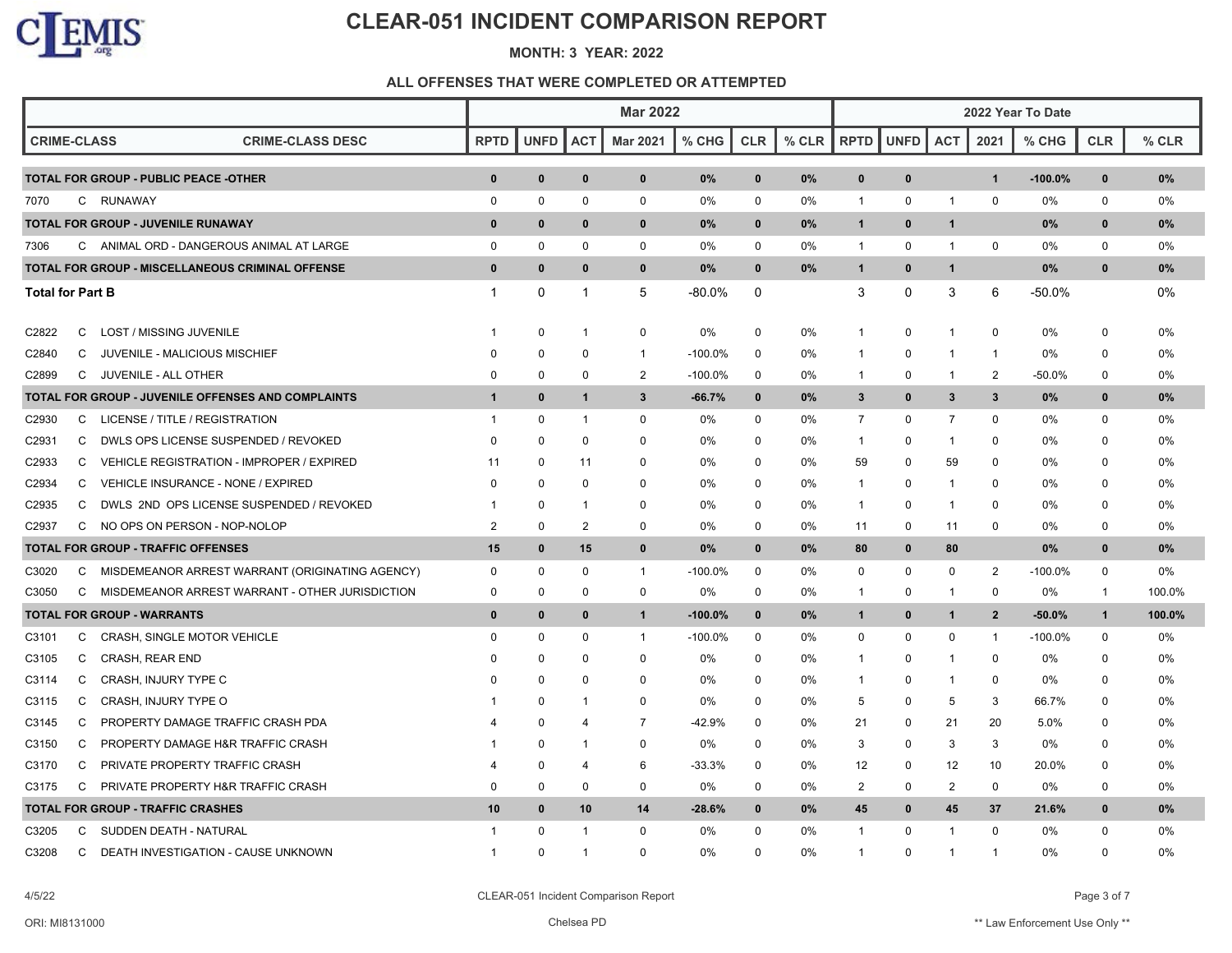

#### **MONTH: 3 YEAR: 2022**

|                    |   |                                                  | <b>Mar 2022</b> |             |                |                 |            |              |       | 2022 Year To Date |             |                |                         |           |              |       |
|--------------------|---|--------------------------------------------------|-----------------|-------------|----------------|-----------------|------------|--------------|-------|-------------------|-------------|----------------|-------------------------|-----------|--------------|-------|
| <b>CRIME-CLASS</b> |   | <b>CRIME-CLASS DESC</b>                          | <b>RPTD</b>     | <b>UNFD</b> | <b>ACT</b>     | <b>Mar 2021</b> | % CHG      | <b>CLR</b>   | % CLR | <b>RPTD</b>       | <b>UNFD</b> | <b>ACT</b>     | 2021                    | % CHG     | <b>CLR</b>   | % CLR |
| C3250              | C | MENTAL HEALTH CALL                               | 0               | 0           | $\mathbf 0$    | 0               | 0%         | 0            | 0%    | $\mathbf{1}$      | 0           | $\overline{1}$ | $\mathbf{1}$            | 0%        | 0            | 0%    |
| C3299              | C | <b>WELFARE CHECK</b>                             | -1              | $\Omega$    | -1             | 4               | $-75.0%$   | $\mathbf 0$  | 0%    | 10                | $\mathbf 0$ | 10             | 11                      | $-9.1%$   | $\mathbf 0$  | 0%    |
|                    |   | <b>TOTAL FOR GROUP - SICK / INJURY COMPLAINT</b> | 3               | $\mathbf 0$ | $\mathbf{3}$   | $\overline{4}$  | $-25.0%$   | $\mathbf{0}$ | 0%    | 13                | $\mathbf 0$ | 13             | 13                      | 0%        | $\mathbf{0}$ | 0%    |
| C3309              | C | LIQUOR INSPECTION                                | $\Omega$        | 0           | $\mathbf 0$    | 0               | 0%         | 0            | 0%    | $\mathbf{1}$      | 0           | $\mathbf{1}$   | 3                       | $-66.7%$  | 0            | 0%    |
| C3310              | C | <b>FAMILY TROUBLE</b>                            | $\mathbf 1$     | $\Omega$    | -1             | $\mathbf{1}$    | 0%         | 0            | 0%    | 6                 | 0           | 6              | $\overline{\mathbf{4}}$ | 50.0%     | $\Omega$     | 0%    |
| C3312              | C | NEIGHBORHOOD TROUBLE                             | $\Omega$        | $\Omega$    | 0              | $\pmb{0}$       | 0%         | $\Omega$     | 0%    | -1                | 0           | -1             | 0                       | 0%        | $\Omega$     | 0%    |
| C3314              | C | <b>MISSING PERSONS</b>                           |                 | $\Omega$    | 1              | $\mathbf 0$     | 0%         | $\Omega$     | 0%    | $\overline{2}$    | 0           | $\overline{2}$ | $\mathbf 0$             | $0\%$     | $\Omega$     | 0%    |
| C3316              | C | <b>LOST PROPERTY</b>                             | 3               | 0           | 3              | 5               | $-40.0%$   | 0            | 0%    | 14                | 0           | 14             | 11                      | 27.3%     | $\Omega$     | 0%    |
| C3318              | C | <b>FOUND PROPERTY</b>                            | 3               | 0           | 3              | $\overline{2}$  | 50.0%      | 0            | 0%    | 9                 | 0           | 9              | 6                       | 50.0%     | $\Omega$     | 0%    |
| C3324              | C | <b>SUSPICIOUS CIRCUMSTANCES</b>                  | 20              | 0           | 20             | 17              | 17.6%      | 0            | 0%    | 52                | 0           | 52             | 42                      | 23.8%     | $\Omega$     | 0%    |
| C3326              | C | <b>SUSPICIOUS VEHICLES</b>                       | -1              | 0           | $\mathbf 1$    | $\mathbf 0$     | 0%         | $\Omega$     | 0%    | $\overline{2}$    | 0           | $\overline{2}$ | $\overline{2}$          | 0%        | $\Omega$     | 0%    |
| C3328              | C | SUSPICIOUS PERSONS                               | $\mathbf 1$     | $\Omega$    | $\mathbf{1}$   | $\overline{2}$  | $-50.0%$   | 0            | 0%    | $\overline{c}$    | 0           | $\overline{2}$ | 3                       | -33.3%    | 0            | 0%    |
| C3329              | C | INTELLIGENCE INFORMATION                         | $\Omega$        | $\Omega$    | 0              | $\mathbf{1}$    | $-100.0\%$ | 0            | 0%    | 0                 | 0           | 0              | -1                      | $-100.0%$ | $\Omega$     | 0%    |
| C3330              | C | ASSIST OTHER LAW ENFORCEMENT AGENCY              | 3               | $\Omega$    | 3              | $\mathbf 0$     | 0%         | $\Omega$     | $0\%$ | 6                 | 0           | 6              | 4                       | 50.0%     | $\Omega$     | 0%    |
| C3331              | C | <b>ASSIST MEDICAL</b>                            | 7               | $\Omega$    | 7              | -1              | 600.0%     | $\Omega$     | 0%    | 14                | 0           | 14             | 5                       | 180.0%    | $\Omega$     | 0%    |
| C3332              | C | <b>ASSIST FIRE DEPARTMENT</b>                    | $\Omega$        | $\Omega$    | $\mathbf 0$    | $\mathbf{1}$    | $-100.0%$  | 0            | 0%    | $\mathbf 0$       | 0           | $\mathbf 0$    | 3                       | $-100.0%$ | 0            | 0%    |
| C3333              | C | <b>ASSIST MOTORIST</b>                           | 5               | $\Omega$    | 5              | $\overline{2}$  | 150.0%     | 0            | 0%    | 16                | 0           | 16             | 3                       | 433.3%    | 0            | 0%    |
| C3334              | C | ASSIST OTHER GOVT AGENCY                         | $\overline{2}$  | $\Omega$    | $\overline{2}$ | 3               | $-33.3%$   | $\Omega$     | 0%    | 5                 | 0           | 5              | 3                       | 66.7%     | 0            | 0%    |
| C3336              | C | <b>ASSIST CITIZEN</b>                            | 23              | $\Omega$    | 23             | 13              | 76.9%      | 0            | 0%    | 52                | 0           | 52             | 60                      | -13.3%    | $\Omega$     | 0%    |
| C3337              | C | ASSIST CITIZEN - VEHICLE LOCKOUT                 | 2               | $\Omega$    | 2              | 0               | 0%         | 0            | 0%    | 3                 | 0           | 3              | 0                       | 0%        | $\Omega$     | 0%    |
| C3345              | C | ACCIDENTAL PROPERTY DAMAGE                       | $\Omega$        | $\Omega$    | 0              | 0               | 0%         | $\Omega$     | 0%    | 0                 | 0           | $\mathbf 0$    | $\mathbf{1}$            | $-100.0%$ | $\Omega$     | 0%    |
| C3351              | C | CIVIL - LANDLORD / TENANT                        | $\Omega$        | $\Omega$    | $\mathbf 0$    | 0               | 0%         | $\Omega$     | 0%    | 0                 | 0           | $\mathbf 0$    | -1                      | $-100.0%$ | 0            | 0%    |
| C3355              | C | CIVIL MATTER - OTHER                             | $\overline{2}$  | $\Omega$    | $\overline{2}$ | -1              | 100.0%     | $\Omega$     | 0%    | 6                 | 0           | 6              | 8                       | -25.0%    | $\Omega$     | $0\%$ |
| C3357              | С | PROTECTIVE SERVICES REFERRAL (CPS/APS)           | $\Omega$        | $\mathbf 0$ | $\mathbf 0$    | 0               | 0%         | 0            | 0%    | $\overline{2}$    | 0           | $\overline{2}$ | $\mathbf 0$             | 0%        | 0            | 0%    |
| C3382              | C | SEX OFFENDER ADDRESS VERIFICATION                | -1              | 0           | $\mathbf{1}$   | $\mathbf 0$     | 0%         | 0            | 0%    | 3                 | 0           | 3              | $\mathbf 0$             | 0%        | 0            | 0%    |
|                    |   | TOTAL FOR GROUP - MISCELLANEOUS COMPLAINTS       | 75              | $\mathbf 0$ | 75             | 49              | 53.1%      | $\bf{0}$     | 0%    | 196               | $\mathbf 0$ | 196            | 160                     | 22.5%     | $\mathbf{0}$ | 0%    |
| L3501              | C | E-911 HANG UP - CS                               | 6               | $\Omega$    | 6              | 6               | 0%         | $\Omega$     | 0%    | 26                | 0           | 26             | 17                      | 52.9%     | $\Omega$     | 0%    |
| L3502              | C | <b>FOLLOW UP - CS</b>                            | -1              | $\Omega$    | -1             | $\Omega$        | 0%         | 0            | 0%    | $\mathbf{1}$      | 0           | $\mathbf{1}$   | 0                       | 0%        | 0            | 0%    |
| L3506              | C | SHOTS FIRED - CS                                 | $\Omega$        | $\Omega$    | $\mathbf 0$    | $\mathbf 0$     | 0%         | $\Omega$     | 0%    | $\mathbf{1}$      | 0           | $\mathbf{1}$   | 0                       | 0%        | $\Omega$     | 0%    |
| L3507              | C | <b>FINGERPRINTS - CS</b>                         | 4               | $\Omega$    | 4              | 4               | 0%         | $\Omega$     | 0%    | 12                | 0           | 12             | 9                       | 33.3%     | 0            | 0%    |
| L3508              | C | <b>TICKET SIGN OFF - CS</b>                      | 11              | $\Omega$    | 11             | -1              | 1000.0%    | $\Omega$     | 0%    | 34                | 0           | 34             | 4                       | 750.0%    | $\Omega$     | 0%    |
| L3521              | С | LOCK OUT - CS                                    | 12              | $\Omega$    | 12             | $\overline{7}$  | 71.4%      | $\Omega$     | 0%    | 36                | 0           | 36             | 31                      | 16.1%     | n            | 0%    |
| L3523              | C | CHELSEA ORDINANCE ENFORCEMENT COMPLAINTS - CS    | $\Omega$        | $\Omega$    | $\Omega$       | 1               | $-100.0%$  | $\Omega$     | 0%    | $\Omega$          | $\Omega$    | $\mathbf 0$    | $\mathbf 1$             | $-100.0%$ | $\Omega$     | 0%    |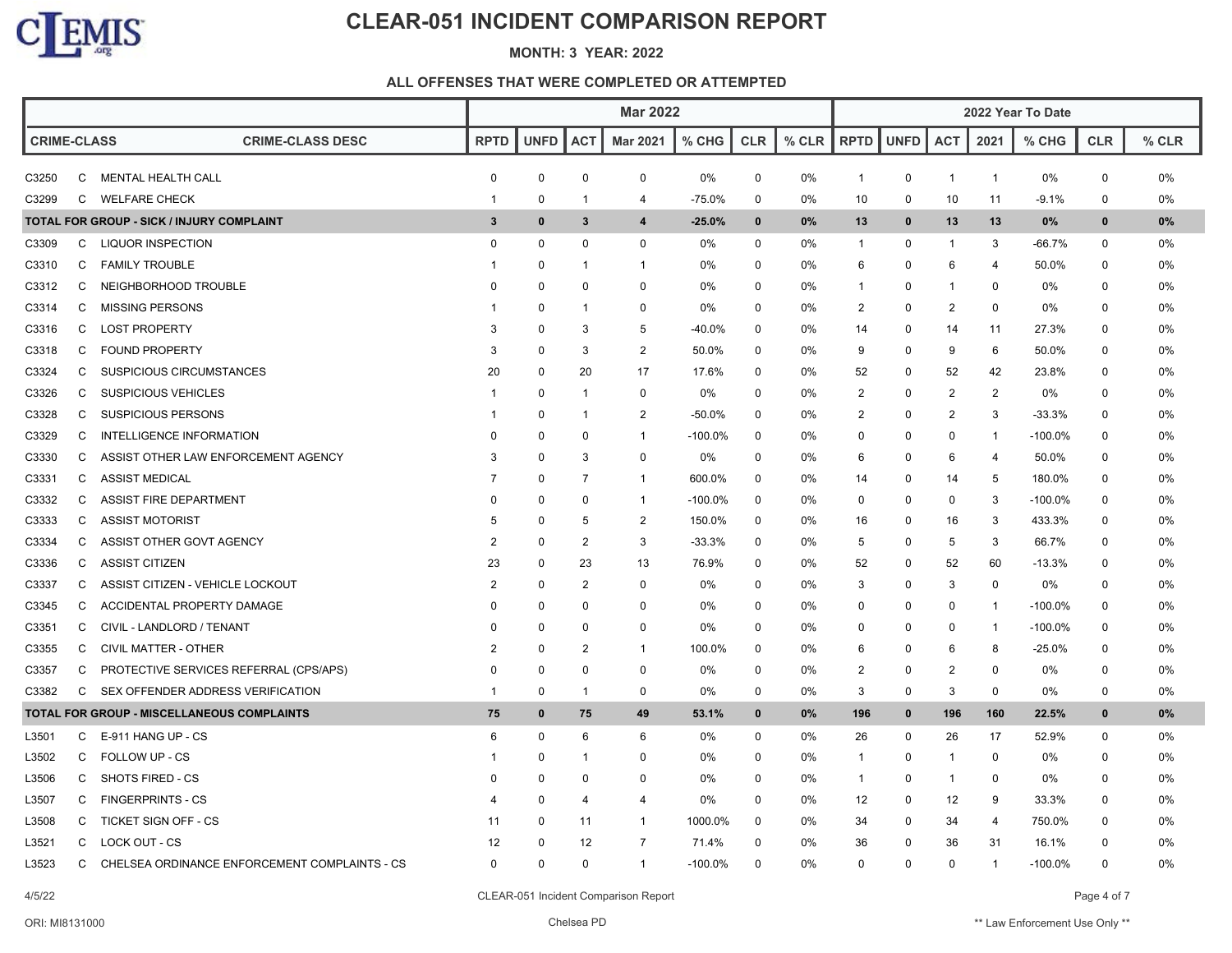

#### **MONTH: 3 YEAR: 2022**

|                    |   |                                                    | <b>Mar 2022</b> |             |                |                  |            |             |       | 2022 Year To Date |             |                |                |            |              |         |
|--------------------|---|----------------------------------------------------|-----------------|-------------|----------------|------------------|------------|-------------|-------|-------------------|-------------|----------------|----------------|------------|--------------|---------|
| <b>CRIME-CLASS</b> |   | <b>CRIME-CLASS DESC</b>                            | <b>RPTD</b>     | <b>UNFD</b> | <b>ACT</b>     | <b>Mar 2021</b>  | $%$ CHG    | <b>CLR</b>  | % CLR | <b>RPTD</b>       | <b>UNFD</b> | <b>ACT</b>     | 2021           | $%$ CHG    | <b>CLR</b>   | $%$ CLR |
| L3526              | C | <b>FALSE ALARM - CS</b>                            | 5               | $\Omega$    | 5              | $\mathbf{1}$     | 400.0%     | 0           | 0%    | 9                 | $\Omega$    | 9              | 8              | 12.5%      | 0            | 0%      |
| L3527              | C | WEATHER RELATED FALSE ALARM - CS                   |                 | $\Omega$    | -1             | $\Omega$         | 0%         | $\mathbf 0$ | 0%    | 3                 | 0           | 3              | 0              | 0%         | 0            | 0%      |
| L3529              | C | DUPLICATE REPORT OF RUN - CS                       | $\Omega$        | $\Omega$    | 0              | -1               | $-100.0\%$ | 0           | 0%    | 0                 | 0           | 0              | $\mathbf 1$    | $-100.0\%$ | 0            | 0%      |
| L3531              | C | TRAFFIC DIRECTION & CONTROL - CS                   | $\Omega$        | $\Omega$    | $\Omega$       | 3                | $-100.0\%$ | 0           | $0\%$ | $\Omega$          | $\Omega$    | $\Omega$       | 30             | $-100.0%$  | 0            | 0%      |
| L3535              | C | GUN PERMIT, APPLICATONS, CCW PERMITS - CS          | -1              | $\Omega$    | -1             | 0                | 0%         | $\mathbf 0$ | 0%    | 5                 | $\Omega$    | 5              | 0              | 0%         | 0            | 0%      |
| L3542              | C | <b>BOL-CS</b>                                      | 11              | $\Omega$    | 11             | 19               | $-42.1%$   | 0           | $0\%$ | 37                | $\Omega$    | 37             | 34             | 8.8%       | 0            | 0%      |
| L3547              | C | ASSIST CHELSEA HOSPITAL - CS                       |                 | $\Omega$    | $\overline{1}$ | $\mathbf{1}$     | 0%         | $\mathbf 0$ | 0%    | 4                 | $\Omega$    | 4              | $\mathbf{1}$   | 300.0%     | $\mathbf 0$  | 0%      |
| L3548              | C | ASSIST OTHER CITY DEPARTMENT - CS                  | 6               | 0           | 6              | $\overline{2}$   | 200.0%     | 0           | 0%    | 20                | 0           | 20             | 16             | 25.0%      | 0            | 0%      |
| L3549              | C | <b>BACKGROUND CHECKS - CS</b>                      | $\Omega$        | $\Omega$    | $\Omega$       | $\Omega$         | 0%         | $\mathbf 0$ | 0%    | $\overline{2}$    | $\Omega$    | $\overline{2}$ | 3              | $-33.3%$   | 0            | 0%      |
| L3550              | C | TRAFFIC HAZARDS (NON VEHICLE) - CS                 |                 | $\Omega$    | -1             |                  | 0%         | $\mathbf 0$ | 0%    | 8                 | $\Omega$    | 8              | 5              | 60.0%      | $\mathbf 0$  | 0%      |
| L3551              | C | PARKING VIOLATION - LOCAL ORDINANCE - CS           | <sup>0</sup>    | 0           | $\mathbf 0$    | 0                | 0%         | $\mathbf 0$ | 0%    | 4                 | $\Omega$    | 4              | $\overline{2}$ | 100.0%     | 0            | 0%      |
| L3552              | C | <b>PROPERTY CHECK - CS</b>                         | 8               | $\Omega$    | 8              | 9                | $-11.1%$   | 0           | 0%    | 17                | $\Omega$    | 17             | 15             | 13.3%      | 0            | 0%      |
| L3553              | C | TROUBLE WITH SUBJECT - CS                          |                 | $\Omega$    | $\overline{4}$ | $\Omega$         | 0%         | 0           | 0%    | 18                | 0           | 18             | 2              | 800.0%     | 0            | 0%      |
| L3555              | C | <b>ASSIST MSP - CS</b>                             | $\mathcal{P}$   | $\Omega$    | $\overline{2}$ | 4                | $-50.0%$   | 0           | 0%    | 10                | 0           | 10             | 10             | 0%         | $\mathbf 0$  | 0%      |
| L3556              | C | ASSIST WCSO - CS                                   | 0               | 0           | $\Omega$       | 0                | 0%         | 0           | 0%    | -1                | 0           | -1             | $\overline{2}$ | $-50.0\%$  | 0            | 0%      |
| L3557              | C | <b>CANCELLED CFS - CS</b>                          | $\Omega$        | $\Omega$    | $\mathbf 0$    | $\mathbf{1}$     | $-100.0\%$ | 0           | 0%    | 0                 | 0           | 0              | 3              | $-100.0\%$ | 0            | 0%      |
| L3558              | C | <b>TRAFFIC STOP - CS</b>                           | 70              | 0           | 70             | 9                | 677.8%     | $\mathbf 0$ | 0%    | 330               | 0           | 330            | 22             | 1400.0%    | $\mathbf 0$  | 0%      |
| L3559              | C | TRAFFIC DEVICE PROBLEM - CS                        | $\overline{2}$  | $\Omega$    | $\overline{2}$ | $\overline{2}$   | 0%         | $\mathbf 0$ | $0\%$ | 5                 | 0           | 5              | 3              | 66.7%      | 0            | 0%      |
| L3565              | C | <b>RED BARREL CLEANOUT - CS</b>                    | $\Omega$        | $\Omega$    | $\Omega$       | $\Omega$         | 0%         | $\mathbf 0$ | 0%    | -1                | $\Omega$    | -1             | 0              | 0%         | 0            | 0%      |
| L3568              | C | NOISE COMPLAINT - CS                               | $\Omega$        | $\Omega$    | $\mathbf 0$    | $\mathbf{1}$     | $-100.0%$  | 0           | 0%    | -1                | $\Omega$    | -1             | 2              | $-50.0%$   | 0            | 0%      |
| L3569              | C | OPEN DOOR - CS                                     | $\overline{2}$  | $\Omega$    | $\overline{2}$ | $\Omega$         | 0%         | $\mathbf 0$ | 0%    | 3                 | $\Omega$    | 3              | $\mathbf 0$    | 0%         | $\mathbf 0$  | 0%      |
| L3572              | C | MISSING / FOUND ANIMAL - CS                        | $\overline{2}$  | 0           | $\overline{2}$ | $\overline{2}$   | 0%         | 0           | 0%    | 5                 | 0           | 5              | 6              | $-16.7%$   | 0            | 0%      |
| L3573              | C | <b>IMPEDING TRAFFIC - CS</b>                       | 21              | $\Omega$    | 21             | $\Omega$         | 0%         | 0           | 0%    | 73                | $\Omega$    | 73             | 0              | 0%         | 0            | 0%      |
| L3574              | C | CITIZEN CONTACT - CS                               | $\overline{2}$  | 0           | $\overline{2}$ | 0                | 0%         | $\mathbf 0$ | 0%    | 6                 | $\mathbf 0$ | 6              | 0              | 0%         | $\mathbf 0$  | 0%      |
| L3582              | C | CARES TEAM CALLOUT - CS                            | $\mathbf 0$     | 0           | $\mathbf 0$    | 2                | $-100.0\%$ | $\mathbf 0$ | 0%    | 0                 | 0           | 0              | 5              | $-100.0%$  | $\mathbf 0$  | 0%      |
|                    |   | TOTAL FOR GROUP - NON - CRIMINAL COMPLAINTS        | 173             | $\mathbf 0$ | 173            | 77               | 124.7%     | $\bf{0}$    | $0\%$ | 672               | $\mathbf 0$ | 672            | 232            | 189.7%     | $\mathbf 0$  | 0%      |
| C3702              | C | TRAFFIC COMPLAINT / ROAD HAZARD                    | $\Omega$        | $\Omega$    | $\mathbf 0$    | 0                | 0%         | 0           | 0%    | 0                 | $\Omega$    | $\Omega$       | $\mathbf{1}$   | -100.0%    | 0            | 0%      |
| C3708              | C | TRAFFIC COMPLAINT / PRIVATE IMPOUND                | -1              | $\mathbf 0$ | -1             | -1               | 0%         | $\mathbf 0$ | 0%    | $\overline{2}$    | 0           | $\overline{2}$ | $\overline{2}$ | 0%         | $\mathbf 0$  | 0%      |
| C3712              | C | TRAFFIC COMPLAINT / MOPED COMPLAINT                | $\Omega$        | $\Omega$    | 0              | $\overline{2}$   | $-100.0\%$ | $\mathbf 0$ | 0%    | $\Omega$          | 0           | $\Omega$       | 2              | $-100.0%$  | 0            | 0%      |
| C3728              | C | TRAFFIC COMPLAINT / PARKING COMPLAINT              | 1               | $\Omega$    | -1             | 0                | 0%         | $\mathbf 0$ | 0%    | -1                | 0           | -1             | $\overline{2}$ | $-50.0%$   | 0            | 0%      |
| C3799              | C | MISCELLANEOUS TRAFFIC COMPLAINT                    | 0               | 0           | 0              | -1               | $-100.0\%$ | 0           | 0%    | 3                 | $\Omega$    | 3              | 2              | 50.0%      | 0            | 0%      |
|                    |   | TOTAL FOR GROUP - MISCELLANEOUS TRAFFIC COMPLAINTS | $\overline{2}$  | $\bf{0}$    | $\overline{2}$ | $\boldsymbol{4}$ | $-50.0%$   | $\bf{0}$    | $0\%$ | 6                 | $\bf{0}$    | 6              | 9              | $-33.3%$   | $\mathbf 0$  | 0%      |
| C3803              | C | ANIMAL BARKING DOG                                 | $\Omega$        | $\Omega$    | $\Omega$       | $\Omega$         | 0%         | $\Omega$    | 0%    | $\overline{1}$    | $\Omega$    | -1             | $\Omega$       | 0%         | $\mathbf{0}$ | 0%      |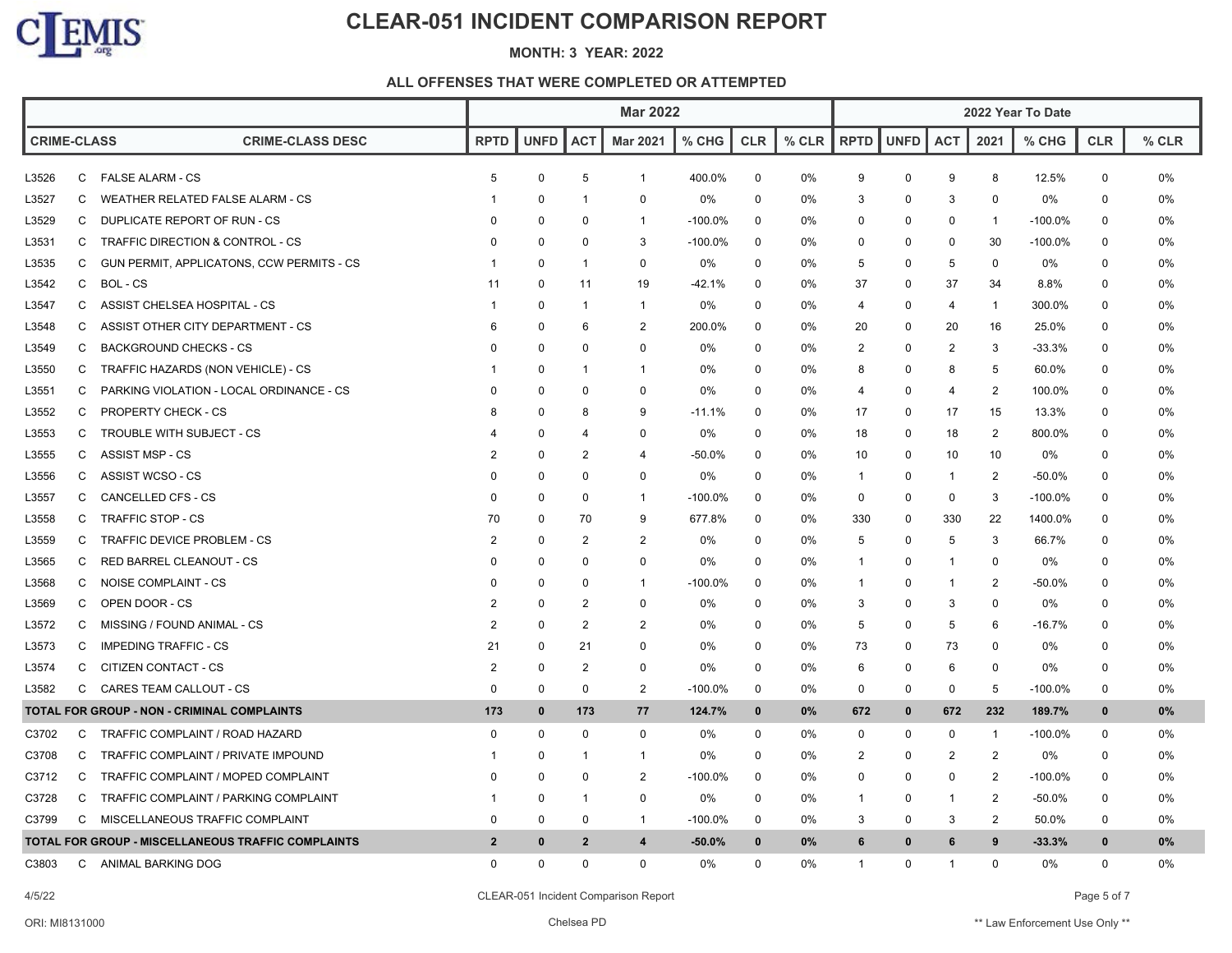

#### **MONTH: 3 YEAR: 2022**

|                                                                   |                                                                     | <b>Mar 2022</b> |              |                |                         |           |              |       |                | 2022 Year To Date |                |              |            |              |       |  |  |
|-------------------------------------------------------------------|---------------------------------------------------------------------|-----------------|--------------|----------------|-------------------------|-----------|--------------|-------|----------------|-------------------|----------------|--------------|------------|--------------|-------|--|--|
| <b>CRIME-CLASS</b>                                                | <b>CRIME-CLASS DESC</b>                                             | <b>RPTD</b>     | <b>UNFD</b>  | <b>ACT</b>     | <b>Mar 2021</b>         | $%$ CHG   | <b>CLR</b>   | % CLR | <b>RPTD</b>    | UNFD              | <b>ACT</b>     | 2021         | % CHG      | <b>CLR</b>   | % CLR |  |  |
| C3804<br>C<br>ANIMAL COMPLAINT                                    |                                                                     | 5               | $\mathbf 0$  | 5              | 8                       | $-37.5%$  | 0            | 0%    | 17             | 0                 | 17             | 16           | 6.3%       | 0            | 0%    |  |  |
| ANIMAL ALIVE - PUT TO SLEEP<br>C3806<br>C                         |                                                                     | $\Omega$        | 0            | $\Omega$       | -1                      | $-100.0%$ | 0            | 0%    | 0              | 0                 | $\mathbf 0$    | -1           | $-100.0%$  | $\Omega$     | $0\%$ |  |  |
| C3808<br>ANIMAL BITE / SCRATCH<br>C                               |                                                                     | 0               | $\mathbf 0$  | $\Omega$       | 0                       | 0%        | 0            | 0%    | 0              | 0                 | $\mathbf 0$    | $\mathbf{1}$ | $-100.0\%$ | 0            | 0%    |  |  |
| TOTAL FOR GROUP - ANIMAL COMPLAINTS                               |                                                                     | 5               | $\mathbf 0$  | 5              | 9                       | $-44.4%$  | $\mathbf 0$  | $0\%$ | 18             | $\mathbf 0$       | 18             | 18           | 0%         | $\bf{0}$     | $0\%$ |  |  |
| C3902<br>C<br><b>BURGLARY ALARM</b>                               |                                                                     | 8               | $\mathbf 0$  | 8              | 4                       | 100.0%    | 0            | 0%    | 23             | $\mathbf 0$       | 23             | 18           | 27.8%      | 0            | 0%    |  |  |
| C DURESS ALARM<br>C3909                                           |                                                                     | 0               | 0            | $\Omega$       | $\mathbf 0$             | 0%        | 0            | 0%    | 0              | 0                 | 0              | $\mathbf{1}$ | $-100.0\%$ | 0            | 0%    |  |  |
| <b>TOTAL FOR GROUP - ALARMS</b>                                   |                                                                     | 8               | $\mathbf 0$  | 8              | $\overline{\mathbf{4}}$ | 100.0%    | $\bf{0}$     | 0%    | 23             | $\mathbf 0$       | 23             | 19           | 21.1%      | $\bf{0}$     | $0\%$ |  |  |
| <b>Total for Part C</b>                                           |                                                                     | 292             | $\mathbf 0$  | 292            | 165                     | 77.0%     | 0            |       | 1057           | $\mathbf 0$       | 1057           | 493          | 114.4%     | -1           | 0.1%  |  |  |
| SPEEDING CITATION<br>C4041<br>C                                   |                                                                     | 0               | $\mathbf 0$  | 0              | $\mathbf 0$             | 0%        | 0            | 0%    | $\mathbf{1}$   | $\mathbf 0$       | $\overline{1}$ | 0            | 0%         | 0            | 0%    |  |  |
| C4046<br>C<br>DISOBEY STOP SIGN CITATION                          |                                                                     | $\overline{2}$  | $\mathbf 0$  | $\overline{2}$ | $\mathbf{1}$            | 100.0%    | 0            | 0%    | 5              | $\mathbf 0$       | 5              | $\mathbf{1}$ | 400.0%     | $\Omega$     | 0%    |  |  |
| C4047<br>C<br>DISOBEY TRAFFIC SIGNAL CITATION                     |                                                                     | $\Omega$        | $\mathbf 0$  | $\Omega$       | $\mathbf 0$             | 0%        | 0            | 0%    | $\mathbf{1}$   | 0                 | $\overline{1}$ | 0            | 0%         | $\Omega$     | 0%    |  |  |
| C4050<br>C<br><b>IMPROPER TURNING CITATION</b>                    |                                                                     | -1              | 0            | $\overline{1}$ | 0                       | 0%        | 0            | 0%    | $\mathbf{1}$   | 0                 | $\overline{1}$ | 0            | 0%         | 0            | 0%    |  |  |
| <b>FUNERAL PROCESSION</b><br>C4068<br>C                           |                                                                     | 3               | $\Omega$     | 3              | $\overline{2}$          | 50.0%     | 0            | 0%    | 11             | $\mathbf 0$       | 11             | 5            | 120.0%     | $\Omega$     | 0%    |  |  |
| C OTHER HAZARDOUS CITATIONS<br>C4099                              |                                                                     | $\mathbf{1}$    | $\mathbf 0$  | $\overline{1}$ | $\mathbf 0$             | 0%        | $\mathbf 0$  | 0%    | $\mathbf{1}$   | $\mathbf 0$       | $\overline{1}$ | $\mathbf 0$  | 0%         | 0            | 0%    |  |  |
| <b>TOTAL FOR GROUP - HAZARDOUS TRAFFIC CITATIONS / WARNINGS</b>   |                                                                     | $\overline{7}$  | $\mathbf{0}$ | $\overline{7}$ | $\mathbf{3}$            | 133.3%    | $\bf{0}$     | 0%    | 20             | $\mathbf 0$       | 20             | 6            | 233.3%     | $\bf{0}$     | $0\%$ |  |  |
| <b>EQUIPMENT CITATION</b><br>C4105<br>C                           |                                                                     | $\mathbf 0$     | $\mathbf 0$  | $\mathbf 0$    | $\mathbf 0$             | 0%        | $\mathbf 0$  | 0%    | $\overline{2}$ | 0                 | $\overline{2}$ | $\mathbf 0$  | 0%         | $\mathbf 0$  | 0%    |  |  |
|                                                                   | <b>TOTAL FOR GROUP - NON-HAZARDOUS TRAFFIC CITATIONS / WARNINGS</b> | $\mathbf{0}$    | $\mathbf{0}$ | $\mathbf{0}$   | $\mathbf{0}$            | $0\%$     | $\mathbf{0}$ | 0%    | $\overline{2}$ | $\mathbf{0}$      | $\overline{2}$ |              | 0%         | $\mathbf{0}$ | 0%    |  |  |
| C4210<br>PARKING NON-METERED CITATION<br>C                        |                                                                     | $\mathbf{1}$    | $\mathbf 0$  | -1             | $\mathbf 0$             | 0%        | $\Omega$     | 0%    | $\mathbf{1}$   | 0                 | $\overline{1}$ | 0            | $0\%$      | $\Omega$     | 0%    |  |  |
| C4222<br>C<br>PARKING - ABAND MOTOR VEHICLE                       |                                                                     | 0               | $\mathbf 0$  | $\Omega$       | $\mathbf 0$             | 0%        | 0            | 0%    | $\mathbf{1}$   | 0                 | $\overline{1}$ | 0            | 0%         | 0            | 0%    |  |  |
| <b>TOTAL FOR GROUP - PARKING CITATIONS</b>                        |                                                                     | $\mathbf{1}$    | $\mathbf 0$  | $\mathbf 1$    | $\mathbf 0$             | $0\%$     | $\mathbf 0$  | 0%    | $\mathbf{2}$   | $\mathbf 0$       | $\mathbf{2}$   |              | 0%         | $\bf{0}$     | $0\%$ |  |  |
| DROVE W/EXPIRED OPS<br>C4307<br>С                                 |                                                                     | 0               | 0            | 0              | 0                       | 0%        | 0            | 0%    | $\mathbf{1}$   | 0                 | $\overline{1}$ | 0            | 0%         | 0            | 0%    |  |  |
| LICENSE/TITLE/REGISTRATION<br>C4310<br>C                          |                                                                     | $\Omega$        | $\mathbf 0$  | $\mathbf 0$    | $\mathbf 0$             | 0%        | 0            | 0%    | $\mathbf{1}$   | 0                 | $\mathbf{1}$   | 0            | 0%         | 0            | 0%    |  |  |
| VEH REG IMPR/EXPIRED CITATION<br>C4313<br>C                       |                                                                     | 13              | 0            | 13             | 0                       | 0%        | 0            | 0%    | 28             | 0                 | 28             | 0            | 0%         | 0            | 0%    |  |  |
| C4314<br>C<br>VEH INS NONE/EXPIRED CITATION                       |                                                                     | 0               | $\mathbf 0$  | 0              | 0                       | 0%        | 0            | 0%    | $\mathbf{1}$   | 0                 | $\overline{1}$ | 0            | 0%         | 0            | 0%    |  |  |
| <b>TOTAL FOR GROUP - LICENSE / TITLE / REGISTRATION CITATIONS</b> |                                                                     | 13              | $\mathbf{0}$ | 13             | $\mathbf 0$             | $0\%$     | $\mathbf{0}$ | 0%    | 31             | $\mathbf 0$       | 31             |              | 0%         | $\mathbf{0}$ | $0\%$ |  |  |
| <b>Total for Part D</b>                                           |                                                                     | 21              | $\mathbf 0$  | 21             | 3                       | 600.0%    | 0            |       | 55             | 0                 | 55             | 6            | 816.7%     |              | 0%    |  |  |
| <b>VEHICLE INSPECTION - CS</b><br>$\mathsf{C}$<br>L6018           |                                                                     | 0               | 0            | 0              | $\mathbf 0$             | 0%        | 0            | 0%    | $\mathbf{1}$   | $\mathbf 0$       | $\overline{1}$ | $\mathbf{1}$ | 0%         | 0            | 0%    |  |  |
| TOTAL FOR GROUP - MISCELLANEOUS ACTIVITIES (6000)                 |                                                                     | $\bf{0}$        | $\mathbf{0}$ | $\mathbf 0$    | $\bf{0}$                | $0\%$     | $\bf{0}$     | 0%    | $\mathbf{1}$   | $\mathbf 0$       | $\mathbf{1}$   | $\mathbf{1}$ | 0%         | $\bf{0}$     | $0\%$ |  |  |
| <b>Total for Part F</b>                                           |                                                                     |                 | $\Omega$     |                | $\Omega$                | 0%        | $\Omega$     |       | $\mathbf{1}$   | $\Omega$          | -1             | $\mathbf{1}$ | 0%         |              | 0%    |  |  |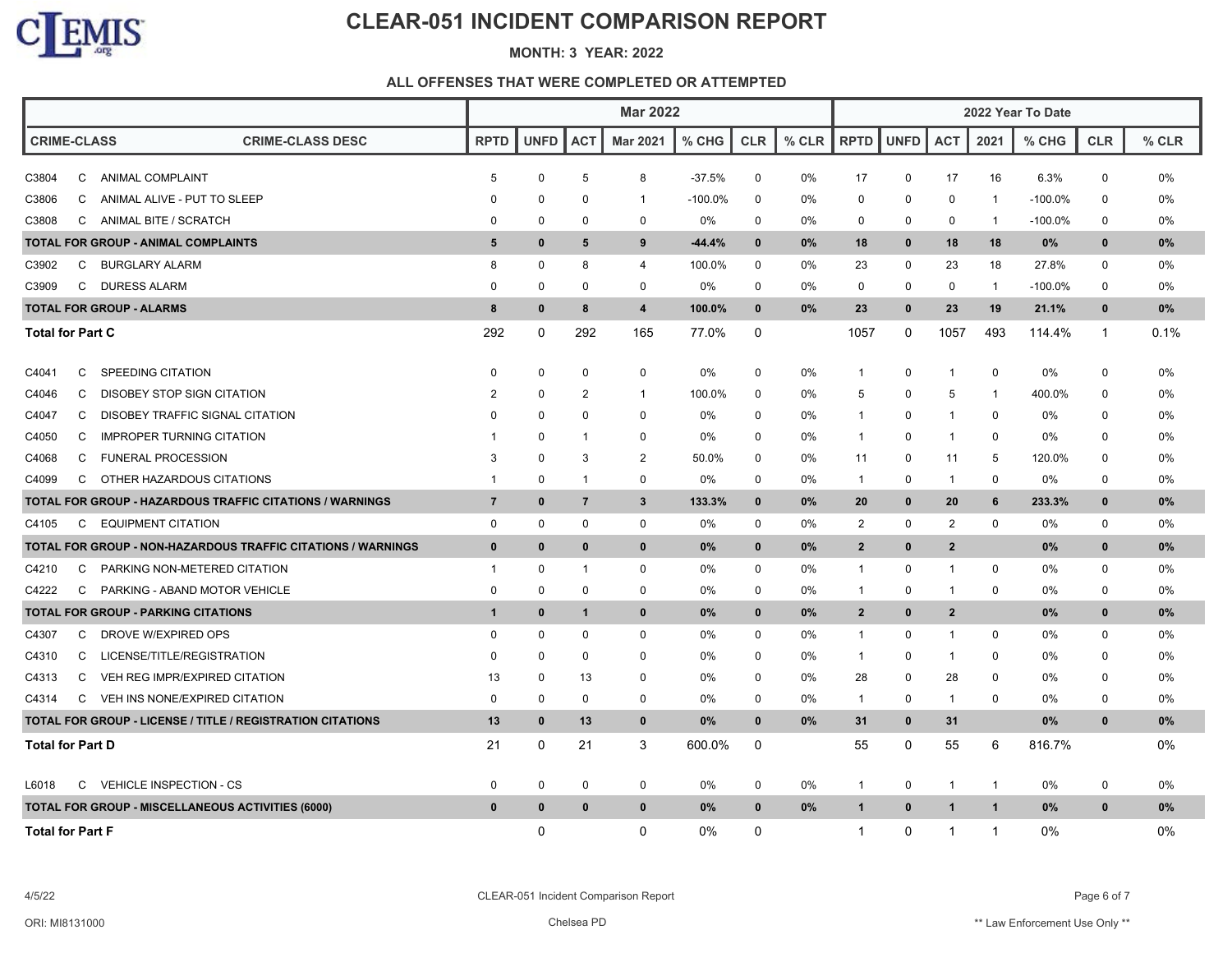

**MONTH: 3 YEAR: 2022**

|                    |                                          |             |                                                                                            |     | <b>Mar 2022</b> |       |  |  |      |      |      | 2022 Year To Date |            |         |
|--------------------|------------------------------------------|-------------|--------------------------------------------------------------------------------------------|-----|-----------------|-------|--|--|------|------|------|-------------------|------------|---------|
| <b>CRIME-CLASS</b> | <b>CRIME-CLASS DESC</b>                  | <b>RPTD</b> | CLR   % CLR   RPTD   UNFD   ACT<br>$%$ CHG $\parallel$<br>Mar 2021<br><b>UNFD</b><br>∠∥АС⊤ |     |                 |       |  |  |      |      | 2021 | $\parallel$ % CHG | <b>CLR</b> | $%$ CLR |
|                    |                                          |             |                                                                                            |     |                 |       |  |  |      |      |      |                   |            |         |
|                    | Total for All Crime Part Classifications |             |                                                                                            | 328 | 177             | 85.3% |  |  | 1154 | 1153 | 528  | 118.4%            |            | 0.3%    |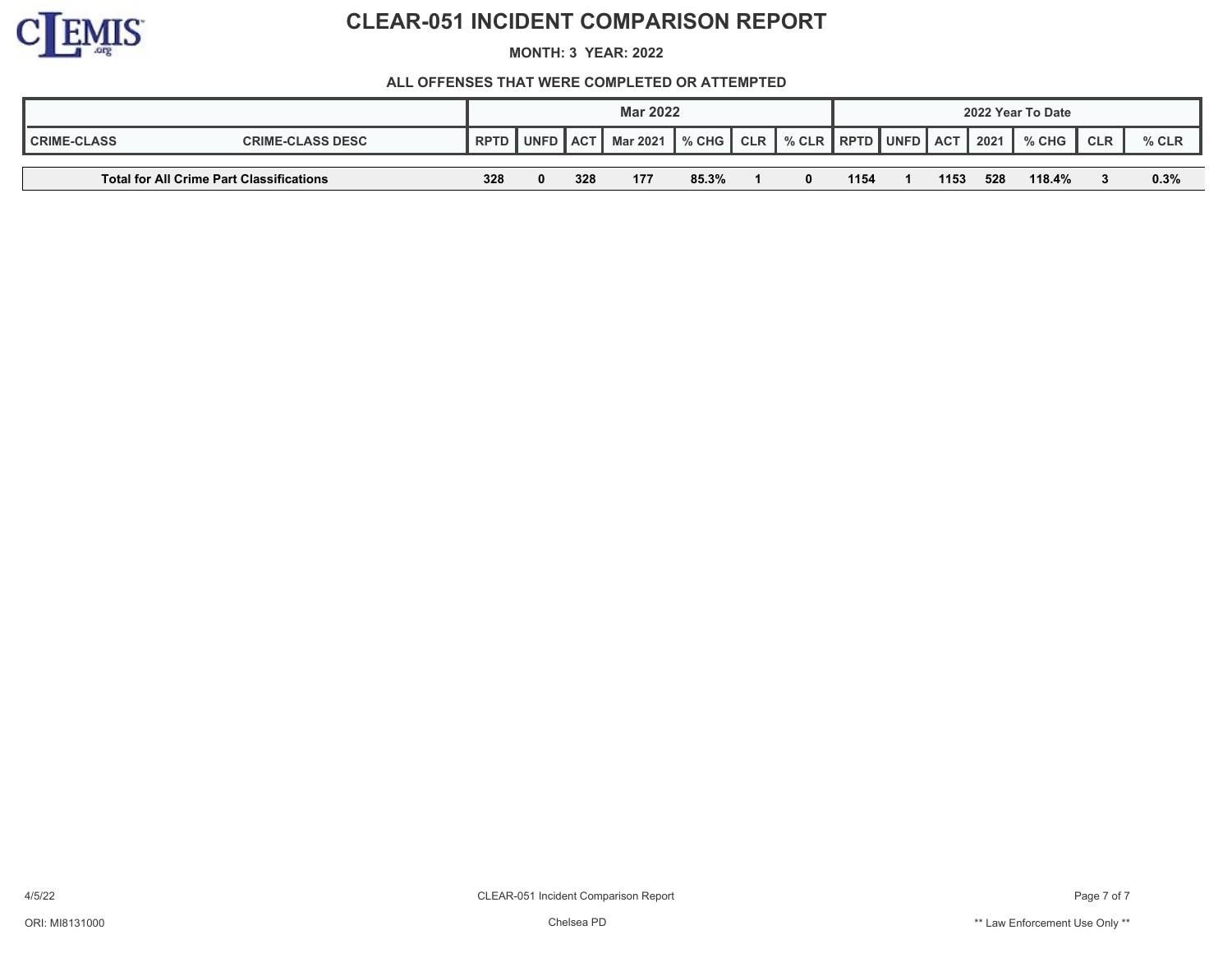



#### **Search Range: 03/01/2022 thru 03/31/2022**



**Chelsea PD**

**City Code: CHE**

| Incident # | <b>Street Name</b>   | <b>Cross Street Name</b> | <b>Class</b>     | <b>Offense Description</b>                   | <b>UCR</b> |
|------------|----------------------|--------------------------|------------------|----------------------------------------------|------------|
| 220000861  | N FREER RD           |                          | C3170            | PRIVATE PROPERTY TRAFFIC CRASH               | <b>OTH</b> |
| 220000945  | <b>WASHINGTON ST</b> | <b>FLANDERS ST</b>       | C3150            | <b>PROPERTY DAMAGE H&amp;R TRAFFIC CRASH</b> | <b>OTH</b> |
| 220000970  | <b>S MAIN ST</b>     |                          | C3170            | <b>PRIVATE PROPERTY TRAFFIC CRASH</b>        | <b>OTH</b> |
| 220000985  | N MAIN ST            | W NORTH ST               | C3145            | PROPERTY DAMAGE TRAFFIC CRASH PDA            | <b>OTH</b> |
| 220001008  | S MAIN ST            | E OLD US12 RD            | C3170            | PRIVATE PROPERTY TRAFFIC CRASH               | <b>OTH</b> |
| 220001034  | SHILOH DR            |                          | C3115            | CRASH, INJURY TYPE O                         | <b>OTH</b> |
| 220001063  | TAYLOR ST            | W OLD US12 RD            | C3145            | PROPERTY DAMAGE TRAFFIC CRASH PDA            | <b>OTH</b> |
| 220001067  | S MAIN ST            |                          | C3170            | PRIVATE PROPERTY TRAFFIC CRASH               | <b>OTH</b> |
| 220001112  | IW OLD US 12 HWY     | <b>FIELDSTONE</b>        | C3145            | PROPERTY DAMAGE TRAFFIC CRASH PDA            | <b>OTH</b> |
| 220001133  | <b>S MAIN ST</b>     |                          | C3145            | PROPERTY DAMAGE TRAFFIC CRASH PDA            | <b>OTH</b> |
|            |                      |                          | <b>Count: 10</b> |                                              |            |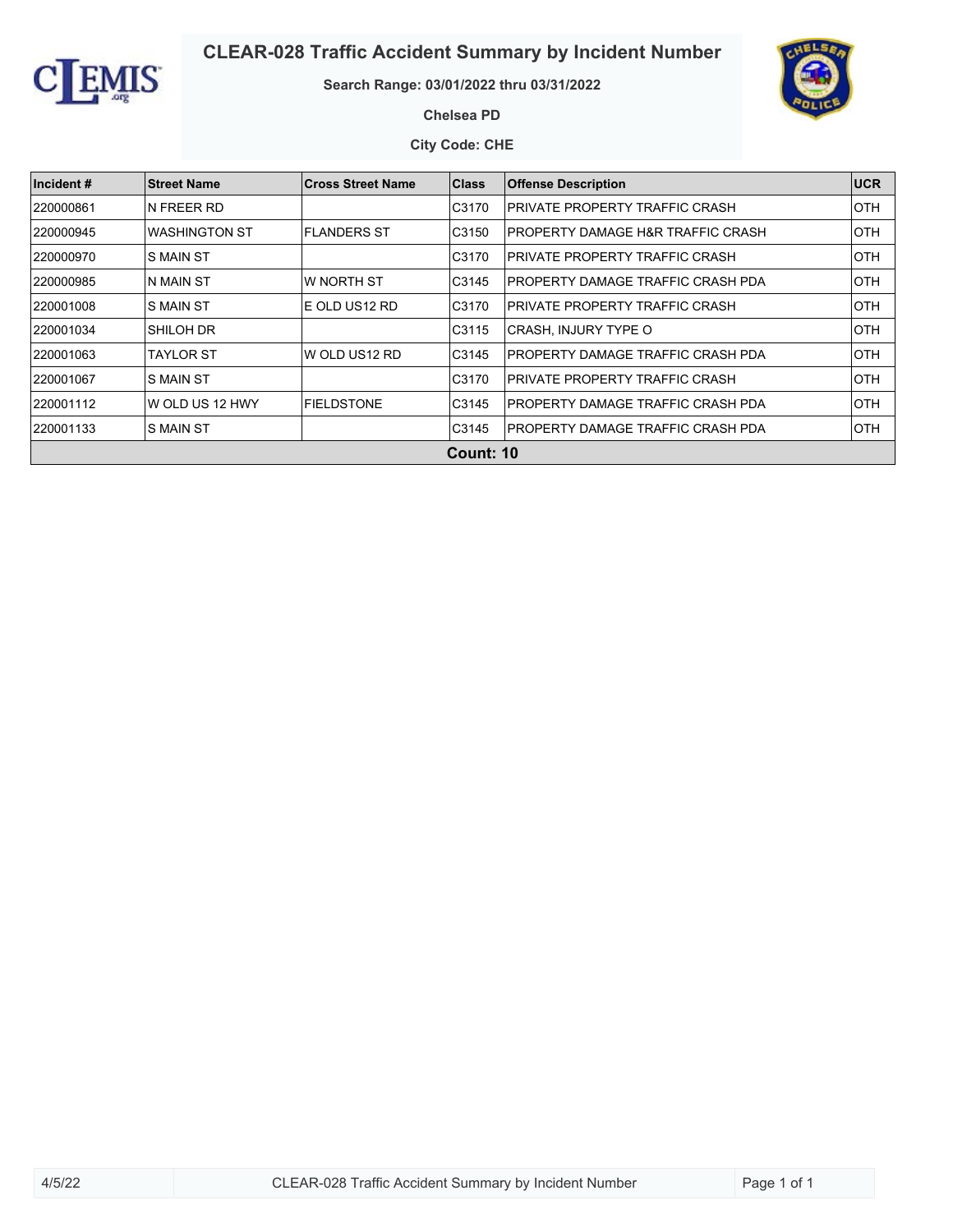# **CLR-060 Arrest Comparison report (CS)**

| <b>C</b> EMIS                                                                              | <b>CLEMIS</b> |
|--------------------------------------------------------------------------------------------|---------------|
| Search Criteria: (This report counts for offenses but excludes UCR status of 'Unfounded'.) |               |
| Month:                                                                                     | March         |
| Year:                                                                                      | 2022          |
| Include Officer Summary?:                                                                  | No            |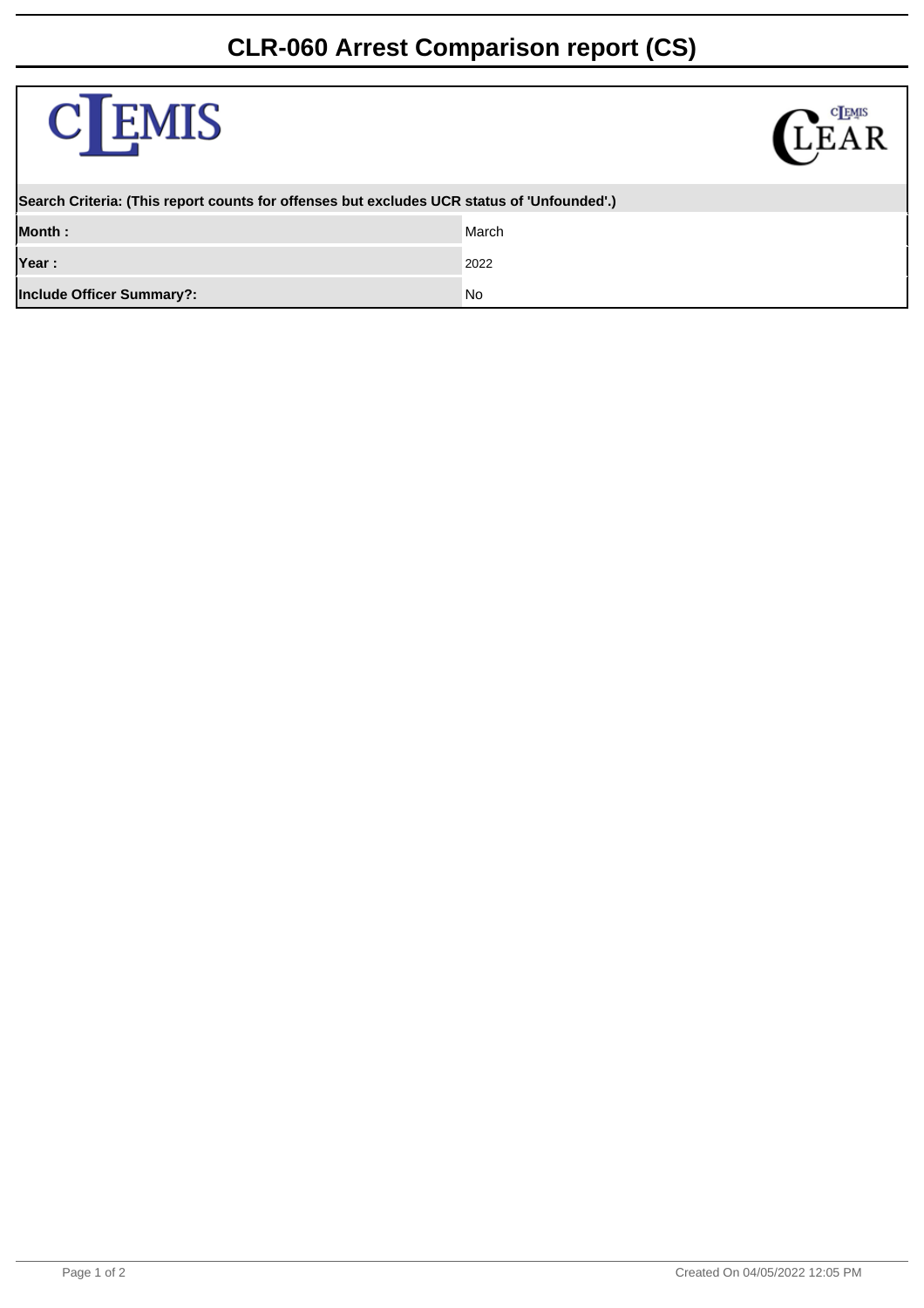# **CLR-060 Arrest Comparison report (CS)**

|              |                                                                 |                |                   |          | <b>ADULT</b>            |                         |          | <b>JUVENILE</b> |              |         |                         |                         |  |  |  |  |
|--------------|-----------------------------------------------------------------|----------------|-------------------|----------|-------------------------|-------------------------|----------|-----------------|--------------|---------|-------------------------|-------------------------|--|--|--|--|
| <b>CLASS</b> | <b>Description</b>                                              |                | Mar/2022 Mar/2021 |          | % CHG YTD 2022 YTD 2021 |                         |          | % CHG Mar/2022  | Mar/2021     |         | % CHG YTD 2022 YTD 2021 | % CHG                   |  |  |  |  |
| 1313         | ASSAULT/ BATTERY/SIMPLE (INCL DOMESTIC AND<br>POLICE OFFICER    | $\overline{1}$ | $\mathbf 0$       | 0%       | $\overline{1}$          | $\overline{2}$          | $-50%$   | $\mathbf 0$     | $\mathsf{O}$ | 0%      | $\mathbf 0$             | 0%<br>$\mathbf 0$       |  |  |  |  |
| 13001        | NONAGGRAVATED ASSAULT                                           | $\overline{1}$ | $\mathbf{0}$      | 0%       | $\overline{1}$          | 2 <sup>1</sup>          | $-50%$   | $\mathbf{0}$    | $\mathbf{0}$ | 0%      | $\bf{0}$                | 0%<br>$\mathbf{0}$      |  |  |  |  |
| 1376         | INTENTIONAL THREAT TO COMMIT ACT OF<br>VIOLENCE AGAINST SCHOOLS | $\Omega$       | $\mathbf 0$       | 0%       | $\mathbf{0}$            | $\mathbf{0}$            | 0%       | $\mathbf 0$     | $\mathbf{1}$ | $-100%$ | $\mathbf{0}$            | $-100%$<br>$\mathbf{1}$ |  |  |  |  |
| 13003        | <b>INTIMIDATION/STALKING</b>                                    | $\mathbf{0}$   | $\mathbf 0$       | 0%       | $\mathbf{0}$            | $\mathbf{0}$            | 0%       | $\bf{0}$        | $\mathbf{1}$ | $-100%$ | $\bf{0}$                | $-100%$<br>$\mathbf{1}$ |  |  |  |  |
| 3072         | RETAIL FRAUD MISREPRESENTATION 2ND DEGREE                       | $\mathbf 0$    | $\mathsf{O}$      | 0%       | $\mathbf 0$             | $\mathbf{1}$            | $-100%$  | $\mathbf 0$     | $\mathbf 0$  | 0%      | $\mathbf 0$             | $\mathbf 0$<br>0%       |  |  |  |  |
| 30001        | <b>RETAIL FRAUD -MISREPRESENTATION</b>                          | $\mathbf{0}$   | $\mathbf{0}$      | 0%       | $\mathbf{0}$            | $\mathbf{1}$            | $-100%$  | $\mathbf{0}$    | $\mathbf{0}$ | 0%      | $\mathbf{0}$            | $\mathbf{0}$<br>0%      |  |  |  |  |
|              | <b>Group A Totals</b>                                           | $\mathbf{1}$   | $\mathbf{0}$      | 0%       | $\overline{1}$          | $\overline{\mathbf{3}}$ | $-66.6%$ | $\bf{0}$        | $\mathbf{1}$ | $-100%$ | $\bf{0}$                | $-100%$<br>$\mathbf{1}$ |  |  |  |  |
| 4998         | <b>FUGITIVE</b>                                                 | $\mathbf{0}$   | $\mathbf{1}$      | $-100%$  | $\mathbf 0$             | $\mathbf{1}$            | $-100%$  | $\mathbf 0$     | $\mathbf{0}$ | 0%      | $\mathbf{0}$            | 0%<br>$\mathbf{0}$      |  |  |  |  |
| 49000        | <b>ESCAPE/FLIGHT</b>                                            | $\mathbf{0}$   | $\mathbf{1}$      | $-100%$  | $\mathbf{0}$            | $\mathbf{1}$            | $-100%$  | $\mathbf{0}$    | $\mathbf{0}$ | 0%      | $\bf{0}$                | 0%<br>$\mathbf{0}$      |  |  |  |  |
| 5006         | OBSTRUCTING JUSTICE                                             | $\Omega$       | $\mathbf{1}$      | $-100%$  | $\mathbf 0$             | $\mathbf{1}$            | $-100%$  | $\mathbf 0$     | $\mathbf 0$  | 0%      | $\mathbf 0$             | $\Omega$<br>0%          |  |  |  |  |
| 50000        | <b>OBSTRUCTING JUSTICE</b>                                      | $\mathbf{0}$   | $\mathbf{1}$      | $-100%$  | $\mathbf{0}$            | $\mathbf{1}$            | $-100%$  | $\mathbf{0}$    | $\mathbf{0}$ | 0%      | $\bf{0}$                | 0%<br>$\mathbf{0}$      |  |  |  |  |
| 5309         | <b>HARASSING COMMUNICATIONS</b>                                 | $\Omega$       | $\overline{1}$    | $-100%$  | $\mathbf{0}$            | $\mathbf{1}$            | $-100%$  | $\mathbf{0}$    | $\mathbf{0}$ | 0%      | $\mathbf{0}$            | $\overline{0}$<br>0%    |  |  |  |  |
| 53002        | <b>PUBLIC PEACE -OTHER</b>                                      | $\mathbf{0}$   | $\mathbf{1}$      | $-100%$  | $\mathbf{0}$            | $\mathbf{1}$            | $-100%$  | $\mathbf{0}$    | $\mathbf{0}$ | 0%      | $\bf{0}$                | 0%<br>$\mathbf{0}$      |  |  |  |  |
|              | <b>Group B Totals</b>                                           | $\mathbf{0}$   | $\mathbf{3}$      | $-100%$  | $\mathbf 0$             | $\mathbf{3}$            | $-100%$  | $\bf{0}$        | $\mathbf{0}$ | 0%      | $\bf{0}$                | $\mathbf{0}$<br>0%      |  |  |  |  |
| C3050        | MISDEMEANOR ARREST WARRANT - OTHER<br><b>JURISDICTION</b>       | $\mathbf 0$    | $\mathbf 0$       | $0\%$    | $\overline{1}$          | 0                       | 0%       | $\mathbf 0$     | 0            | $0\%$   | $\mathbf 0$             | $\mathbf 0$<br>0%       |  |  |  |  |
| 3000         | <b>WARRANTS</b>                                                 | $\mathbf{0}$   | $\mathbf{0}$      | 0%       | $\overline{1}$          | $\mathbf{0}$            | 0%       | $\mathbf{0}$    | $\mathbf{0}$ | 0%      | $\bf{0}$                | 0%<br>$\mathbf{0}$      |  |  |  |  |
|              | <b>Group C Totals</b>                                           | $\mathbf{0}$   | $\mathbf 0$       | 0%       | $\mathbf{1}$            | $\mathbf{0}$            | 0%       | $\pmb{0}$       | $\bf{0}$     | 0%      | $\pmb{0}$               | $\mathbf{0}$<br>0%      |  |  |  |  |
|              | <b>Grand Total</b>                                              | $\mathbf{1}$   | $\mathbf{3}$      | $-66.6%$ | $\overline{2}$          | 6                       | $-66.6%$ | $\mathbf{0}$    | $\mathbf{1}$ | $-100%$ | $\bf{0}$                | $-100%$<br>$\mathbf{1}$ |  |  |  |  |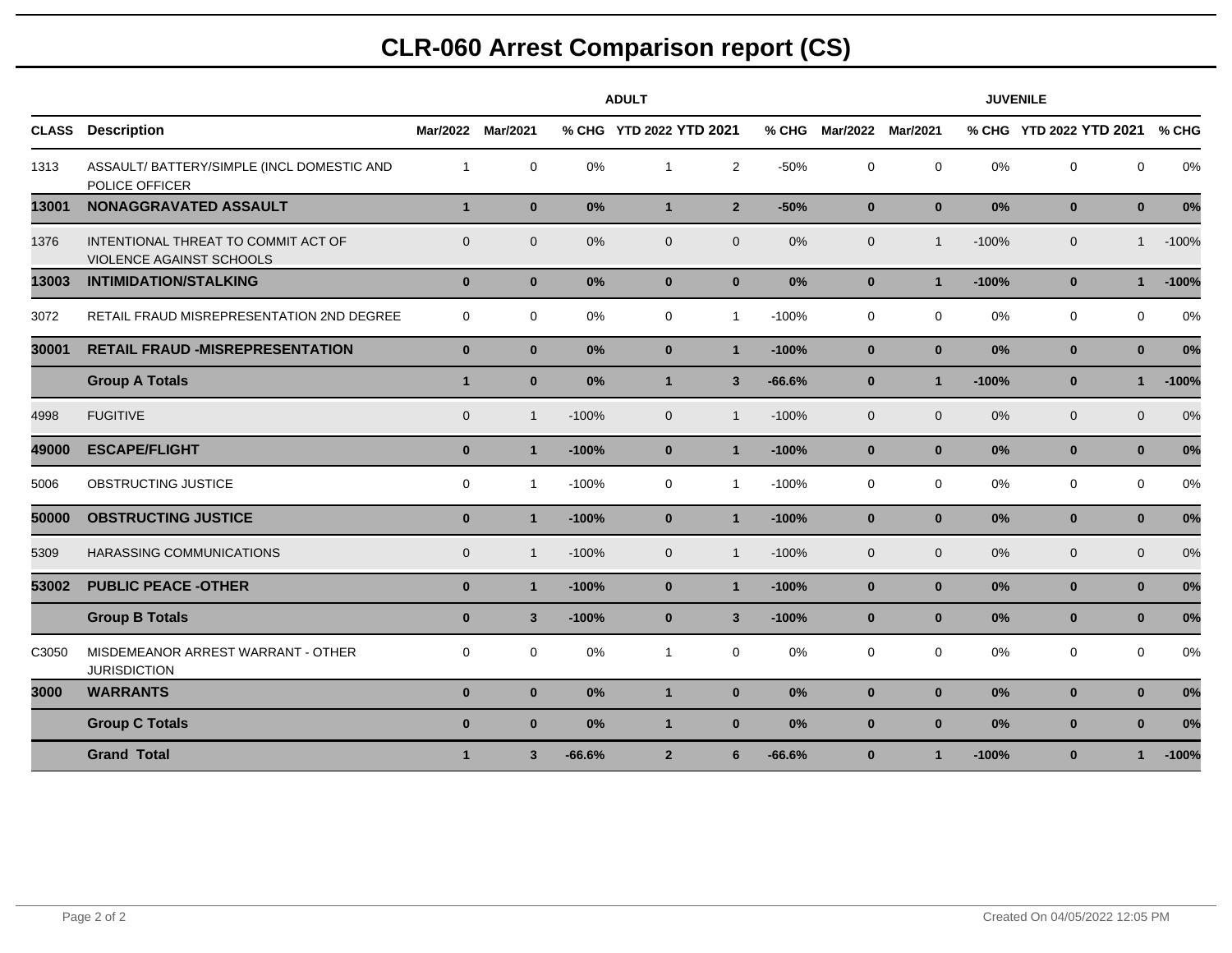| <b>C</b> EMIS                        |                         | <b>CITATIO</b> |
|--------------------------------------|-------------------------|----------------|
| Search Criteria:                     |                         |                |
| Month:                               | March                   |                |
| Year:                                | 2022                    |                |
| <b>Citation Type:</b>                | <b>Both</b>             |                |
| <b>Violation Type:</b>               | No Warning(s)           |                |
| Range One:                           | $00:00 - 07:59$         |                |
| Range Two:                           | $08:00 - 15:59$         |                |
| <b>Range Three:</b>                  | 16:00 - 23:59           |                |
| Include Court Approved Only?         | Yes                     |                |
| Count Secondary Officer's Violation? | Yes                     |                |
| <b>Report ID:</b>                    | 316984                  |                |
| Saved:                               | No                      |                |
| Run By:                              | <b>TRESTER, REBECCA</b> |                |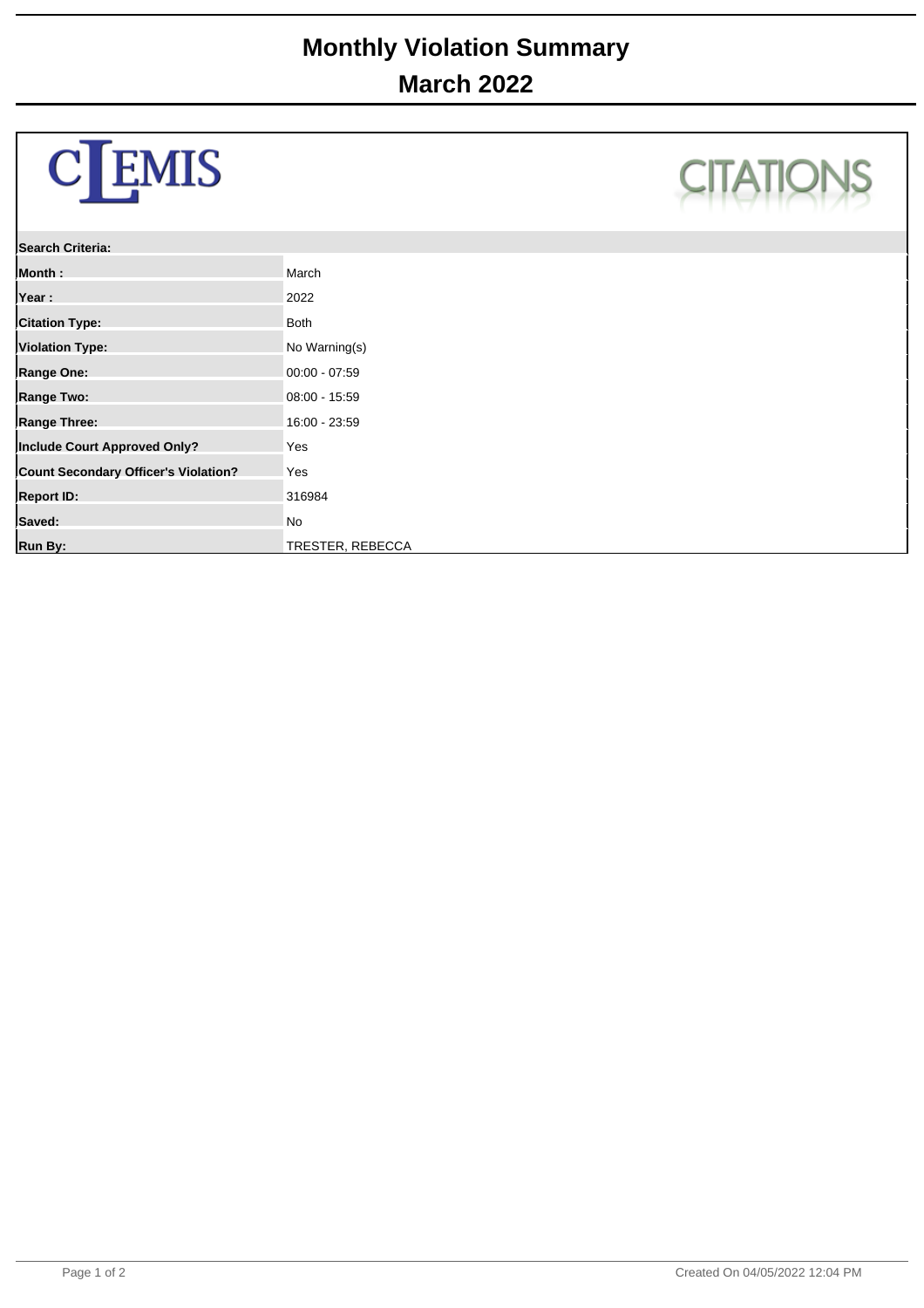# **Monthly Violation Summary March 2022**

|                                                           |       |            |                 |                | <b>TIME RANGE</b> |              |              |
|-----------------------------------------------------------|-------|------------|-----------------|----------------|-------------------|--------------|--------------|
| <b>Violation Description</b>                              | Count | Percentage | <b>Accident</b> | One            | Two               | <b>Three</b> | <b>YTD</b>   |
| **ALL OTHERS**                                            |       |            |                 |                |                   |              |              |
| <b>3 OR MORE PARKING TICKETS</b>                          | 0     | 0%         | 0               | 0              | 0                 | $\mathbf 0$  | $\mathbf{1}$ |
| ANIMAL CIVIL INFRACTION ORDINANCE                         | 0     | 0%         | $\mathbf 0$     | 0              | 0                 | 0            | 1            |
| DISOBEYED STOP SIGN \$130.00                              | 2     | 3.51 %     | 0               | 2              | 0                 | 0            | 5            |
| DISOBEYED TRAFFIC SIGNAL \$130.00                         | 0     | 0%         | 0               | 0              | 0                 | 0            | 2            |
| DROVE WHILE LICENSE EXPIRED                               | 0     | 0%         | 0               | 0              | 0                 | 0            | 3            |
| DROVE WHILE LICENSE SUSP/REV/DENIED                       | 0     | 0%         | 0               | 0              | 0                 | 0            | $\mathbf{1}$ |
| DROVE WRONG WAY ON ONE-WAY STREET                         | 0     | 0%         | 0               | 0              | 0                 | 0            | 2            |
| EQUIPMENT VIOL - DEFECTIVE / MISSING                      | 0     | 0%         | 0               | 0              | 0                 | 0            | 8            |
| FAILED TO DISPLAY A VALID LICENSE                         | 4     | 7.02 %     | 0               | $\overline{2}$ | 2                 | 0            | 24           |
| FAILED TO MAINTAIN EQUIPMENT CMV                          | 0     | 0%         | 0               | 0              | 0                 | 0            | 2            |
| FAILED TO STOP LEAVING ALLEY OR PRIVATE DRIVE<br>\$130.00 | 0     | 0%         | 0               | 0              | 0                 | 0            | 1            |
| FAILED TO STOP WITHIN ASSURED CLEAR DISTANCE<br>\$120.00  | 0     | 0%         | 0               | 0              | 0                 | $\pmb{0}$    | 2            |
| <b>FAILED TO YIELD</b>                                    | 1     | 1.75 %     | 1               | 0              | 1                 | 0            | 3            |
| <b>IMPEDED TRAFFIC \$180.00</b>                           | 24    | 42.11 %    | 0               | 6              | 15                | 3            | 92           |
| IMPROPER DISPLAY OF PLATE CIVIL INFRACTION                | 0     | 0%         | 0               | 0              | 0                 | 0            | 2            |
| NO PROOF OF INSURANCE                                     | 0     | 0%         | 0               | 0              | 0                 | 0            | 16           |
| NO PROOF OF REGISTRATION CI                               | 10    | 17.54 %    | 0               | 3              | $\overline{7}$    | 0            | 52           |
| OPERATE UNREGISTERED VEHICLE MISD                         | 1     | 1.75 %     | 0               | 1              | 0                 | 0            | 5            |
| PROHIBITED TURN \$130.00                                  | 1     | 1.75 %     | 0               | 0              | 0                 | 1            | 1            |
| REGISTRATION AND/OR PLATE EXPIRED CI \$175.00             | 14    | 24.56 %    | 0               | $\mathsf{O}$   | 10                | 4            | 79           |
| Tinted Windows- Non waivable                              | 0     | 0%         | 0               | $\mathsf{O}$   | 0                 | $\pmb{0}$    | 1            |
| VIOLATION OF GRADUATED LICENSE PERMIT                     | 0     | 0%         | 0               | 0              | 0                 | 0            | 1            |
| ** ALL OTHERS**<br><b>Total</b>                           | 57    | 100 %      | 1               | 14             | 35                | 8            | 304          |
| <b>Total Violations</b>                                   | 57    |            | 1               | 14             | 35                | 8            | 304          |
| <b>Total Tickets</b>                                      | 53    |            | 1               | 12             | 33                | 8            | 202          |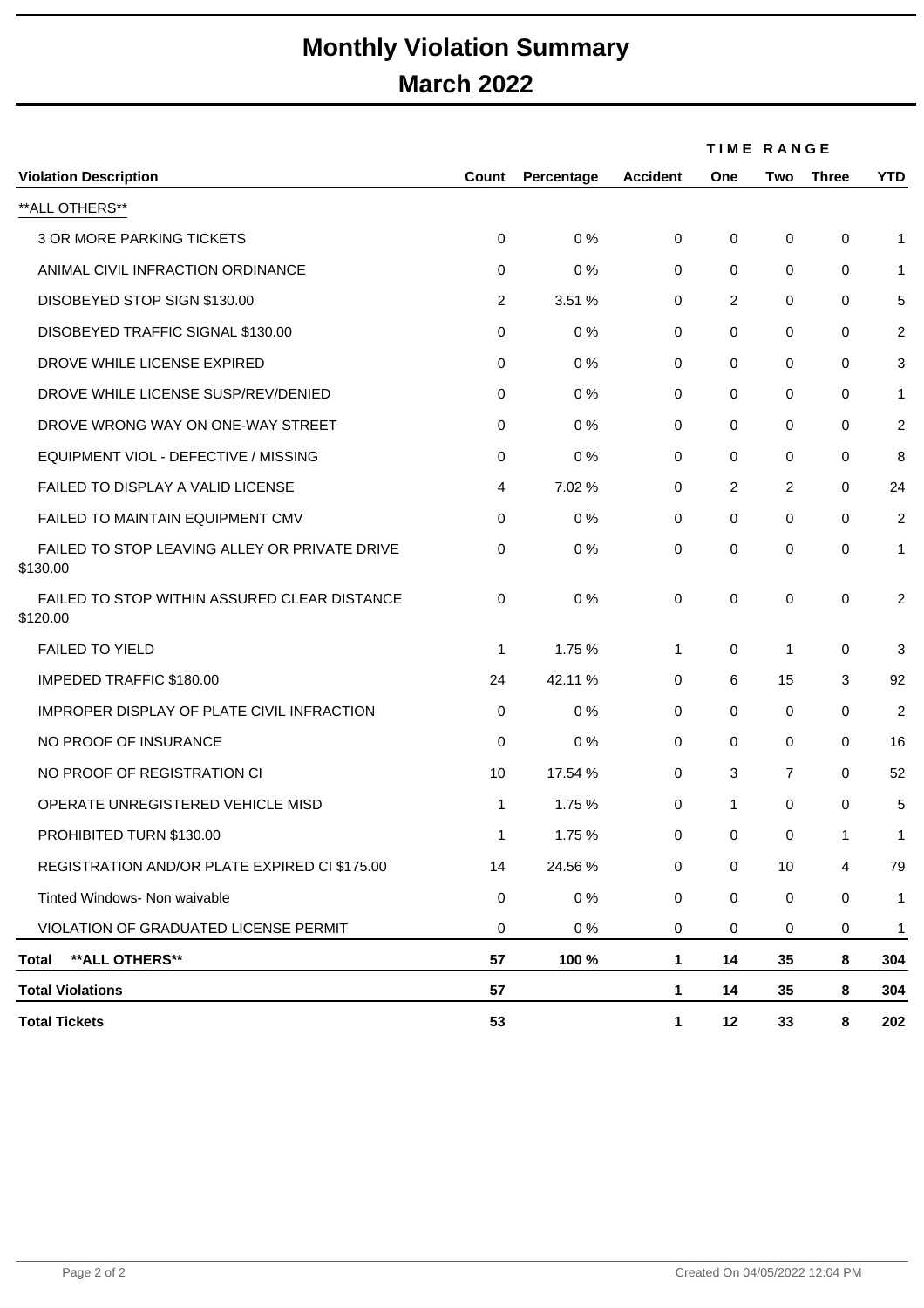



| Search Criteria: (This report counts for tickets.) |                  |  |  |  |  |
|----------------------------------------------------|------------------|--|--|--|--|
| <b>IFrom Date:</b>                                 | 3/1/2022         |  |  |  |  |
| To Date:                                           | 3/31/2022        |  |  |  |  |
| <b>Citation Type:</b>                              | <b>Both</b>      |  |  |  |  |
| <b>Officers Without Activity:</b>                  | No               |  |  |  |  |
| <b>IMatches Found:</b>                             |                  |  |  |  |  |
| <b>Report ID:</b>                                  | 316983           |  |  |  |  |
| Saved:                                             | No               |  |  |  |  |
| Run By:                                            | TRESTER, REBECCA |  |  |  |  |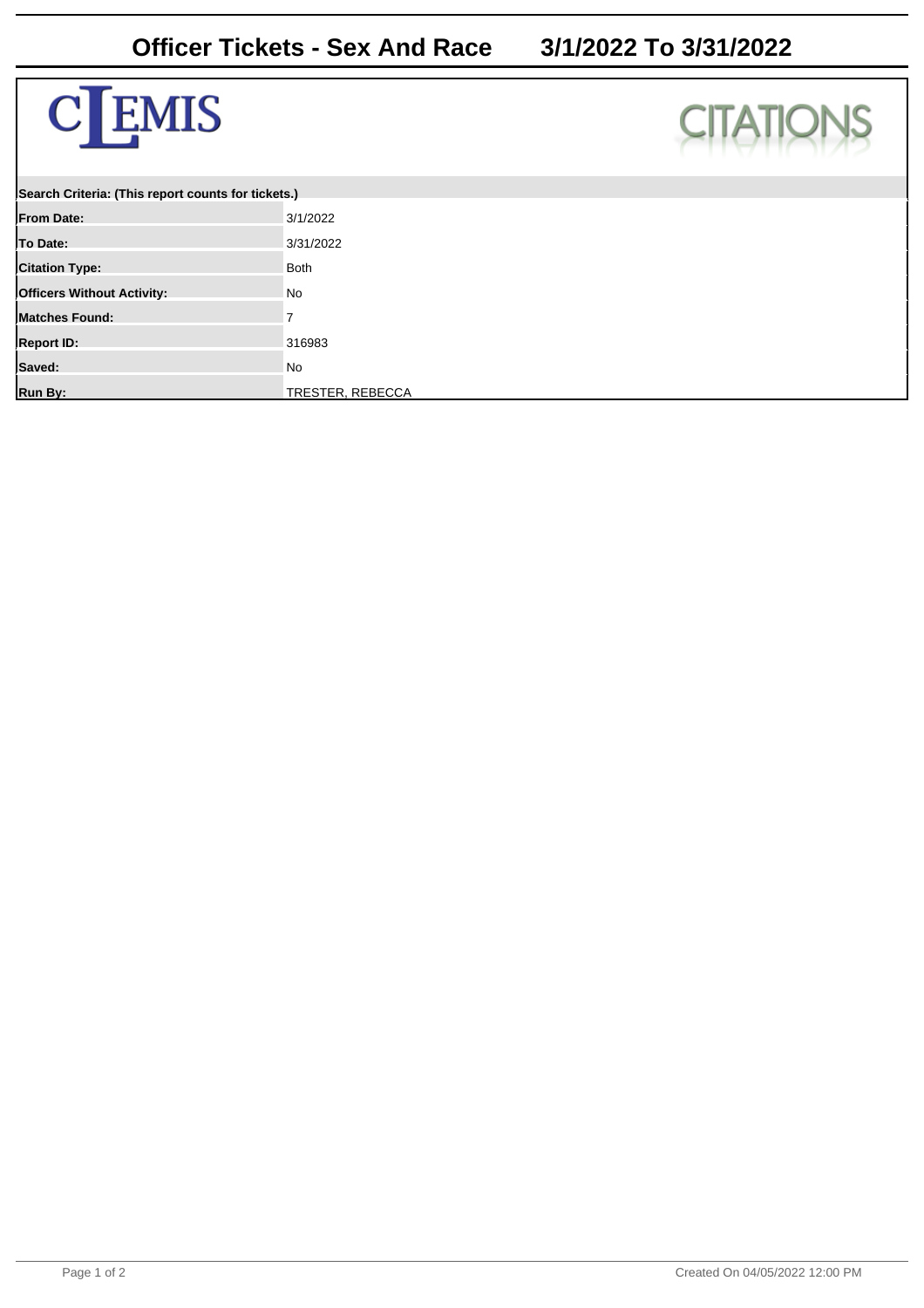**Officer Tickets - Sex And Race 3/1/2022 To 3/31/2022**

|                                         |       |             | <-------------- S E<br><b>X</b> --------------> |                |       | R.<br>___________________________ |             |                                 | -------------------------------> |  |
|-----------------------------------------|-------|-------------|-------------------------------------------------|----------------|-------|-----------------------------------|-------------|---------------------------------|----------------------------------|--|
| <b>Officer Name (Primary/Secondary)</b> | Total | <b>Male</b> | Female                                          | <b>Unknown</b> | White |                                   |             | Black Asian/Pacfc. Amer. Indian | <b>Unknown</b>                   |  |
| Blackford, Dori (Primary)               |       | 0           |                                                 | 0              |       | 0                                 | 0           | 0                               |                                  |  |
| Cassar, Conner (Primary)                | 21    | 12          | 9                                               | $\mathbf{0}$   | 19    |                                   | $\mathbf 0$ | $\mathbf 0$                     |                                  |  |
| Hall, Dennis (Primary)                  |       | 0           |                                                 | 0              |       | 0                                 | 0           | 0                               |                                  |  |
| HILL, THOMAS (Primary)                  | 22    | 14          | 8                                               | $\mathbf{0}$   | 20    | 2                                 | $\mathbf 0$ | $\overline{0}$                  | $\mathbf 0$                      |  |
| Kinsey, Rich (Primary)                  | 5     | 3           | 2                                               | 0              | 5     | 0                                 | $\mathbf 0$ | $\mathbf 0$                     |                                  |  |
| Sumner, Shane (Primary)                 | 3     | 2           | $\mathbf 1$                                     | $\mathbf 0$    | 3     | $\mathbf 0$                       | $\mathbf 0$ | $\overline{0}$                  | 0                                |  |
| Toth, Ed (Secondary)                    | 3     |             | $\overline{2}$                                  | 0              | 3     | 0                                 | 0           | $\Omega$                        |                                  |  |
| <b>Total Tickets Primary Officers</b>   | 53    | 31          | 22                                              | $\mathbf 0$    | 49    | 3                                 | $\mathbf 0$ | 0                               |                                  |  |
| <b>Total Tickets Secondary Officers</b> | 3     |             | $\mathbf{2}$                                    | 0              | 3     | 0                                 | 0           | $\bf{0}$                        |                                  |  |
| <b>Total Tickets</b>                    | 56    | 32          | 24                                              | $\mathbf 0$    | 52    | 3                                 | 0           |                                 |                                  |  |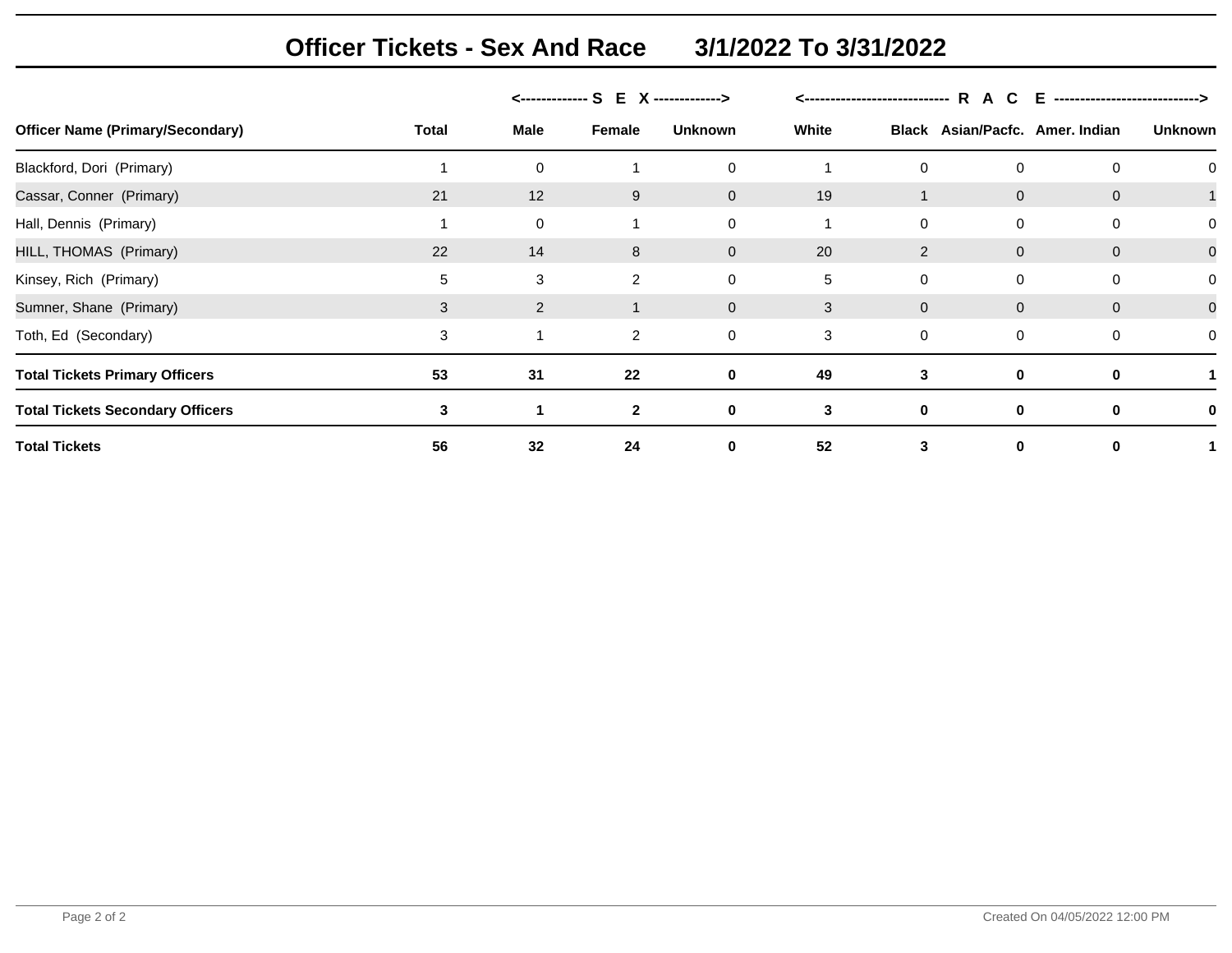| <b>MARCH 2022</b> |                                 |                  |               |            |               |                            |  |  |
|-------------------|---------------------------------|------------------|---------------|------------|---------------|----------------------------|--|--|
|                   |                                 |                  |               |            | <b>RACE</b>   |                            |  |  |
| <b>CFS</b>        | <b>LOCATION</b>                 | DATE/TIME        | <b>OIC</b>    | <b>AGE</b> | <b>GENDER</b> | <b>REASON FOR STOP</b>     |  |  |
|                   |                                 |                  |               |            |               |                            |  |  |
| 220000826         | <b>ADAMS ST&amp;MADISON</b>     | 03/01/2022 07:24 | CASSAR        | <b>UNK</b> | <b>WF</b>     | <b>DISREGARD STOP SIGN</b> |  |  |
|                   | <b>S MAIN ST&amp;VAN BUREN</b>  |                  |               |            |               |                            |  |  |
| 220000827         | ST, CHELSEA                     | 03/01/2022 07:31 | <b>CASSAR</b> | <b>UNK</b> | <b>WM</b>     | DISREGARD STOP SIGN        |  |  |
|                   | <b>WASHINGTON ST&amp;N</b>      |                  |               |            |               |                            |  |  |
| 220000829         | FREER RD, CHELSEA               | 03/01/2022 08:00 | CASSAR        | 17         | <b>WM</b>     | DISREGARD STOP SIGN        |  |  |
|                   | <b>MADISON ST&amp;E MIDDLE</b>  |                  |               |            |               |                            |  |  |
| 220000830         | ST, CHELSEA                     | 03/01/2022 08:27 | CASSAR        | 70         | <b>WM</b>     | DISREGARD STOP SIGN        |  |  |
|                   | RAILROAD ST&TAYLOR LN,          |                  |               |            |               |                            |  |  |
| 220000831         | <b>CHELSEA</b>                  | 03/01/2022 08:43 | CASSAR        | 40         | <b>WM</b>     | DISREGARD STOP SIGN        |  |  |
|                   | HAYES ST&W MIDDLE ST,           |                  |               |            |               |                            |  |  |
| 220000835         | <b>CHELSEA</b>                  | 03/01/2022 14:37 | CASSAR        | 52         | WF            | <b>SPEED</b>               |  |  |
|                   | N MAIN ST&E MIDDLE ST,          |                  |               |            |               |                            |  |  |
| 220000840         | <b>CHELSEA</b>                  | 03/02/2022 06:59 | <b>HILL</b>   | 81         | <b>WM</b>     | <b>DISREGARD STOP SIGN</b> |  |  |
|                   | PARK ST&S MAIN ST,              |                  |               |            |               |                            |  |  |
| 220000841         | <b>CHELSEA</b>                  | 03/02/2022 07:37 | CASSAR        | 49         | WF            | <b>DISREGARD STOP SIGN</b> |  |  |
|                   | <b>GRANT ST&amp;LINCOLN CT,</b> |                  |               |            |               |                            |  |  |
| 220000842         | <b>CHELSEA</b>                  | 03/02/2022 07:42 | <b>HILL</b>   | 40         | WF            | DISREGARD STOP SIGN        |  |  |
|                   | <b>EAST ST&amp;PARK ST,</b>     |                  |               |            |               |                            |  |  |
| 220000843         | <b>CHELSEA</b>                  | 03/02/2022 07:47 | CASSAR        | 18         | <b>UM</b>     | <b>DISREGARD STOP SIGN</b> |  |  |
|                   | <b>S MAIN ST&amp;COMMERCE</b>   |                  |               |            |               |                            |  |  |
| 220000844         | PARK DR, CHELSEA                | 03/02/2022 08:00 | <b>SUMNER</b> | 49         | WF            | <b>FAILED TO YIELD</b>     |  |  |
|                   | W MIDDLE ST&WILKINSON           |                  |               |            |               |                            |  |  |
| 220000846         | ST, CHELSEA                     | 03/02/2022 08:02 | <b>HILL</b>   | 36         | <b>WM</b>     | <b>DISREGARD STOP SIGN</b> |  |  |
|                   | MCKINLEY ST&JACKSON             |                  |               |            |               |                            |  |  |
| 220000849         | ST, CHELSEA                     | 03/02/2022 10:01 | CASSAR        | 48         | WF            | DISREGARD STOP SIGN        |  |  |
|                   | DEWEY ST&MCKINLEY ST,           |                  |               |            |               |                            |  |  |
| 220000853         | <b>CHELSEA</b>                  | 03/02/2022 12:21 | CASSAR        | <b>UNK</b> | UF            | <b>OBSTRUCTED PLATE</b>    |  |  |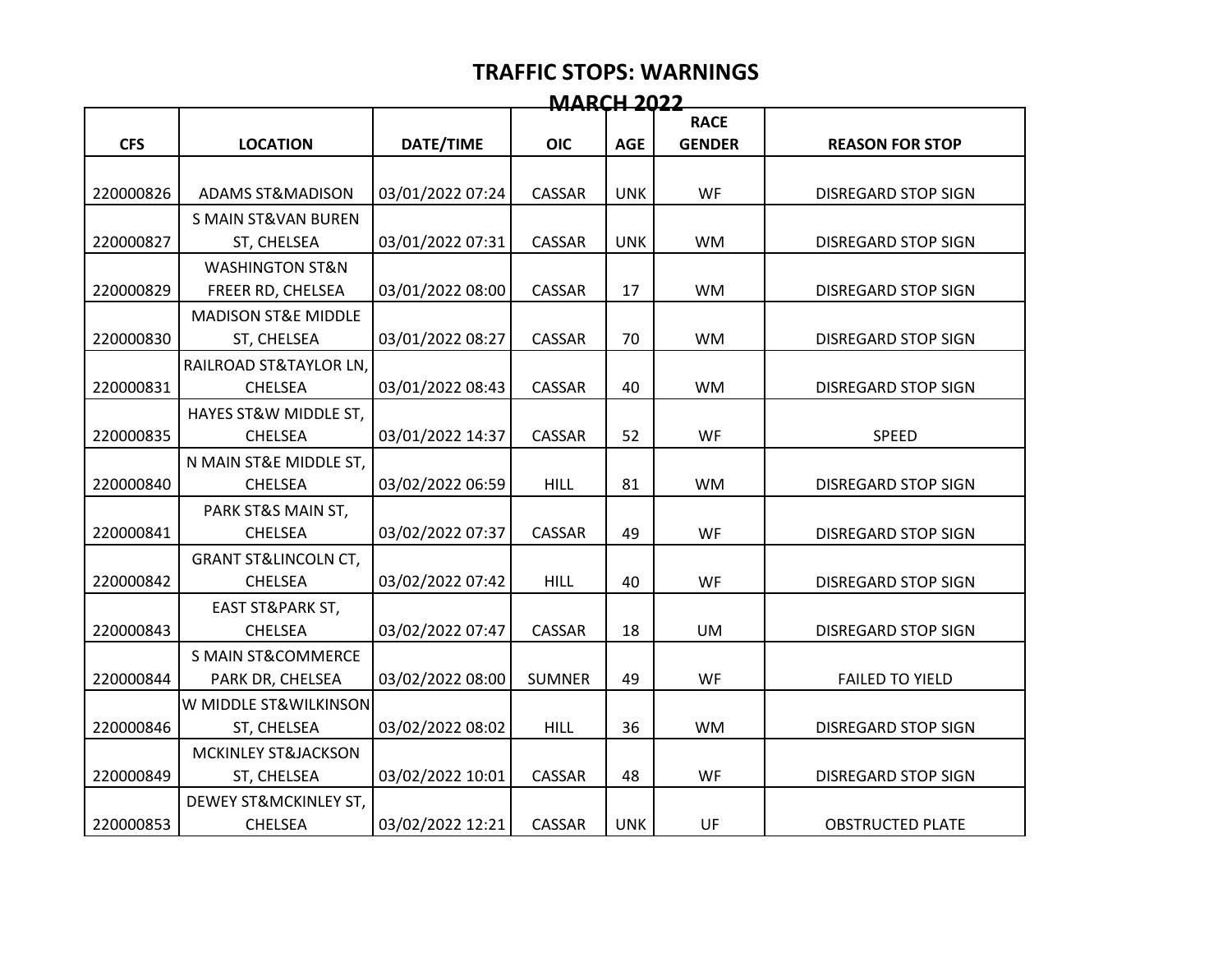| <b>MARCH 2022</b> |                                 |                  |               |            |           |                            |  |  |
|-------------------|---------------------------------|------------------|---------------|------------|-----------|----------------------------|--|--|
|                   | DEWEY ST&HOWARD RD,             |                  |               |            |           |                            |  |  |
| 220000854         | <b>CHELSEA</b>                  | 03/02/2022 12:31 | CASSAR        | <b>UNK</b> | <b>BM</b> | <b>IMPROPER DISPLAY</b>    |  |  |
|                   | RAILROAD ST&TAYLOR LN,          |                  |               |            |           |                            |  |  |
| 220000855         | <b>CHELSEA</b>                  | 03/02/2022 12:47 | <b>CASSAR</b> | <b>UNK</b> | UF        | <b>DISREGARD STOP SIGN</b> |  |  |
|                   | N EAST ST&E MIDDLE ST,          |                  |               |            |           |                            |  |  |
| 220000856         | <b>CHELSEA</b>                  | 03/02/2022 13:04 | CASSAR        | <b>UNK</b> | WF        | DISREGARD STOP SIGN        |  |  |
|                   | HAYES ST&W MIDDLE ST,           |                  |               |            |           |                            |  |  |
| 220000857         | <b>CHELSEA</b>                  | 03/02/2022 14:30 | <b>CASSAR</b> | 51         | <b>WM</b> | <b>IMPROPER DISPLAY</b>    |  |  |
|                   | E OLD US12 RD&N                 |                  |               |            |           |                            |  |  |
| 220000872         | FLETCHER RD, LIMA TWP           | 03/04/2022 08:44 | <b>KINSEY</b> | 39         | <b>WM</b> | <b>ASSIST CITIZEN</b>      |  |  |
|                   | <b>VILLAGE PLACE DR&amp;S</b>   |                  |               |            |           |                            |  |  |
| 220000877         | MAIN ST, CHELSEA                | 03/04/2022 12:43 | <b>KINSEY</b> | 67         | <b>WM</b> | <b>IMPROPER DISPLAY</b>    |  |  |
|                   | N FREER RD&TRINKLE RD,          |                  |               |            |           |                            |  |  |
| 220000894         | <b>CHELSEA</b>                  | 03/07/2022 07:46 | CASSAR        | 47         | <b>WF</b> | <b>DISREGARD STOP SIGN</b> |  |  |
|                   | PARK ST&EAST ST,                |                  |               |            |           |                            |  |  |
| 220000896         | <b>CHELSEA</b>                  | 03/07/2022 08:18 | CASSAR        | 39         | WF        | <b>IMPROPER DISPLAY</b>    |  |  |
|                   | N MAIN ST&W NORTH ST,           |                  |               |            |           |                            |  |  |
| 220000903         | <b>CHELSEA</b>                  | 03/07/2022 13:56 | CASSAR        | 40         | <b>WM</b> | <b>IMPROPER DISPLAY</b>    |  |  |
|                   | PARK ST&EAST ST,                |                  |               |            |           |                            |  |  |
| 220000909         | <b>CHELSEA</b>                  | 03/08/2022 09:01 | <b>CASSAR</b> | 63         | <b>WM</b> | <b>DISREGARD STOP SIGN</b> |  |  |
|                   | E MIDDLE ST&MCKINLEY            |                  |               |            |           |                            |  |  |
| 220000910         | ST, CHELSEA                     | 03/08/2022 09:08 | <b>SUMNER</b> | <b>UNK</b> | <b>WM</b> | <b>DISREGARD STOP SIGN</b> |  |  |
|                   | <b>S MAIN ST&amp;COMMERCE</b>   |                  |               |            |           |                            |  |  |
| 220000911         | PARK DR, CHELSEA                | 03/08/2022 09:36 | <b>CASSAR</b> | 63         | WF        | <b>IMPROPER DISPLAY</b>    |  |  |
|                   | N EAST ST&E MIDDLE ST,          |                  |               |            |           |                            |  |  |
| 220000916         | <b>CHELSEA</b>                  | 03/09/2022 08:19 | CASSAR        | <b>UNK</b> | WF        | <b>DISREGARD STOP SIGN</b> |  |  |
|                   | <b>MADISON ST&amp;A D MAYER</b> |                  |               |            |           |                            |  |  |
| 220000918         | DR, CHELSEA                     | 03/09/2022 08:46 | CASSAR        | <b>UNK</b> | WF        | <b>DISREGARD STOP SIGN</b> |  |  |
|                   | S MAIN ST&E OLD US12            |                  |               |            |           |                            |  |  |
| 220000920         | RD, CHELSEA                     | 03/09/2022 09:33 | CASSAR        | 38         | WF        | <b>IMPROPER DISPLAY</b>    |  |  |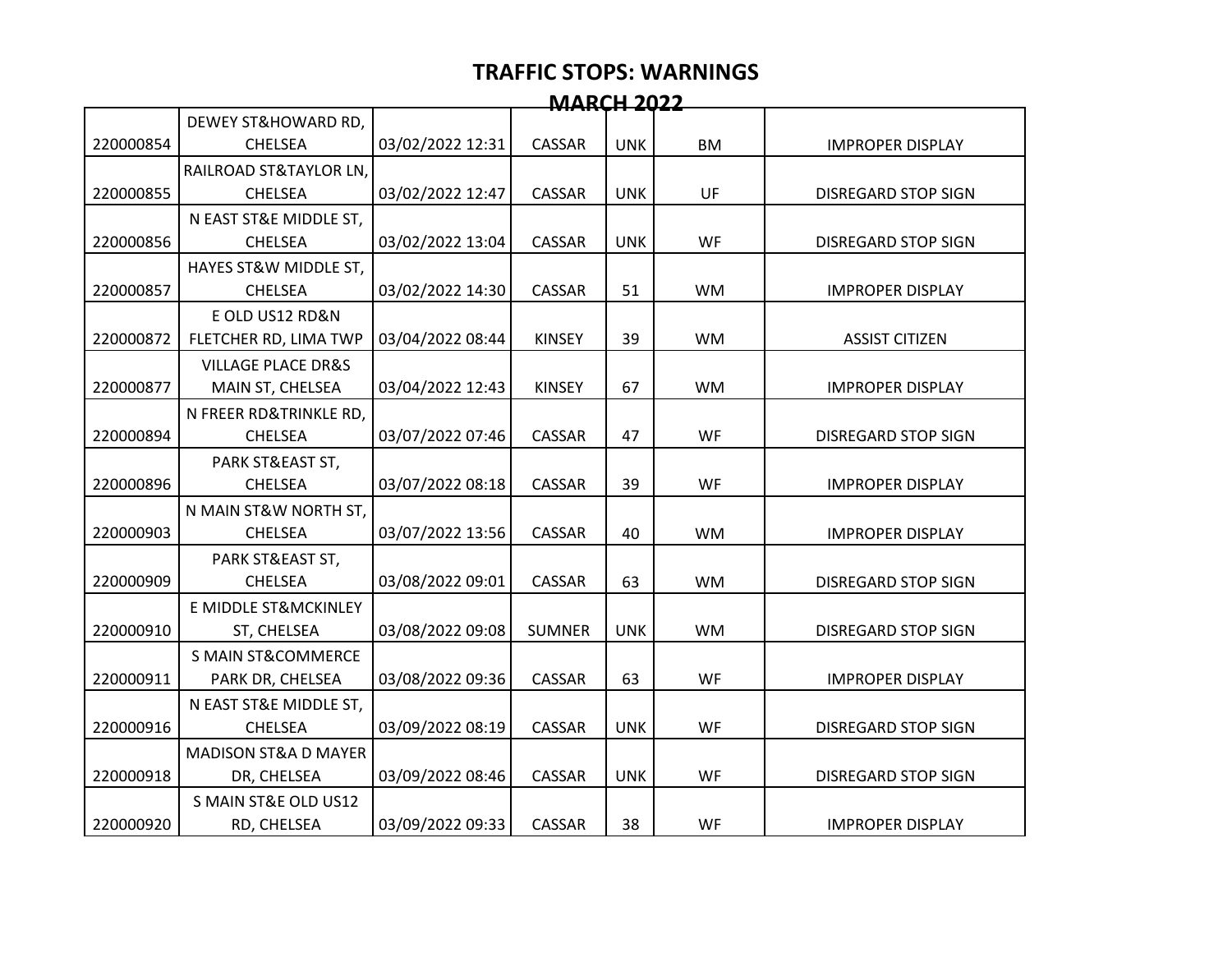| <b>MARCH 2022</b> |                                |                  |                  |            |           |                             |  |
|-------------------|--------------------------------|------------------|------------------|------------|-----------|-----------------------------|--|
|                   | S MAIN ST&E OLD US12           |                  |                  |            |           |                             |  |
| 220000926         | RD, CHELSEA                    | 03/09/2022 12:42 | CASSAR           | 24         | WF        | <b>EXPIRED REGISTRATION</b> |  |
|                   | <b>DEXTER CHELSEA RD&amp;N</b> |                  |                  |            |           |                             |  |
| 220000930         | FREER RD, CHELSEA              | 03/09/2022 13:51 | <b>SUMNER</b>    | <b>UNK</b> | <b>WM</b> | <b>SPEED</b>                |  |
|                   | <b>WASHINGTON ST&amp;N</b>     |                  |                  |            |           |                             |  |
| 220000938         | FREER RD, CHELSEA              | 03/10/2022 08:20 | <b>KINSEY</b>    | 18         | <b>WF</b> | DISREGARD STOP SIGN         |  |
|                   | ST&FLANDERS ST,                |                  |                  |            |           |                             |  |
| 220000933         | <b>CHELSEA</b>                 | 03/10/2022 07:32 | <b>GILBREATH</b> | 16         | UF        | <b>DISREGARD STOP SIGN</b>  |  |
|                   | S MAIN ST&E OLD US12           |                  |                  |            |           |                             |  |
| 220000951         | RD, CHELSEA                    | 03/12/2022 10:33 | <b>HILL</b>      | 27         | <b>WF</b> | <b>IMPROPER DISPLAY</b>     |  |
|                   | MAIN ST&BROWN DR,              |                  |                  |            |           |                             |  |
| 220000960         | <b>CHELSEA</b>                 | 03/13/2022 18:46 | <b>HILL</b>      | 55         | <b>WF</b> | <b>DISREGARD STOP SIGN</b>  |  |
|                   | ST&CHANDLER ST,                |                  |                  |            |           |                             |  |
| 220000974         | <b>CHELSEA</b>                 | 03/16/2022 11:32 | <b>SUMNER</b>    | 24         | <b>BF</b> | NO PLATE ON VEHICLE         |  |
|                   | S MAIN ST&E OLD US12           |                  |                  |            |           |                             |  |
| 220000987         | RD, CHELSEA                    | 03/17/2022 21:21 | <b>KINSEY</b>    | 20         | WF        | DRIVING W/O HEADLIGHTS ON   |  |
|                   | N EAST ST&E MIDDLE ST,         |                  |                  |            |           |                             |  |
| 220000997         | <b>CHELSEA</b>                 | 03/18/2022 17:31 | <b>KINSEY</b>    | 55         | <b>WM</b> | PROHIBITED TURN             |  |
|                   | E MIDDLE ST&N EAST ST,         |                  |                  |            |           |                             |  |
| 220000998         | CHELSEA                        | 03/18/2022 17:44 | <b>KINSEY</b>    | 19         | <b>WM</b> | PROHIBITED TURN             |  |
|                   | 699 MCKINLEY ST,               |                  |                  |            |           |                             |  |
| 220001010         | <b>CHELSEA</b>                 | 03/20/2022 11:52 | CASSAR           | 73         | <b>WF</b> | <b>DISREGARD STOP SIGN</b>  |  |
|                   |                                |                  |                  |            |           |                             |  |
| 220001014         | 1629 S MAIN ST, CHELSEA        | 03/20/2022 13:56 | <b>CASSAR</b>    | 58         | <b>WM</b> | <b>IMPROPER DISPLAY</b>     |  |
|                   | W MIDDLE ST&WILKINSON          |                  |                  |            |           |                             |  |
| 220001022         | ST, CHELSEA                    | 03/21/2022 06:08 | <b>HILL</b>      | 47         | WF        | <b>DISREGARD STOP SIGN</b>  |  |
|                   | W MIDDLE ST&N MAIN ST,         |                  |                  |            |           |                             |  |
| 220001023         | <b>CHELSEA</b>                 | 03/21/2022 06:53 | <b>HILL</b>      | 58         | WF        | DISREGARD STOP SIGN         |  |
|                   | W MIDDLE ST&WILKINSON          |                  |                  |            |           |                             |  |
| 220001024         | ST, CHELSEA                    | 03/21/2022 07:25 | <b>HILL</b>      | 63         | <b>WM</b> | DISREGARD STOP SIGN         |  |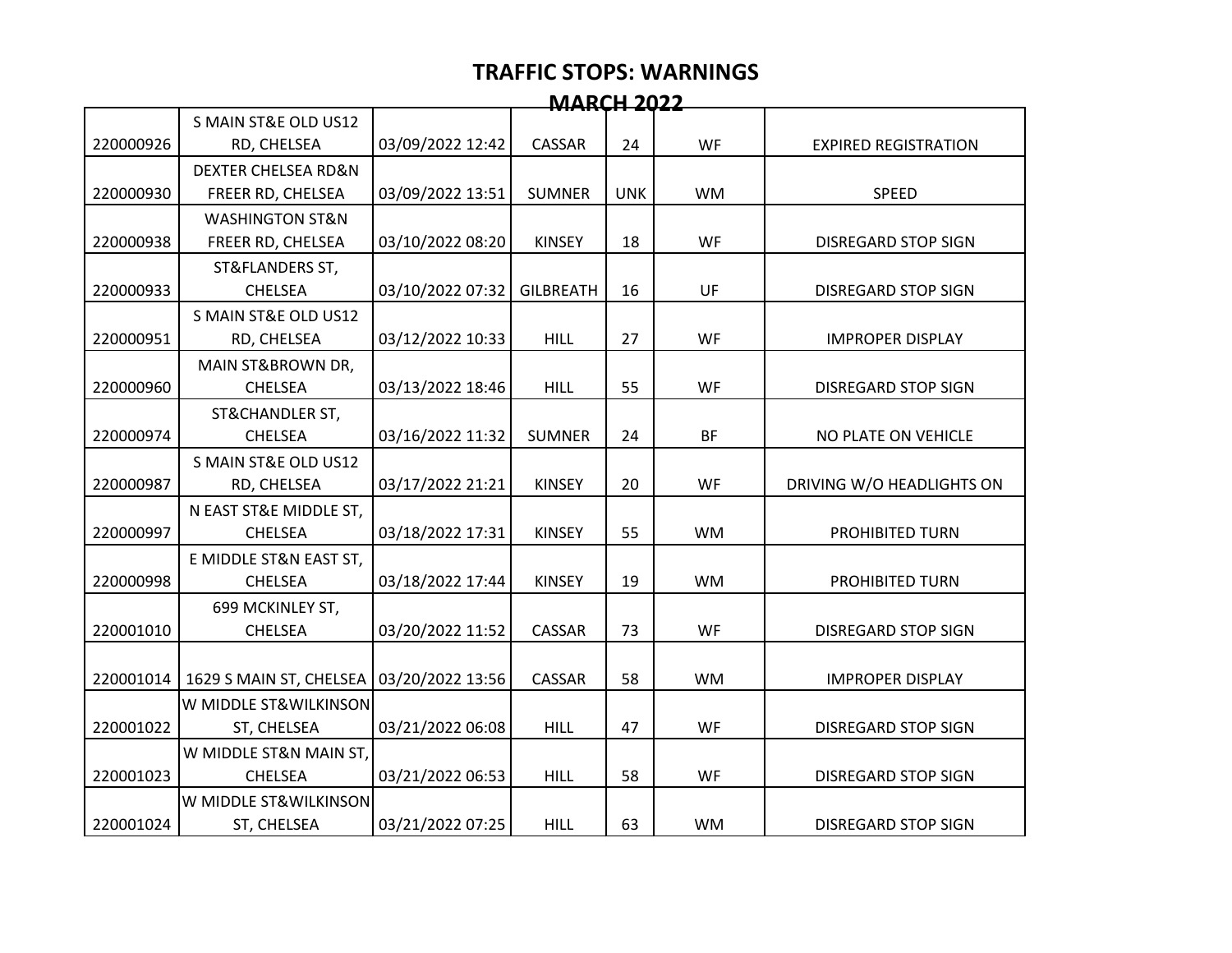| <b>MARCH 2022</b> |                               |                  |                  |            |            |                            |  |
|-------------------|-------------------------------|------------------|------------------|------------|------------|----------------------------|--|
|                   | ORCHARD ST&S MAIN ST,         |                  |                  |            |            |                            |  |
| 220001025         | <b>CHELSEA</b>                | 03/21/2022 07:56 | <b>GILBREATH</b> | 33         | UF         | <b>RED LIGHT</b>           |  |
|                   | W NORTH ST&N MAIN ST,         |                  |                  |            |            |                            |  |
| 220001032         | <b>CHELSEA</b>                | 03/21/2022 14:48 | <b>CASSAR</b>    | 25         | <b>WM</b>  | NO PLATE ON VEHICLE        |  |
|                   | ST&FLANDERS ST,               |                  |                  |            |            |                            |  |
| 220001038         | <b>CHELSEA</b>                | 03/22/2022 07:23 | CASSAR           | 27         | WF         | <b>DISREGARD STOP SIGN</b> |  |
|                   | MAIN ST&BROWN DR,             |                  |                  |            |            |                            |  |
| 220001045         | <b>CHELSEA</b>                | 03/22/2022 10:39 | <b>HILL</b>      | 38         | <b>WM</b>  | <b>SIGNAL LIGHT</b>        |  |
|                   | S MAIN ST&E OLD US12          |                  |                  |            |            |                            |  |
| 220001046         | RD, CHELSEA                   | 03/22/2022 10:47 | <b>HILL</b>      | 21         | <b>WM</b>  | NO PLATE ON VEHICLE        |  |
|                   | <b>S MAIN ST&amp;COMMERCE</b> |                  |                  |            |            |                            |  |
| 220001049         | PARK DR, CHELSEA              | 03/22/2022 13:55 | <b>HILL</b>      | 76         | <b>WM</b>  | <b>STOP LIGHT</b>          |  |
|                   | N MAIN ST&W NORTH ST,         |                  |                  |            |            |                            |  |
| 220001051         | <b>CHELSEA</b>                | 03/22/2022 14:25 | <b>HILL</b>      | 70         | <b>WM</b>  | <b>SPEED</b>               |  |
|                   | N MAIN ST&HICKORY DR,         |                  |                  |            |            |                            |  |
| 220001052         | <b>CHELSEA</b>                | 03/22/2022 14:39 | <b>HILL</b>      | 37         | <b>WM</b>  | <b>IMPROPER DISPLAY</b>    |  |
|                   | E MIDDLE ST&N MAIN ST,        |                  |                  |            |            |                            |  |
| 220001054         | <b>CHELSEA</b>                | 03/22/2022 14:56 | CASSAR           | 32         | WF         | <b>DISREGARD STOP SIGN</b> |  |
|                   | <b>COMMERCE PARK DR&amp;S</b> |                  |                  |            |            |                            |  |
| 220001061         | MAIN ST, CHELSEA              | 03/23/2022 09:16 | CASSAR           | 25         | WF         | <b>IMPROPER DISPLAY</b>    |  |
|                   | E MIDDLE ST&N MAIN ST,        |                  |                  |            |            |                            |  |
| 220001064         | <b>CHELSEA</b>                | 03/23/2022 14:57 | CASSAR           | 75         | <b>WM</b>  | <b>DISREGARD STOP SIGN</b> |  |
|                   | MAIN ST&BROWN DR,             |                  |                  |            |            |                            |  |
| 220001075         | <b>CHELSEA</b>                | 03/24/2022 14:15 | <b>HILL</b>      | 48         | <b>WM</b>  | <b>STOP LIGHT</b>          |  |
|                   | MANCHESTER RD,                |                  |                  |            |            |                            |  |
| 220001077         | CHELSEA                       | 03/24/2022 16:45 | <b>HILL</b>      | 49         | <b>WM</b>  | <b>IMPROPER DISPLAY</b>    |  |
|                   | S MAIN ST&BROWN DR,           |                  |                  |            |            |                            |  |
| 220001078         | <b>CHELSEA</b>                | 03/24/2022 16:58 | <b>GILBREATH</b> | 62         | <b>WM</b>  | NO PLATE ON VEHICLE        |  |
|                   | S MAIN ST&BROWN DR,           |                  |                  |            |            |                            |  |
| 220001080         | <b>CHELSEA</b>                | 03/24/2022 17:18 | <b>HILL</b>      | <b>UNK</b> | <b>UNK</b> | <b>IMPROPER DISPLAY</b>    |  |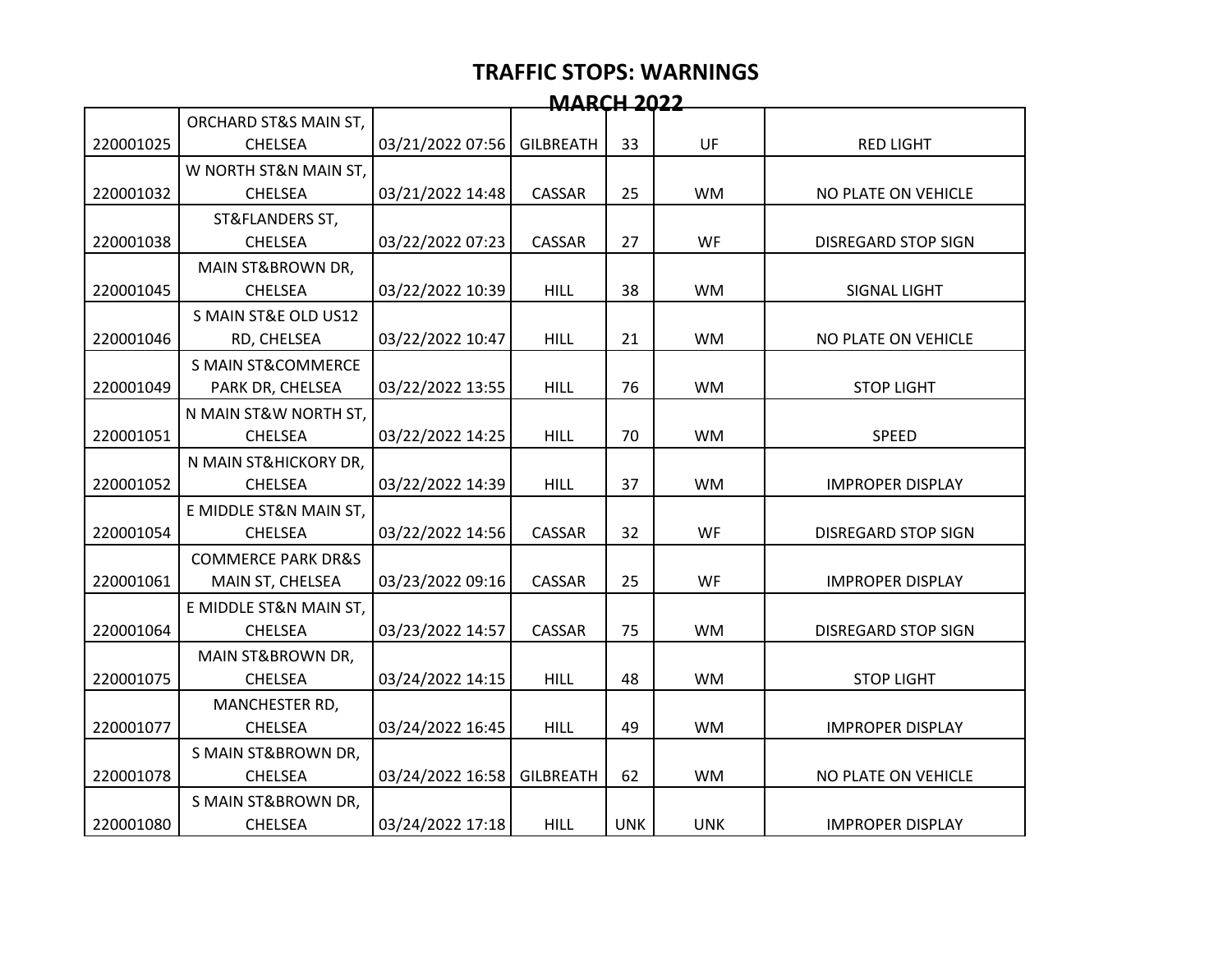| <b>MARCH 2022</b> |                        |                  |               |    |           |                          |  |  |
|-------------------|------------------------|------------------|---------------|----|-----------|--------------------------|--|--|
|                   | S MAIN ST&BROWN DR,    |                  |               |    |           |                          |  |  |
| 220001082         | <b>CHELSEA</b>         | 03/24/2022 20:01 | <b>HILL</b>   | 56 | <b>WF</b> | <b>TRAFFIC SIGNAL</b>    |  |  |
|                   | MAIN ST&BROWN DR,      |                  |               |    |           |                          |  |  |
| 220001088         | <b>CHELSEA</b>         | 03/25/2022 19:24 | <b>HILL</b>   | 56 | <b>WM</b> | <b>TRAFFIC SIGNAL</b>    |  |  |
|                   | MAIN X JACKSON,        |                  |               |    |           |                          |  |  |
| 220001095         | <b>CHELSEA</b>         | 03/26/2022 16:14 | <b>HILL</b>   | 34 | WF        | PROHIBITED TURN          |  |  |
|                   | MAIN X BUCHANAN,       |                  |               |    |           |                          |  |  |
| 220001096         | <b>CHELSEA</b>         | 03/26/2022 16:25 | <b>HILL</b>   | 25 | <b>WM</b> | <b>SPEED</b>             |  |  |
|                   | MAIN ST&BROWN DR,      |                  |               |    |           |                          |  |  |
| 220001103         | CHELSEA                | 03/27/2022 11:42 | <b>HILL</b>   | 43 | <b>WM</b> | PROHIBITED TURN          |  |  |
|                   | MAIN ST&BROWN DR,      |                  |               |    |           |                          |  |  |
| 220001108         | <b>CHELSEA</b>         | 03/27/2022 15:50 | <b>HILL</b>   | 34 | <b>BF</b> | PROHIBITED TURN          |  |  |
|                   | MAIN ST&BROWN DR,      |                  |               |    |           |                          |  |  |
| 220001109         | <b>CHELSEA</b>         | 03/27/2022 17:38 | <b>HILL</b>   | 43 | <b>WM</b> | <b>SPEED</b>             |  |  |
|                   | N MAIN ST&SYCAMORE     |                  |               |    |           |                          |  |  |
| 220001115         | DR, CHELSEA            | 03/28/2022 09:56 | <b>HILL</b>   | 33 | <b>WF</b> | <b>IMPROPER DISPLAY</b>  |  |  |
|                   | MAIN ST&BROWN DR,      |                  |               |    |           |                          |  |  |
| 220001122         | CHELSEA                | 03/28/2022 13:16 | <b>HILL</b>   | 16 | <b>BM</b> | <b>IMPROPER DISPLAY</b>  |  |  |
|                   | ON FREER JUST SOUTH OF |                  |               |    |           |                          |  |  |
| 220001124         | WASHINGTON, CHELSEA    | 03/28/2022 16:04 | D. HALL       | 35 | AM        | <b>IMPROPER DISPLAY</b>  |  |  |
|                   | RD&OLD BARN BLVD,      |                  |               |    |           |                          |  |  |
| 220001146         | <b>CHELSEA</b>         | 03/31/2022 09:39 | <b>SUMNER</b> | 63 | <b>WM</b> | <b>IMPROPER LANE USE</b> |  |  |
|                   |                        |                  |               |    |           |                          |  |  |
|                   |                        |                  |               |    |           |                          |  |  |
|                   |                        |                  |               |    |           |                          |  |  |
|                   |                        |                  |               |    |           |                          |  |  |
|                   |                        |                  |               |    |           |                          |  |  |
|                   |                        |                  |               |    |           |                          |  |  |
|                   |                        |                  |               |    |           |                          |  |  |
|                   |                        |                  |               |    |           |                          |  |  |